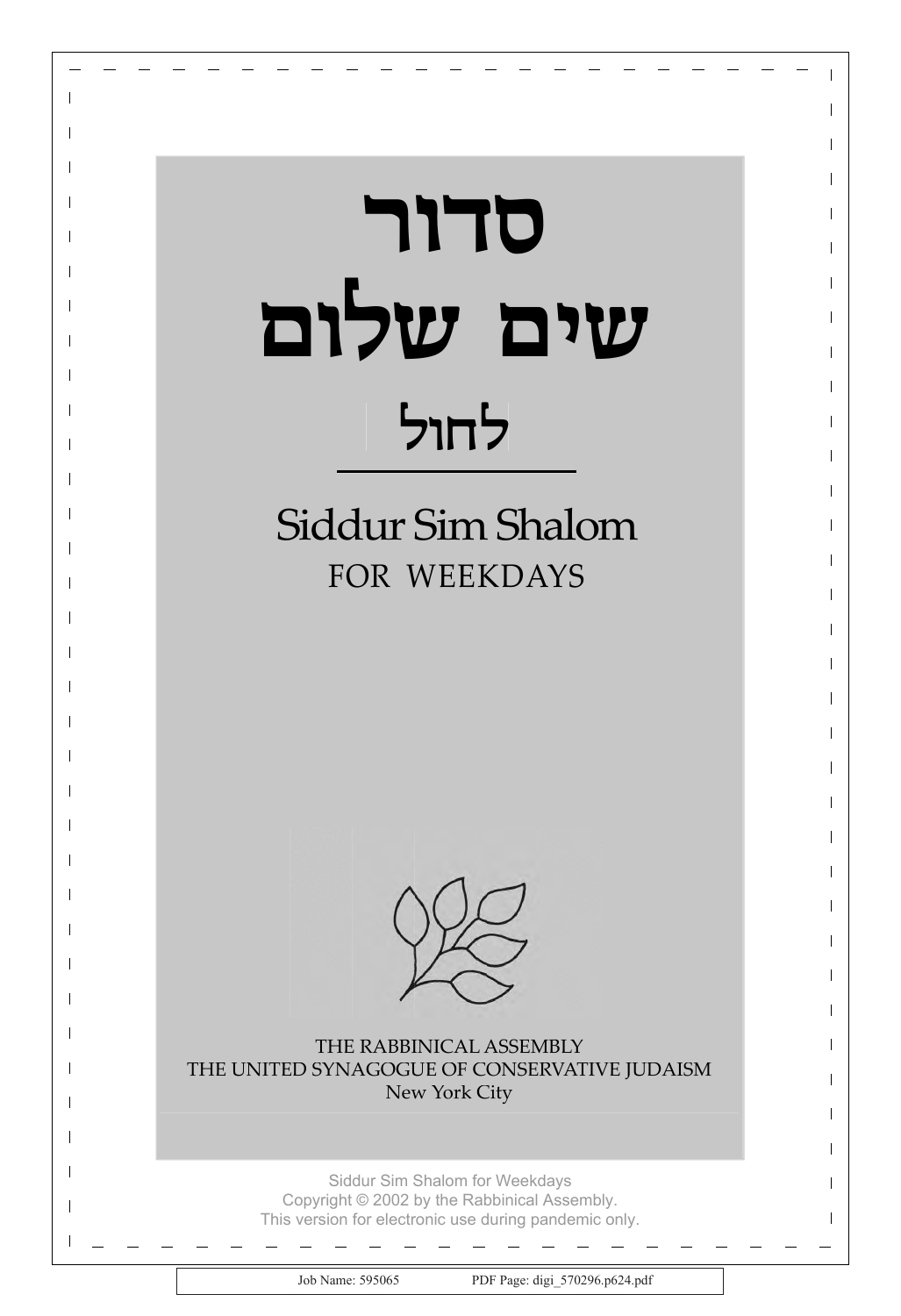#### **ACKNOWLEDGMENTS**

Acknowledgments and copyrights may be found on page 347, which constitutes an extension of the copyright page.

Copyright 2002 by The Rabbinical Assembly.

This edition of Siddur Sim Shalom for Weekdays is based on and adapted from the standard edition of Siddur Sim Shalom, published in 1985, edited by Rabbi Jules Harlow.

All rights reserved. No part of the translation or of new Hebrew or English texts may be reproduced in any form, nor may any page be photographed and reproduced, without the written permission of The Rabbinical Assembly.

Library of Congress Control Number: 2002096756 ISBN 0-916219-14-3

Eighth Printing: April 2014

Manufactured in the United States of America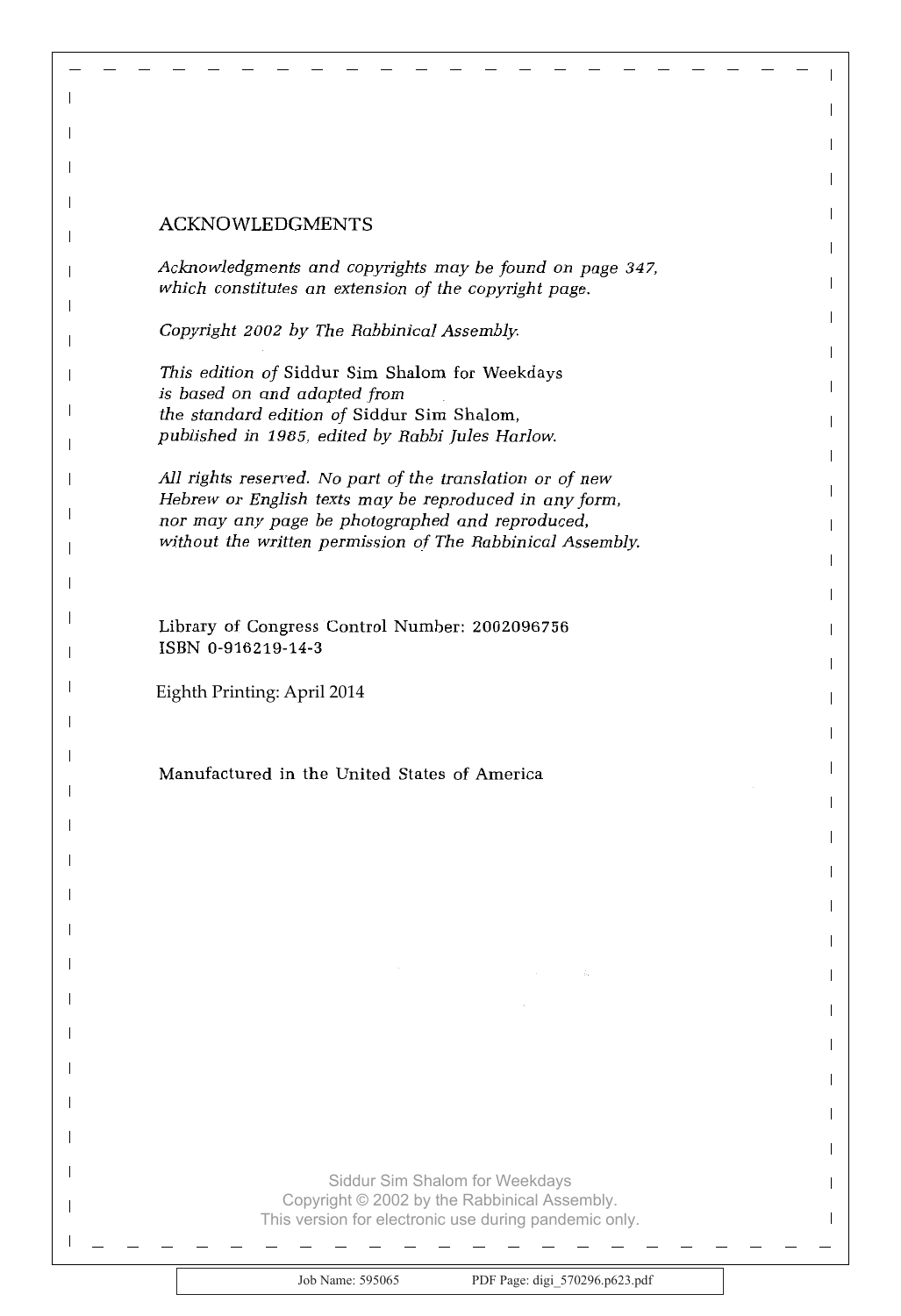

The participation of The United Synagogue of Conservative Judaism in the publication of this prayerbook was made possible by a gift of Robert D. Rapaport in memory of his father **IRVING S. RAPAPORT** יצחק שמואל בן מאיר שמעון ופרומע, ז"ל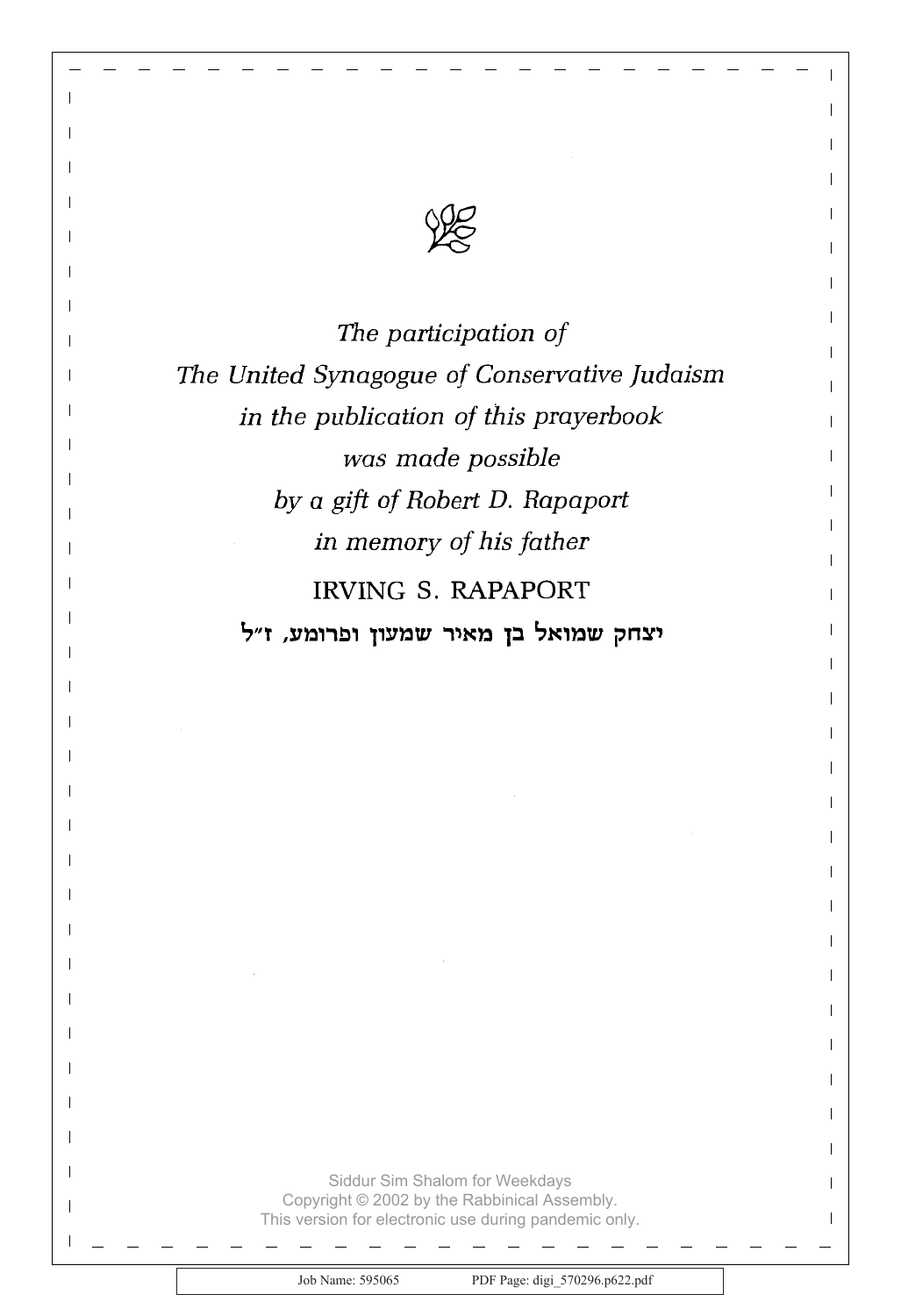# רבית לחול

# **Evening Service** for Weekdays

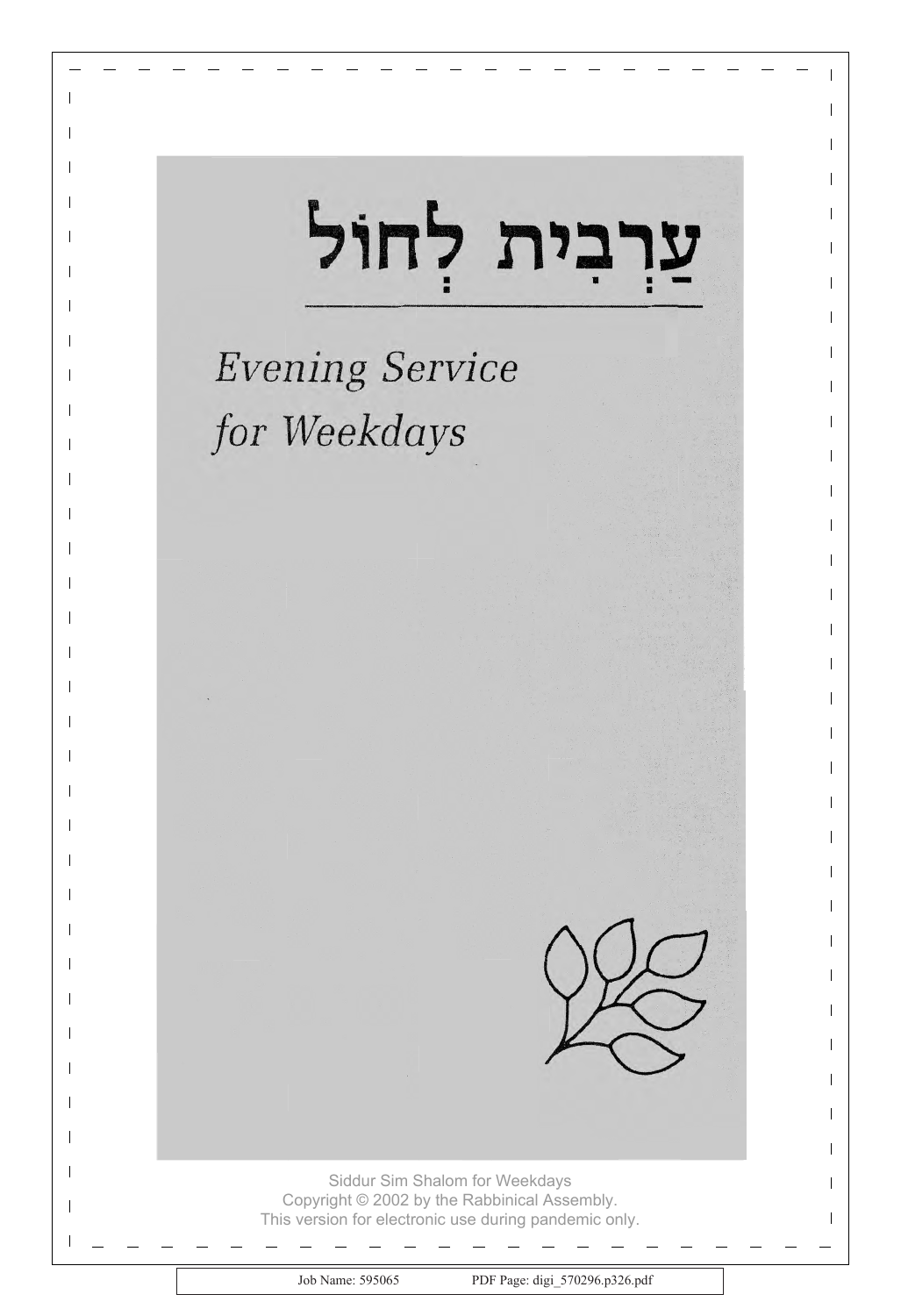## ערבית לחול

### קריאת שמע וברכותיה  $\mathscr{\mathscr{C}}$

תהלים ע״ח: ל״ח, כ׳:י׳

וְהוּא רַחוּם יְכַפֵּר עָוֹן וְלֹא־יַשְׁחִית, וְהִרְבָּה לְהָשִׁיב אַפּוֹ וְלֹא־יַעִיר כַּל־חֲמַתוֹ. יהוה הוֹשִׁיעָה, הַמֶּלֶךְ יַעֲנֵנוּ בְיוֹם־ ַקַרְאֵנוּ.

Reader:

בַּרִכוּ אֶת־יהוה הַמְבֹרַךְ.

Congregation, then Reader: בָרוּךְ יהוה הַמְבֹרָךְ לְעוֹלַם וַעֲד.

קריאת שמע before ברכה The first

בַּרוּךְ אַתַּה יהוה אֵלֹהֵינוּ מֵלֵךְ הַעוֹלַם, אֲשֶׁר בִּדְבָרוֹ מַעֲרִיב עֲרַבִים, בִּחַכְמַה פּוֹתֵחַ שִׁעַרִים, וּבִתְבוּנָה מְשַׁנֶּה עִתְּים וּמַחֲלִיף אֶת־הַזְּמַנִּים, וּמִסַּדֵּר אֶת־הַכּוֹכַבִים בְּמִשְׁמְרוֹתֵיהֶם בָּרָקִיעַ כִּרְצוֹנוֹ. בּוֹרֵא יוֹם וַלֵיִלָּה, גּוֹלֵל אור מִפְּנֵי חָשֶׁךְ וְחָשֶׁךְ מִפְּנֵי אוֹר, וּמַעֲבִיר יוֹם וּמֵבִיא לֵיְלָה, וּמַבְדִיל בֵּין יוֹם וּבֵין לֵיְלָה, יהוה צְבָאוֹת שְׁמוֹ. אֵל חַי וְקַיָּם, תָּמִיד יִמְלוֹךְ עָלֵינוּ לְעוֹלַם וַעֶּד. בַרוּךְ אַתָּה יהוה הַמַּעֲרִיב עֲרָבִים.

קריאת שמע before ברכה The second

אַהֲבָת עוֹלַם בֵּית יְשְׂרַאֵל עַמְּךָ אֲהֲבִתָּ. תּוֹרָה וּמִצְוֹת, הֻקִּים וּמִשְׁפָּטִים אוֹתָנוּ לִמַּדְתָּ. עַל בֵּן יהוה אֱלֹהֵינוּ בִּשַׁבְבֵנוּ וּבְקוּמֵנוּ נָשִׂיחַ בִּחָקֵיךָ, וְנִשְׂמַח בִּדְבְרֵי תוֹרָתֶךְ וּבִמְצְוֹתֵיךָ לְעוֹלָם וָעֵד. כִּי הֵם חַיֵּינוּ וְאָרֶךְ יָמֵינוּ וּבָהֶם נֶהְגֶּה יוֹמָם וָלֵיְלָה. ◙ וְאַהֲבָתְךָ אַל תָסִיר מִמֶּנּוּ לְעוֹלַמִים. בַרוּךְ אַתַּה יהוה אוֹהֶב עַמּוֹ יְשָׂרַאֵל.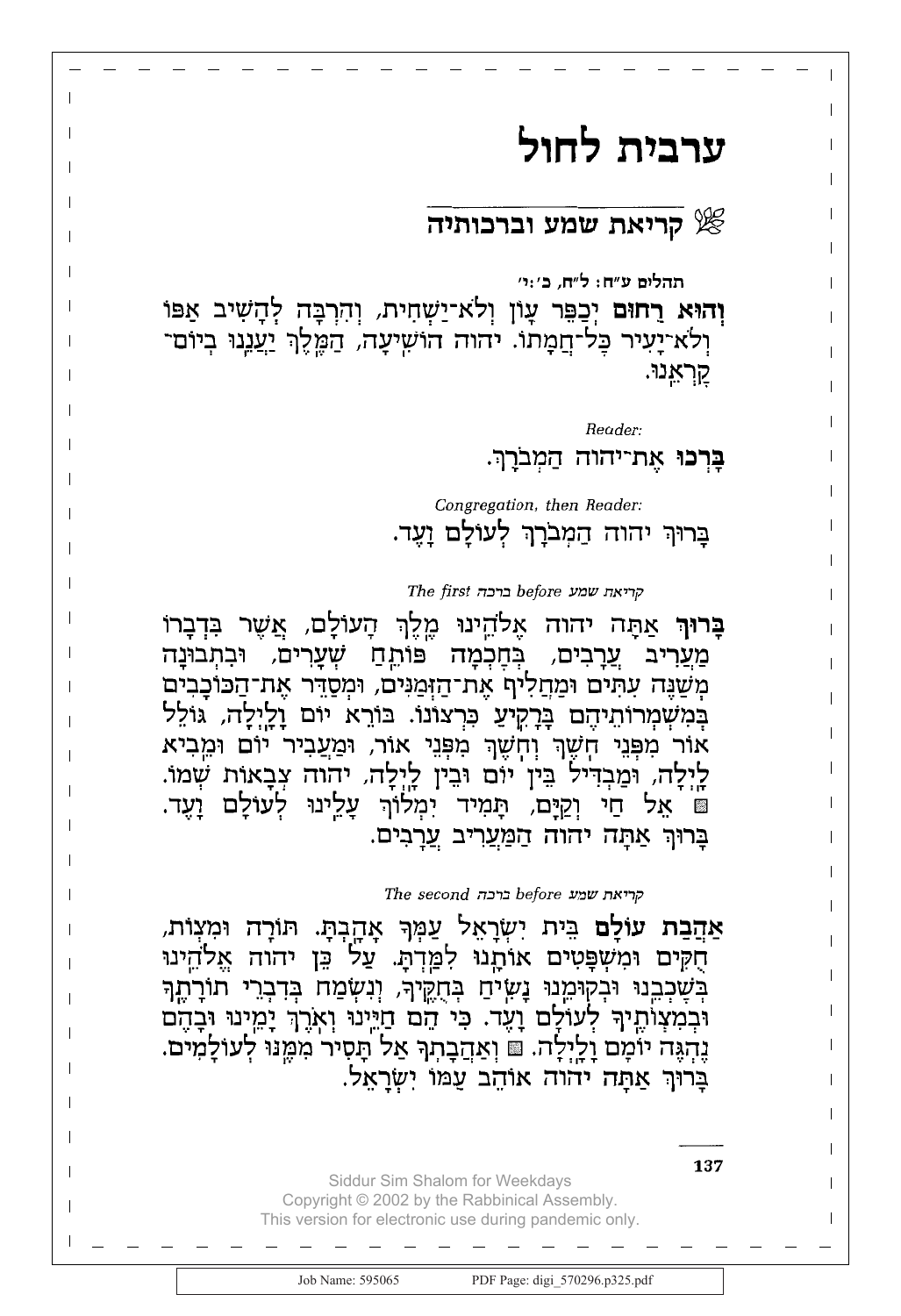### **MA'ARIV FOR WEEKDAYS**

### **WE K'RIAT SH'MA AND ITS B'RAKHOT**

#### PSALM 78:38; 20:10

God, being merciful, grants atonement for sin and does not destroy. Time and again God restrains wrath, refusing to let rage be all-consuming. Save us. Adonai. Answer us. O Sovereign, when we call.

Beader<sup>.</sup>

Bar'khu et Adonai ha-m'vorakh Praise Adonai, the Exalted One.

Congregation, then Reader: Barukh Adonai ha-m'vorakh l'olam va-ed. Praised be Adonai, the Exalted One, throughout all time.

#### In this b'rakhah, we acknowledge the miracle of creation.

Praised are You Adonai our God, who rules the universe, Your word bringing the evening dusk. You open with wisdom the gates of dawn, design the day with wondrous skill, set the succession of seasons, and arrange the stars in the sky according to Your will. Adonai Tz'va-ot, You create day and night, rolling light away from darkness and darkness away from light. Eternal God, Your sovereignty shall embrace us forever. Praised are You Adonai, for each evening's dusk.

> In this b'rakhah, we extol God for giving us the Torah. testimony to God's love for Israel.

With constancy You have loved Your people Israel, teaching us Torah and mitzvot, statutes and laws. Therefore, Adonai our God, when we lie down to sleep and when we rise, we shall think of Your laws and speak of them, rejoicing always in Your Torah and mitzvot. For they are our life and the length of our days; we will meditate on them day and night. Never take Your love from us. Praised are You Adonai, who loves the people Israel.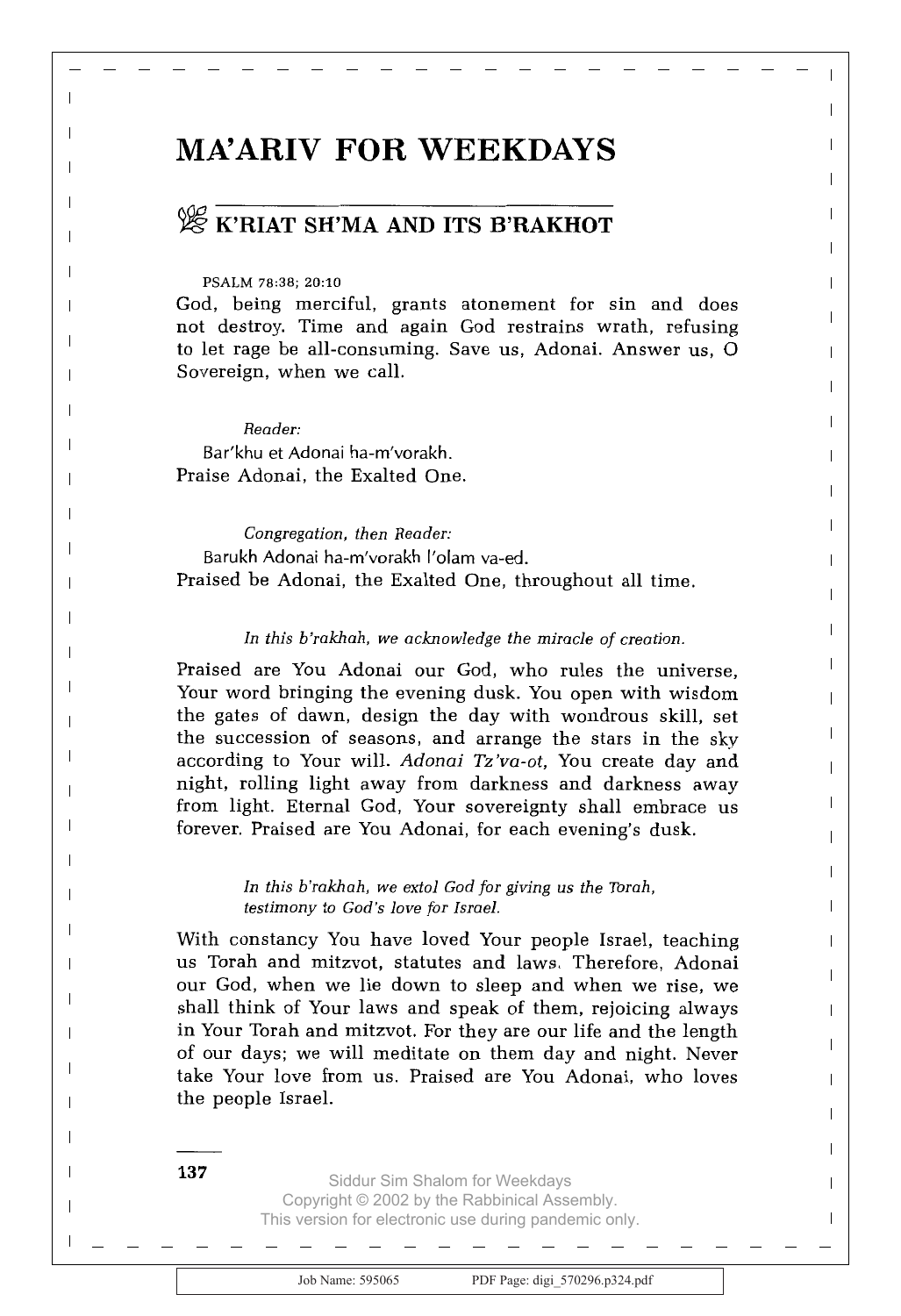### קריאת שמע $\mathscr{\mathscr{L}}$

אֵל מֵיַלְךְ נֵאֲמָן add: מִנִּין f there is no מֵנִין

דברים ו':ד'-ט'

שמע ישראל יהוה אלהינו יהוה ו אחד:

Silently:

בַּרוּךְ שֵׁם כִּבוֹד מַלְכוּתוֹ לְעוֹלַם וַעֵד.

יהוּהָ אֱלֹהֱיִךָּ בְּכָל־לְבָבְךָּ וּבְכַל־נַפְשָׁךָּ אַת ואהכת וּבְבָל־מְאֹדֶךָ: וְהָיוּ הַדְּבָרִים הָאֵלֶּה אֲשֶׁר אֲנֹבִי מְצַוְּךָ הַיּוֹם עַל־לְבָבֶךְ: וְשִׁנַּנְתֶם לְבָנֶיךָ וְדִבַּרְתָּ בֶם בְּשִׁבְתְּךָ בְּבִיתֶךְ וּבְלֶכְתְּךָ בַדֶּׂרֶךְ וּבְשַׁכְבְּךָ וּבְקוּמֶךָ: וּקְשַׁרְתָּם לְאִוֹת עַל־יָדֱךְ וְהָיִוּ לְטְטָפְת בֵּיִן עֵינֵיךָ: וּכְתַבְתָּם עַל־מִזְזוֹת בֵּיתֵךְ וּבִשְׁעֲרֵיךָ:

דברים י"א: י"ג-כ"א

וְהָיָה אִם־שָׁמְעַ תִּשְׁמְעוֹ אֵל־מִצְוֹתַי אֲשֶׁר אָנִכֵי מְצַוֶּה אֶתְכֶם הַיָּוֹם לְאַהֲבָّה אֶת־יהוָה אֱלְהֵיכֶם וּלְעַבְדוֹ בְּכָל־ לְבַבְכֶם וּבְכַל־נַפְשְׁכֶם: וְנָתַתִּי מְטַר־אַרְצְכֶם בְּעִתְּוֹ יוֹרֶה וּמַלְקֵוֹשׁ וְאָסַפְתָּ דְגָנֶךְ וְתִירְשְׁךָ וְיִצְהָרֶךָ: וְנָתַתִּי עֵשֶׂב בְּשֶׂדְךָ לִבְהֶמְתֶּךָ וְאָבַלְתָּ וְשָׂבָעְתָּ: הִשָּׁמְרִוּ לָבֶם פֶּן־יִפְתֶּה לְבַּבְכֶם וְסַרְתֶּם וַעֲבַדְתֶּם אֱלֹהִים אֲחֵרִים וְהִשְׁמַּחֲוִיתֶם לַהֱם: וְחָרָה אֲף־יהוֹה בָּבֶם וְעָצַר אֶת־הַשָּׁמַ֫יִם וְלֹא־יִהְיֶה מָטֶר וְהָאֲדָמָה לְא תִתֵּן אֶת־יְבוּלֶה וַאֲבַדְתֶּם מְהֵדָה מֵעַל ׁ הָאֲרֶץ הַטֹּבָה אֲשֶׁר יהוֹה נֹתֵן לָכֶם: וְשַׂמְתֶּם אֶת־דְּבָרֵי אֵׁלֶּה עַל־לְבַבְבֶם וְעַל־נַפְשְׁכֶם וּקְשַׁרְתֶּם אֹתָם לְאוֹת עַל־יֶדְבֶם וְהָיִוּ לְטְוֹטָפָׂת בֵּיִן עֵינֵיכֶם: וְלִמַּדְתֶּם אֹתָם אֶת־בִּנֵיכֶם לְדַבֵּר בֶּם בְּשִׁבְתְּךָ בְּבֵיתֶֽךְ וּבְלֶכְתְּךָ בַדֶּיֶרֶךְ וְּבְשַׁכְבְּךָ וּבְקוּמֶךָ: וּכְתַבְתָּם עַל־מְזוּזוֹת בֵּיתֶךְ וּבִשְׁעָרֶיךָ: לְמַׁעַן יִרְבִּוּ יְמֵיכֶם וִימֵי בְנֵיכֶם עֲל הָאֲדָמָה אֲשֶׁר נִשְׁבַּעַ יהוה לַאֲבְתֵיכֶם לָתֵת לָהֶם כִּימֵי הַשָּׁמַיִם עַל־הָאָרֶץ: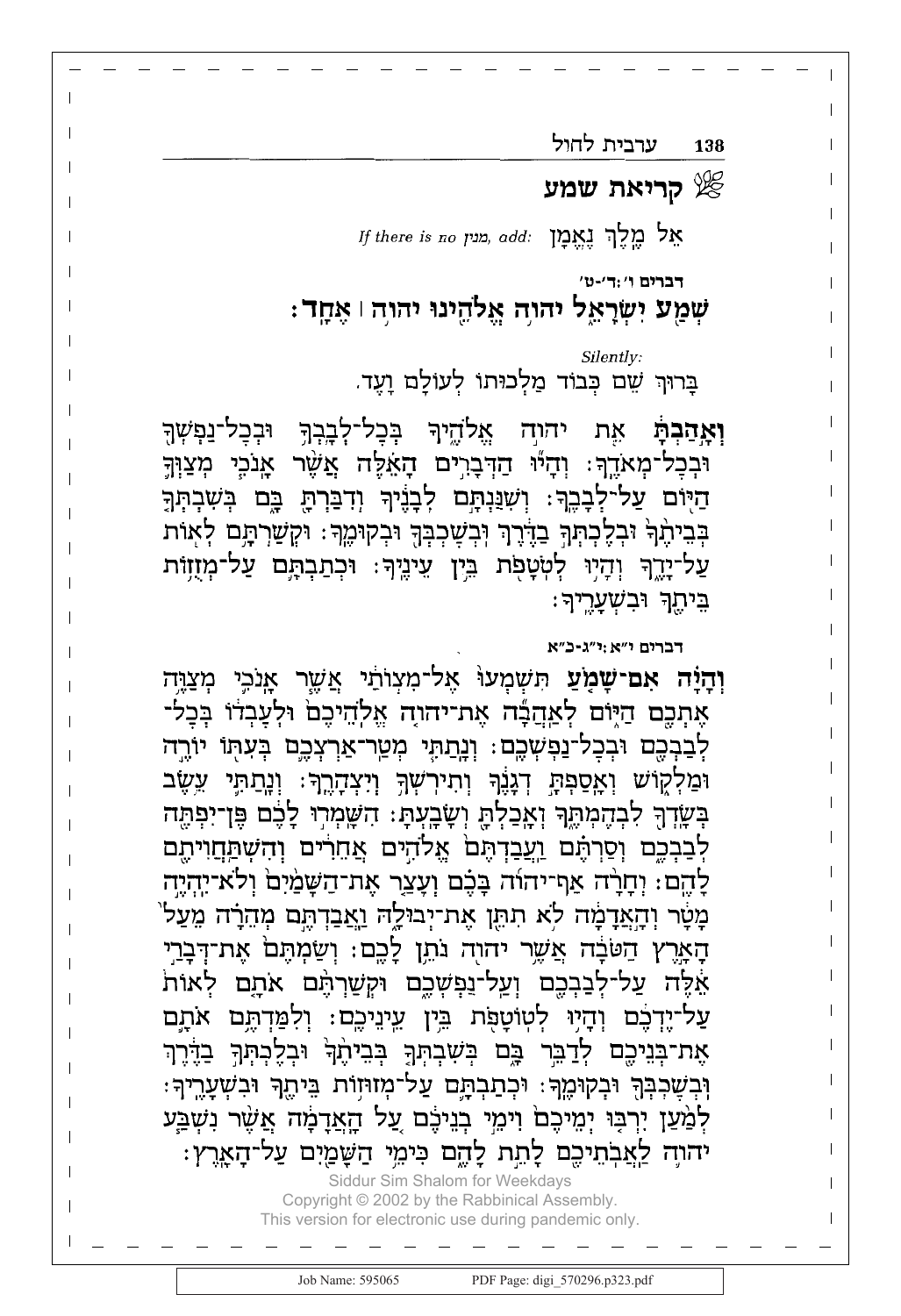### **WE K'RIAT SH'MA**

As witnesses to God's presence, we formally affirm divine sovereignty through our acceptance of mitzvot. Twice each day we lovingly reaffirm our lovalty to God and mitzvot by reciting the Sh'ma.

If there is no minyan, add: God is a faithful sovereign.

DEUTERONOMY 6:4-9

Sh'ma Yisra-el, Adonai Eloheinu, Adonai Ehad. Hear, O Israel: Adonai is our God, Adonai alone.

Silently:

Praised be God's glorious sovereignty throughout all time.

You shall love Adonai your God with all your heart, with all your soul, with all your might. And these words, which I command you this day, you shall take to heart. Teach them, diligently, to your children, and recite them at home and away, night and day. Bind them as a sign upon your hand. and as a reminder above your eyes. Inscribe them upon the doorposts of your homes and upon your gates.

#### DEUTERONOMY 11:13-21

If you will earnestly heed the mitzvot I give you this day, to love Adonai your God and to serve God with all your heart and all your soul, then I will favor your land with rain at the proper season, in autumn and in spring, and you will have an ample harvest of grain, wine, and oil. I will assure abundance in the fields for your cattle. You will eat to contentment. Take care lest you be tempted to stray, and to worship false gods. For then Adonai's wrath will be directed against you. God will close the heavens and hold back the rain: the earth will not yield its produce. You will soon disappear from the good land which Adonai is giving you. Therefore, impress these words of Mine upon your heart. Bind them as a sign upon your hand; let them be a reminder above your eyes. Teach them to your children. Repeat them at home and away, night and day. Inscribe them upon the doorposts of your homes and upon your gates. Then your days and the days of your children, on the land that Adonai swore to give to your ancestors, will endure as the days of the heavens over the earth.

For transliterations of "V'ahavta (you shall love)" and "Va-yomer (Adonai said)," see pages 33-34.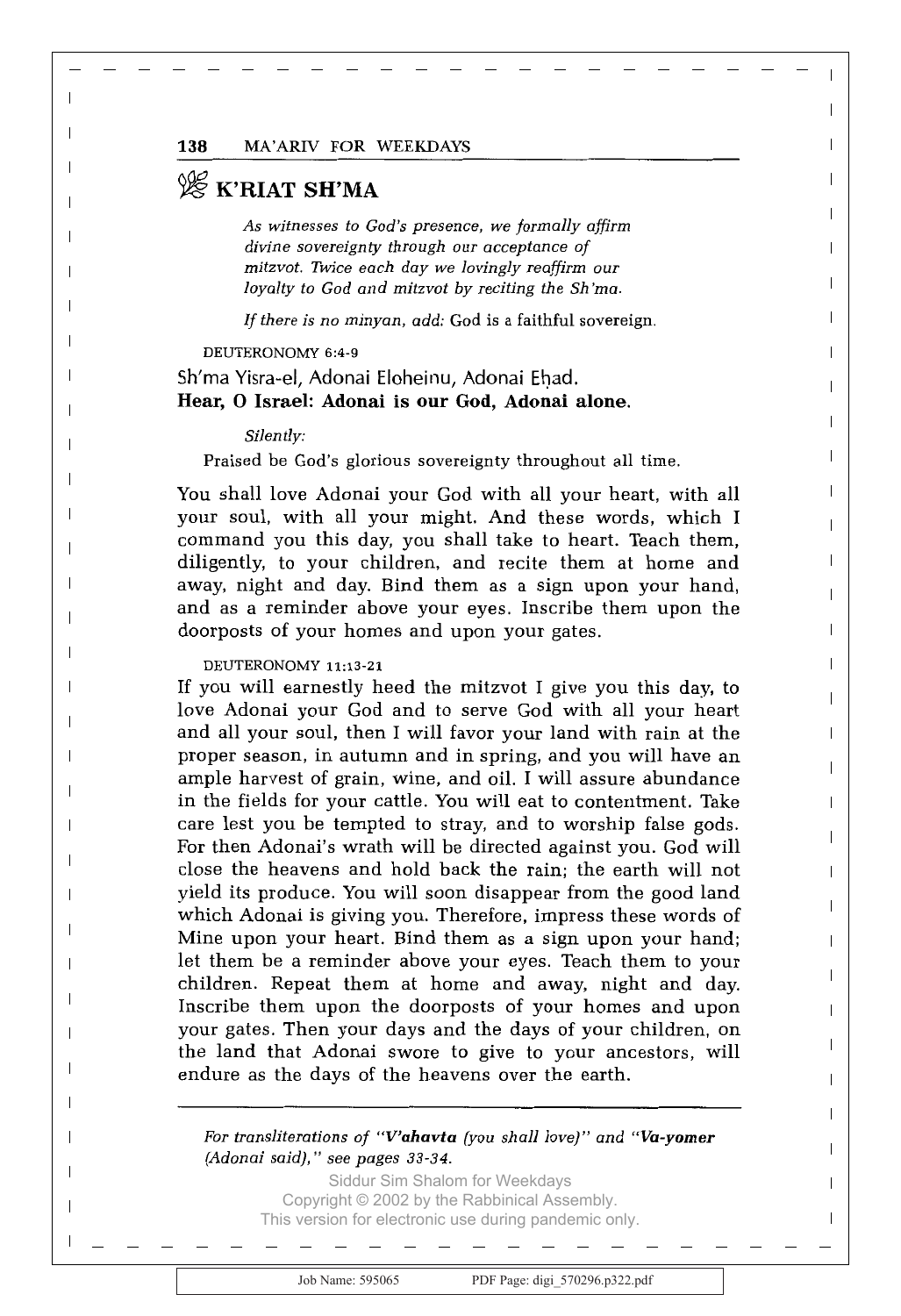#### במדבר ט״ו:ל״ז-מ״א

וַיֹּאמֶר יהוָה אֶל־משֶה לֵאמְר: דַּבֶּר אֶל־בְּנֵי יִשְׂרָאֵל וְאָמַרְתָּ אֲלֵהֶם וְעָשוּ לָהֶם צִיצָת עַל־כַּנְפֵי בִגְדֵיהֶם לְדִוֹתָם וְנָהְנַוּ עַל־צִיצָת הַכָּנָף פְּתִיל תִּכֵלֶת: וְהָיָה לָכֶם לְצִיצִת וּרְאִיתֶם אֹתוֹ וּזְכַרְתֶּם אֶת־כַּל־מִצְוֹת יהוֹה וַעֲשִׂיתֶם אֹתֶם וְלֹא תָתוּרוּ אַחֲרֵי לְבַבְבֶם וְאַחֲרֵי עֵינֵיבֶם אֲשֶׁר־אַתֶּם וֹנֵים אַחֲרֵיהֶם: לְמַעֲן תִּזְבְּרוּ וַעֲשִׂיהֶם אֶת־כַּל־מִצְוֹתַי וָהִיִּיתֶם קָדֹשִים לֵאלְהֵיכֶם: אֲנִי יהוִה אֱלֹהֵיכֶם אֲשֶׁר הוֹצֵאתִי אֶתְכֶם מֵאֶרֶץ מִצְרַיִם לִהְיָוֹת לָכֶם לֵאלֹהָים אֲנֶי ◙ יהוה אֱלְהֵיכֶם: [אֱמֶת]

 $The\ first$ ברכה  $after$ שמע

אֵמֶת וֶאֱמוּנָה כַּל־זֹאת וְקַיָּם עָלֵינוּ, כִּי הוּא יהוה אֱלֹהֵינוּ וְאִין זוּלַתוֹ, וַאֲנַחְנוּ יִשְׂרָאֵל עַמּוֹ. הַפּוֹדֵנוּ מִיַּד מְלָכִים, מַלְכֵּנוּ הַגּוֹאֲלֵנִוּ מִכַּף כָּל־הֶעָרִיצִים, הָאֵל הַנִּפְרָע לָנוּ מִצָּרֵינוּ וְהַמְּשַׁלֵּם גְּמוּל לְכַל־אֹיְבֵי נַפְשֶנוּ, הָעֹשֶה גְדוֹלוֹת עַר אִין חֵקֶר וְנִפְלָאוֹת עַד אִין מִסְפָּר, הַשָּׂם נַפְשֵׁנוּ בַּחַיִּים וְלֹא נָתַן לַמּוָט רַגְלֵנוּ, הַמַּדְרִיכְנוּ עַל בָמוֹת אוֹיְבִינוּ וַיָּרֶם קַרְנְנִוּ עַל כָּל־שׂוֹנְאִינוּ, הָעְוֹשֶׁה לֶנוּ נִסִּים וּנְקָמָה בְּפַרְעֹה, אותות ומופתים באַדְמַת בְּנֵי חָם, הַמַּכֶּה בְּעֶבְרָתוֹ כַּל בְּכוֹרֵי מִצְרָיִם, וַיּוֹצֵא אֶת־עַמּוֹ יִשְׂרָאֵל מִתּוֹכָם לְחֵרוּת עוֹלָם, הַמַּעֲבִיר בָּנָיו בֵּין גִּזְרֵי יַם סוּף, אֶת רוֹדְפֵיהֶם וְאֶת־שׂוֹנְאֵיהֶם בִּתְהוֹמוֹת טִבַּע, וְרָאוּ בָנָיו גְּבוּרָתוֹ, שִׁבְּחוּ וְהוֹדוּ לִשְמוֹ. ◙ וּמַלְכוּתוֹ בְּרָצוֹן קִבְּלוּ עֲלֵיהֶם. משֶׁה וּבְנֵי יִשְׂרָאֵל לְךָ עָנוּ שִׁירָה בְּשִׂמְחָה רַבָּה, וְאָמְרוּ כֻלָּם:

מִי־כָמְבָה בָּאֵלִם יהוה, מִי בָּמְבָה נֶאְדָר בַּקְרֶשׁ, נוֹרָא תְהִלֹּת עְשָׂה־פֶלֶא.

◙ מַלְכוּתְךָ רָאוּ בָנֶיְךָּ, בּוֹקֵעַ יָם לִפְנֵי משֶׁה. ָזֶה אֵלִי עָנוּ וְאֲמְרוּ:

יהוה ימְלךְ לְעֹלָם וָעֶד.

■ וְנֶאֱמַר: כִּי־פָדָה יהוה אֶת־יַעֲקֹב, וּגְאָלוֹ מִיַּד חָזָק מִמֶּנּוּ. בַרוּךְ אַתָּה יהוה גַאַל יִשְרַאַל. Siddur Sim Shalom for Weekdays

Copyright © 2002 by the Rabbinical Assembly. This version for electronic use during pandemic only.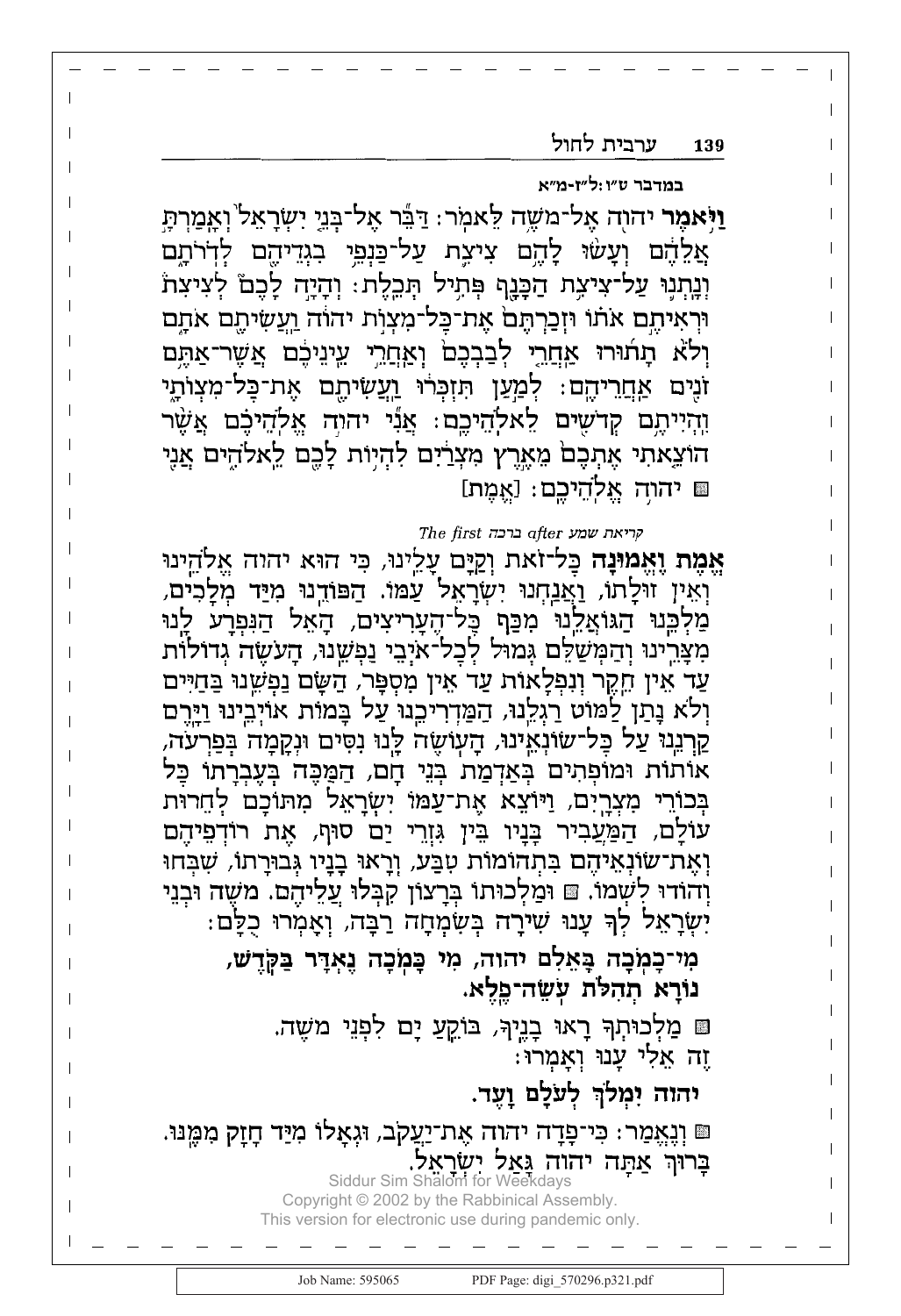#### NUMBERS 15:37-41

Adonai said to Moses: Instruct the people Israel that in every generation they shall put tzitzit on the corners of their garments and bind a thread of blue to the tzitzit, the fringe on each corner. Look upon these tzitzit - and you will be reminded of all the mitzvot of Adonai and will fulfill them. and not be seduced by your heart nor led astray by your eyes. Then you will remember and observe all My mitzyot and be holy before your God. I am Adonai your God who brought you out of the land of Egypt to be your God. I am Adonai your God. who is Truth.

#### In this b'rakhah, we praise God as the eternal Redeemer of the people Israel.

We affirm the truth that Adonai alone is our God, and that we are God's people Israel. God redeems us from the power of kings and delivers us from the hand of all tyrants, bringing judgment upon our oppressors and retribution upon all our mortal enemies, performing wonders beyond understanding and marvels beyond all reckoning. God has maintained us among the living, not allowing our steps to falter, guided us to triumph over mighty foes, and exalted our strength over all our enemies, vindicating us with miracles before Pharaoh, with signs and wonders in the land of Egypt. God smote, in wrath, Egypt's firstborn, brought Israel to lasting freedom, and led them through divided waters as their pursuers sank in the sea. When God's children beheld the divine might they sang in praise, gladly accepting God's sovereignty. Moses and the people Israel joyfully sang this song to You (Exodus 15):

Mi khamokha ba-elim Adonai, mi kamokha ne'dar ba-kodesh, nora t'hilot, osei feleh. "Who is like You, Adonai, among all that is worshiped! Who is, like You, majestic in holiness. awesome in splendor, working wonders!"

As You divided the sea before Moses. Your children beheld Your sovereignty. "This is my God," they proclaimed:

Adonai yimlokh l'olam va-ed.

"Adonai shall reign throughout all time."

And thus it is written: "Adonai has rescued Jacob; God redeemed him from those more powerful" (Jeremiah 31:10). Praised are You Adonai<sub>m</sub>Redeemer of the people Israel.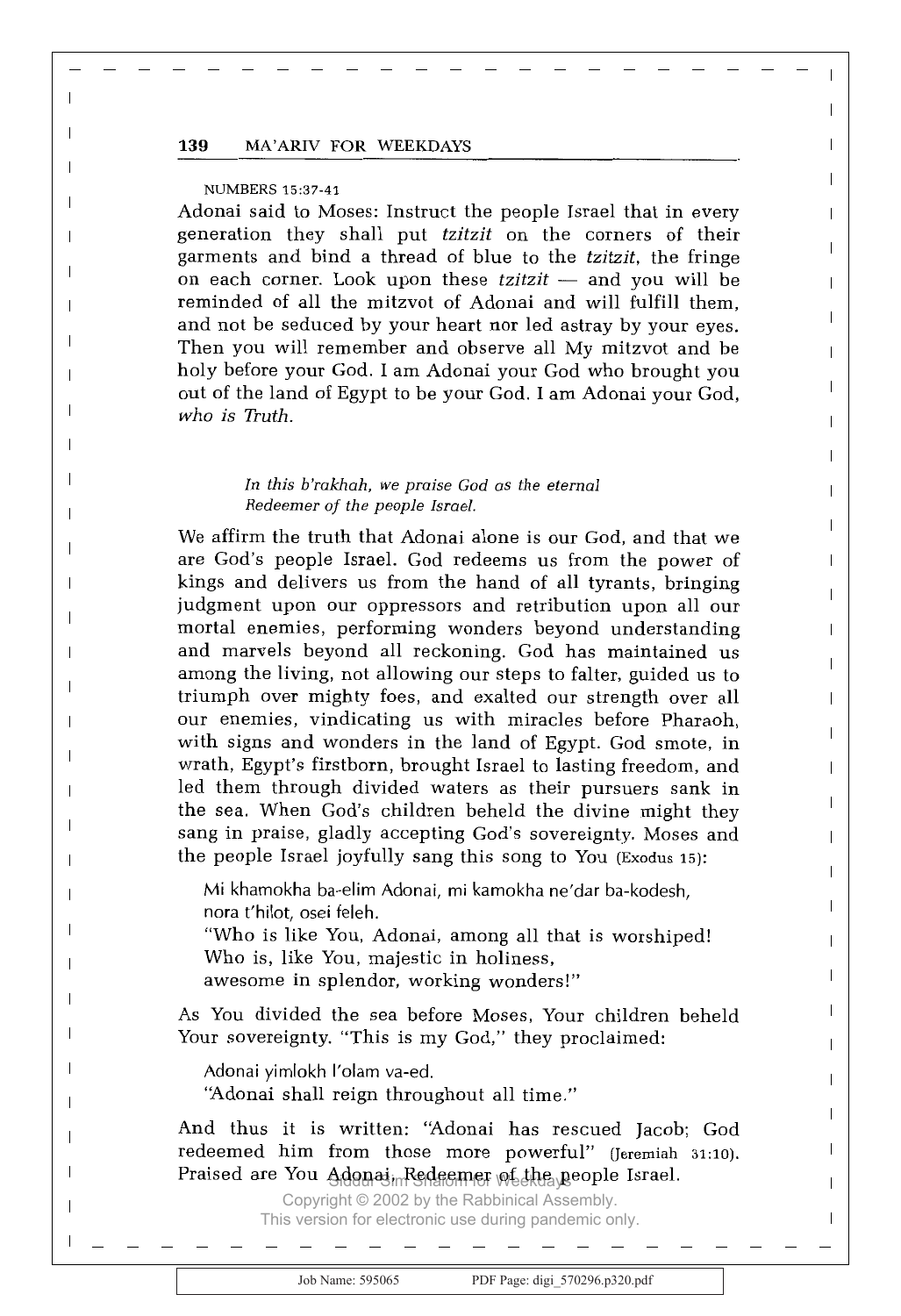הַשְׁבִּיבֵנוּ יהוה אֱלֹהֵינוּ לְשַׁלוֹם, וְהַעֲמִידֵנוּ מַלְבֵּנוּ לְחַיִּים, וּפְרוֹשׂ עָלֵינוּ סֻכֵּת שְׁלוֹמֶךְ, וְתַקְּנֵנוּ בְּעֵצָה טוֹבָה מִלְפָּנֵיךָ, וְהוֹשִׁיעֵנוּ לְמַעַן שְׁמֵךְ. וְהַגֵן בַּעֲדֵנוּ, וְהַסֶר מֵעַלֵינוּ אוֹיִב דֶּבֶר וְחֶרֶב וְרָעָב וְיָגוֹן, וְהָסֶר שָׂטָן מִלְפָנֵינוּ וּמֵאַחֲרֵינוּ. וּבְצֵל כִּנָפֵיךְ תַּסְתִּירֵנוּ, כִּי אֵל שׁוֹמְרֵנוּ וּמַצִילֵנוּ אֲתָה, כִּי אֵל מֶלֶךְ חַנּוּן וְרַחוּם אֳתָה. ■ וּשְמוֹר צֵאתֵנוּ וּבוֹאֵנוּ לְחַיִּים וּלְשָׁלוֹם מֵעֲתָּה וְעַד עוֹלָם. בְּרוּךְ אַתָּה יהוה שומֵר עמו ישראל לעד.

#### ברכה An additional

בָרוּךְ יהוה לְעוֹלַם, אָמֵן וְאָמֵן. בָרוּךְ יהוה מִצִיּוֹן, שֹׁבֵן יְרוּשָׁלֵיִם, הַלְלוּיָה. בָּרוּךְ יהוה אֱלֹהִים אֱלֹהֵי יִשְׂרָאֵל, עֹשֵׂה נִפְלָאוֹת לְבַדּוּ. וּבָרוּךְ שֵׁם כִּבוּדוֹ לְעוֹלַם, וְיִמָּלֵא כְבוֹדוֹ אֶת כָּל־הָאָרֶץ, אָמֵן וְאָמֵן. יְהִי כְבוֹד יהוה לְעוֹלָם, יִשְׂמַח יהוה בִּמַעֲשָׂיו. יִהִי שֵׁם יהוה מִבוֹרַךְ מֵעֲתָּה וְעַד עוֹלַם. כִּי לֹא יִטּשׁ יהוה אֶת־עַמּוֹ בַּעֲבוּר שָׁמוֹ הַגָּדוֹל, כִּי הוֹאִיל יהוה לַעֲשׂוֹת אֶתְכֶם לוֹ לִעָם.

וַיַּרְא כַּל־הָעָם וַיִּפְלוּ עַל פְּנֵיהֶם, וַיֹּאמְרוּ: יהוה הוּא הָאֱלֹהִים, יהוה הוּא הָאֱלֹהִים. וְהָיָה יהוה לְמֶלֶךְ עַל כָּל־הָאָרֶץ, בַּיּוֹם הַהוּא יִהְיֶה יהוה אֶחָד וּשְׁמוֹ אֵחָד. יְהִי חַסְדְּךָ יהוה עָלֵינוּ, כַּאֲשֶׁר יִחַלְנוּ לַךְ.

הוֹשִׁיעִנוּ יהוה אֱלֹהֵינוּ, וְקַבְּצֵנוּ וְהַצִּילֵנוּ מִן הַגּוֹיִם, לְהוֹדוֹת לְשֵׁם קַדְשֶׁךָּ, לְהִשְׁתַּבֵּחַ בִּתְהִלָּתֶךָ. כָּל גּוֹיִם אֲשֶׁר עָשְׂיתָ יָבְאוּ וְיִשְׁתַּחֲווּ לְפָנֶיךָ אֲדֹנָי, וִיכַבְּדוּ לִשְׁמֶךָ.

כִּי גָדוֹל אַתָּה וְעֹשֶׂה נִפְלָאוֹת, אַתָּה אֱלֹהִים לְבַדֱךָ. וַאֲנַחְנוּ עַמְּךָ וְצֹאן מַרְעִיהֶךָ, נוֹדֶה לְךָ לְעוֹלָם, **לְדוֹר וְדוֹר נְסַפֵּר הַהִלְהֵךְ.**<br>Siddur Sim Shalom for Weekdays

Copyright © 2002 by the Rabbinical Assembly. This version for electronic use during pandemic only.

The second ברכה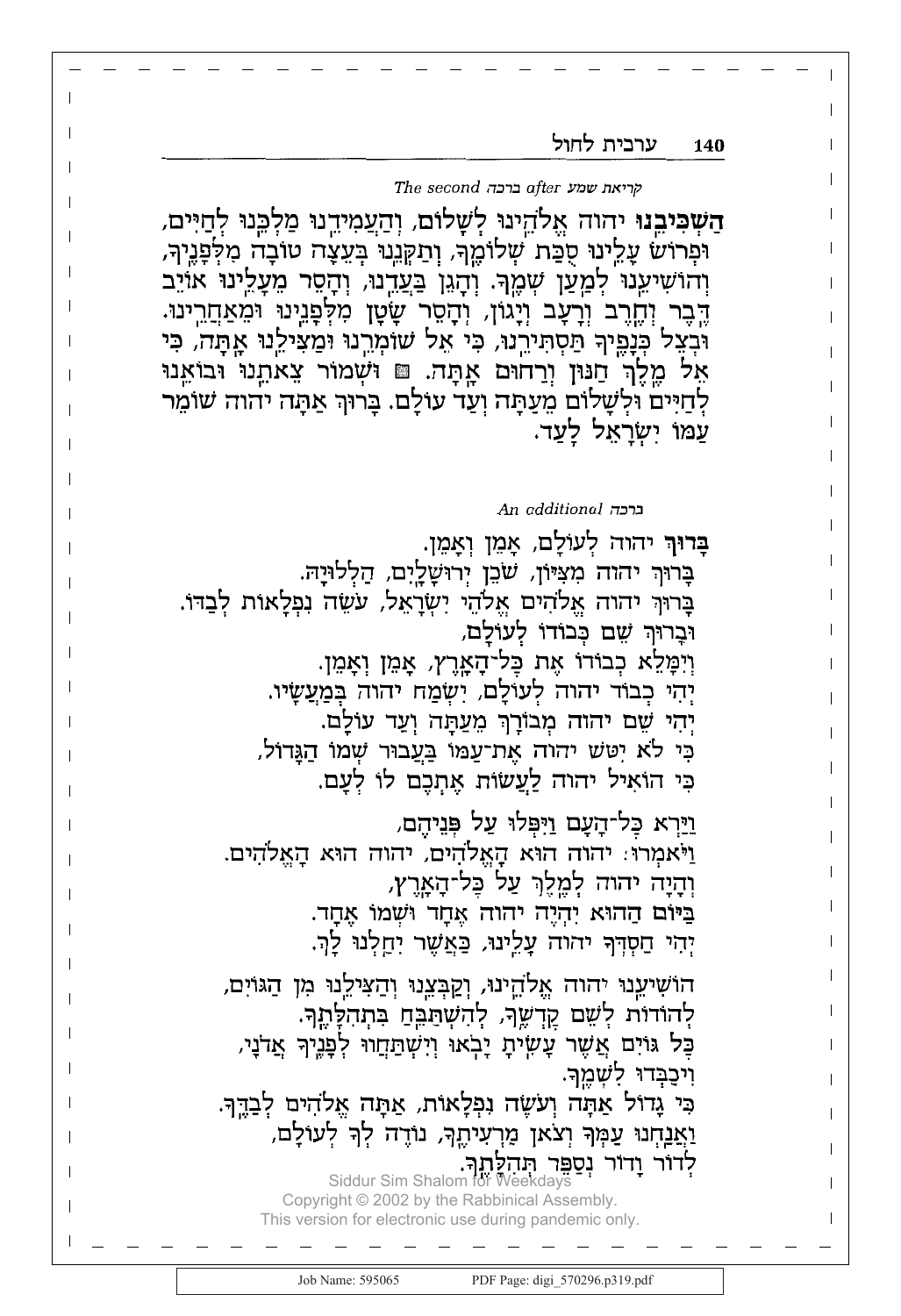In this b'rakhah, we praise God for the peace and protection we are given in our times of need.

Help us, Adonai, to lie down in peace, and awaken us again, our Sovereign, to life. Spread over us Your shelter of peace: guide us with Your good counsel. Save us because of Your mercy. Shield us from enemies and pestilence, from starvation, sword, and sorrow. Remove the evil forces that surround us. Shelter us in the shadow of Your wings, O God. who watches over us and delivers us, our gracious and merciful Ruler. Guard our coming and our going; grant us life and peace, now and always. Praised are You Adonai. eternal Guardian of Your people Israel.

#### In this b'rakhah, we add to our praise of God at day's end.

Praised is Adonai forever. Amen! Amen! Let praise of Adonai go forth from Zion. Praise the One who dwells in Jerusalem. Halleluyah! Praised is Adonai. God of Israel who alone works wondrous deeds. Praised is God's glory forever. God's glory fills the world. Amen! The glory of Adonai shall endure forever; Adonai shall rejoice in His works. Praised is the glory of Adonai, now and always. For the sake of His glory, God will not abandon His people; Adonai desires to make you His own.

When the people saw the wonders wrought by God, they fell to the ground in worship, exclaiming: "Adonai is God: Adonai is God!" Adonai shall be the Ruler of all the earth; on that day Adonai shall be One and His name One. Let Your mercy be upon us, as our hope is in You.

Help us, Adonai our God, and deliver us. Gather us, and free us from oppression, that we may praise Your glory, that we may be exalted in praising You. All the nations You have created, Adonai, will worship You and glorify You. Great are You, wondrous are Your deeds; You alone are God. We are Your people, the flock You shepherd; we will never cease thanking You, and we will recount Your praises to all generations.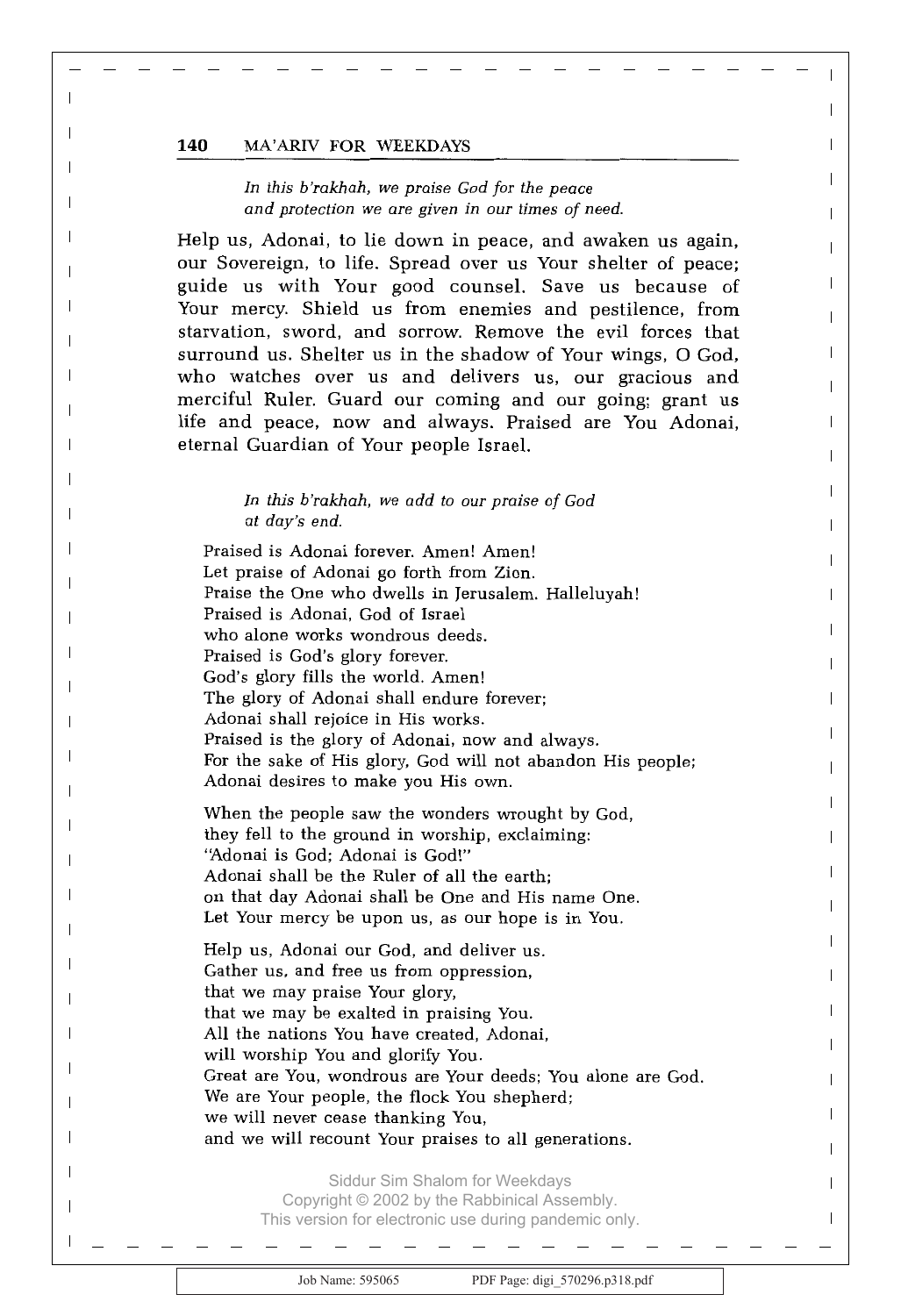בַּרוּךְ יהוה בַיּוֹם, בַּרוּךְ יהוה בַּלֵיִלַה, בַּרוּךְ יהוה בִּשַׁבְבֵנוּ, בַרוּךְ יהוה בִקוּמֶנוּ. כִּי בְיַדְךָ נַפְשׁוֹת הַחַיִּים וְהַמֵּתִים, אֲשֶׁר בְּיָדוֹ נֵפֶּשׁ בַּל־חָי וְרִוּחַ בַּל־בְּשַׂר אִישׁ. בְּיָדְךָ אַפְקִיד רוּחִי, פָּדְיתָה אוֹתִי יהוה אֵל אֱמֶת. אֵלֹהֵינוּ שֵׁבַּשָּׁמַיִם, יַחֵד שִׁמְךָּ, וְקַיֵּם מֵלְבוּתְךָּ תַּמִיד, וּמִלוֹךְ עַלֵינוּ לְעוֹלַם וַעֲד. יִרְאוּ עֵינֵינוּ, וְיִשְׂמַח לְבֵנוּ, וְתָגֵל נַפְשֵׁנוּ בִּישׁוּעָתְךָ בָּאֵמֶת, בָּאֱמוֹר לְצִיּוֹן מָלַךְ אֱלֹהָיִךְ.

יהוה מֶלֶךְ, יהוה מָלָךְ, יהוה יִמְלוֹךְ לְעוֹלָם וָעֶד. ■ כִּי הַמַּלְכוּת שֶׁלְךָ הִיא, וּלִעְוֹלְמֵי עַד תִּמְלוֹךְ בִּבָבוֹד, כִּי אֵין לָנוּ מֶלֶךְ אֶלָּא אֱתָּה. בַרוּךְ אַתַּה יהוה הַמֵּלֵךְ בִּבְבוֹדוֹ תָּמִיד יִמְלוֹךְ עָלֵינוּ לְעוֹלָם וָעֵד, וְעַל בַּל־מַעֲשָׂיו.

⊗ חצי קדיש

יִתְגַּדַּל וְיִתְקַדַּשׁ שְׁמֵהּ רַבָּא, בִּעַלְמָא דִּי בִרַא, כִּרְעוּתֵה, וְיַמְלִיהְ מַלְכוּתֵה בְּחַיֵּיכוֹן וּבִיוֹמֵיכוֹן וּבְחַיֵּי דְכַל־בֵּית יִשְׂרָאֵל, בַּעֲגָלָא וּבִזְמַן קָרִיב, וְאִמְרוּ אָמֵן.

יְהָא שְׁמֵהּ רַבָּא מִבָרַךְ לְעָלַם וּלְעָלְמֵי עָלְמַיָּא.

וְיִתְהַדֵּר וְיִתְעַלֶּה וְיִתְהַלַּל שְׁמֵהּ דְּקֻדְשָׁא, בְּרִיךְ הוּא

הָשְׁבְּחָתָא וְנֶחָמָתָא דַּאֲמִירָן בְּעָלְמָא, וְאִמְרוּ אָמֵן.

Copyright © 2002 by the Rabbinical Assembly. This version for electronic use during pandemic only.

Continue with the עמידה on page 142a or 142b (with אמהות), through page 148.<br>Siddur Sim Shalom for Weekdays

יִתְבָּרַךְ וְיִשְׁתַּבַּח וְיִתְפָּאַר וְיִתְרוֹמַם וְיִתְנַשֵּׂא

Reader:

Congregation and Reader:

יּלְעֵלָּא מִן כַּל־בִּרְבָתָא וְשִׁירָתָא

\*Between ראש השנה Between לְעֵלָא לְעֵלָּא מִכָּל־בִּרְבָתָא וְשִׁירָתָא

Reader: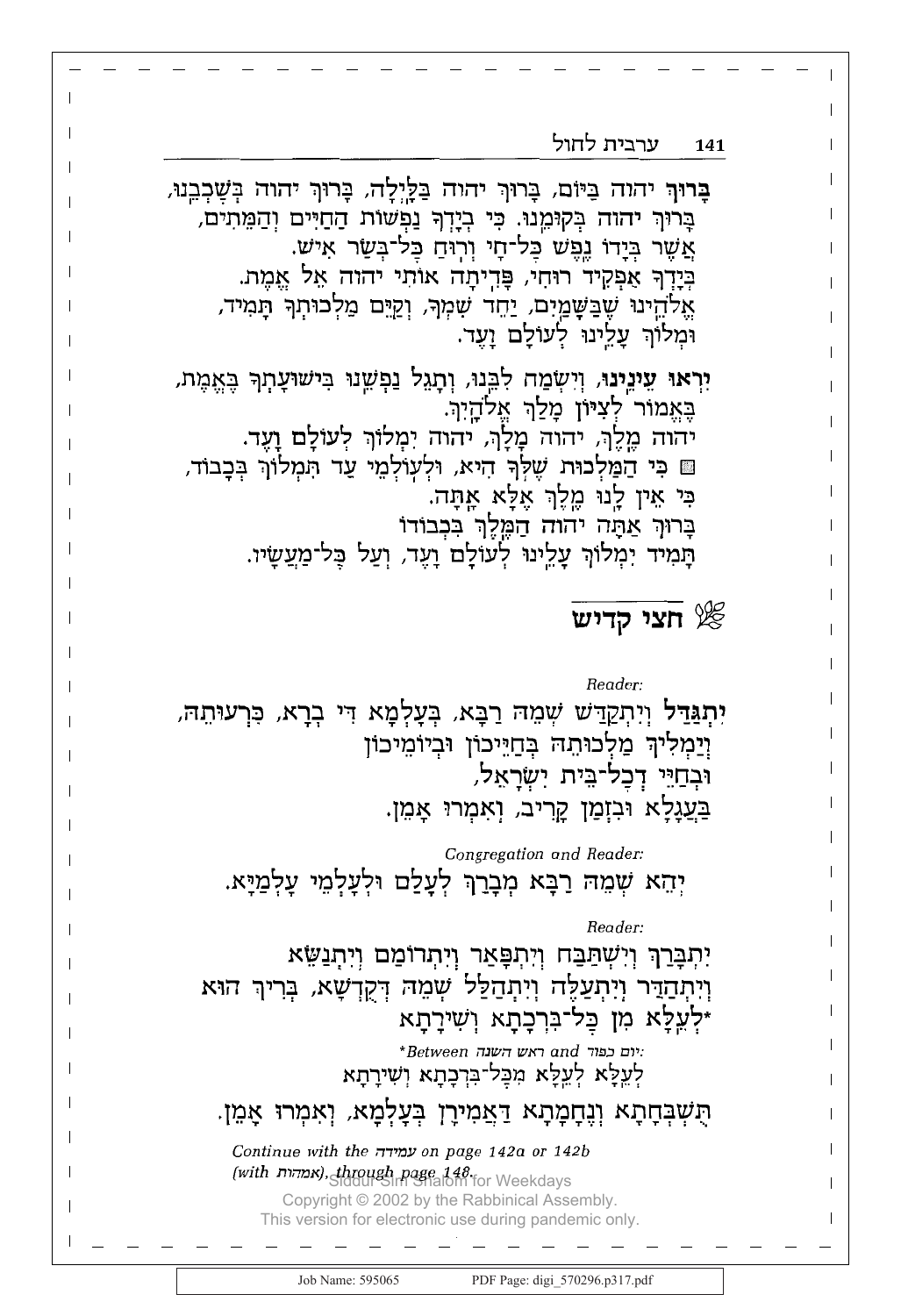Praised is Adonai by day and praised by night, praised when we lie down and praised when we rise up. In Your hands are the souls of the living and the dead. the life of every creature, the breath of all flesh. Into Your hand I entrust my spirit: You will redeem me. Adonai, God of truth. Our God in heaven, assert the unity of Your dominion: affirm Your sovereignty and reign over us forever.

May our eyes behold, our hearts rejoice, and our souls be glad in Your sure deliverance, when it shall be said to Zion: Your God is sovereign. Adonai reigns, Adonai has reigned, Adonai shall reign throughout all time. All sovereignty is Yours: unto all eternity only You reign in glory, only You are Sovereign. Praised are You Adonai, glorious Sovereign, eternal Ruler over us and over all creation.

### **WE HATZI KADDISH**

#### Reader:

Mav God's name be exalted and hallowed throughout the world that He created, as is God's wish. May God's sovereignty soon be accepted, during our life and the life of all Israel. And let us sav: Amen.

Congregation and Reader:

Y'hei sh'mei raba m'varakh l'alam u-l'almei almaya. May God's great name be praised throughout all time.

#### Reader:

Glorified and celebrated, lauded and worshiped, exalted and honored, extolled and acclaimed may the Holy One be, praised beyond all song and psalm, beyond all tributes that mortals can utter. And let us say: Amen.

> Continue with the Amidah on page 142a or 142b (with Matriarchs), through page 148.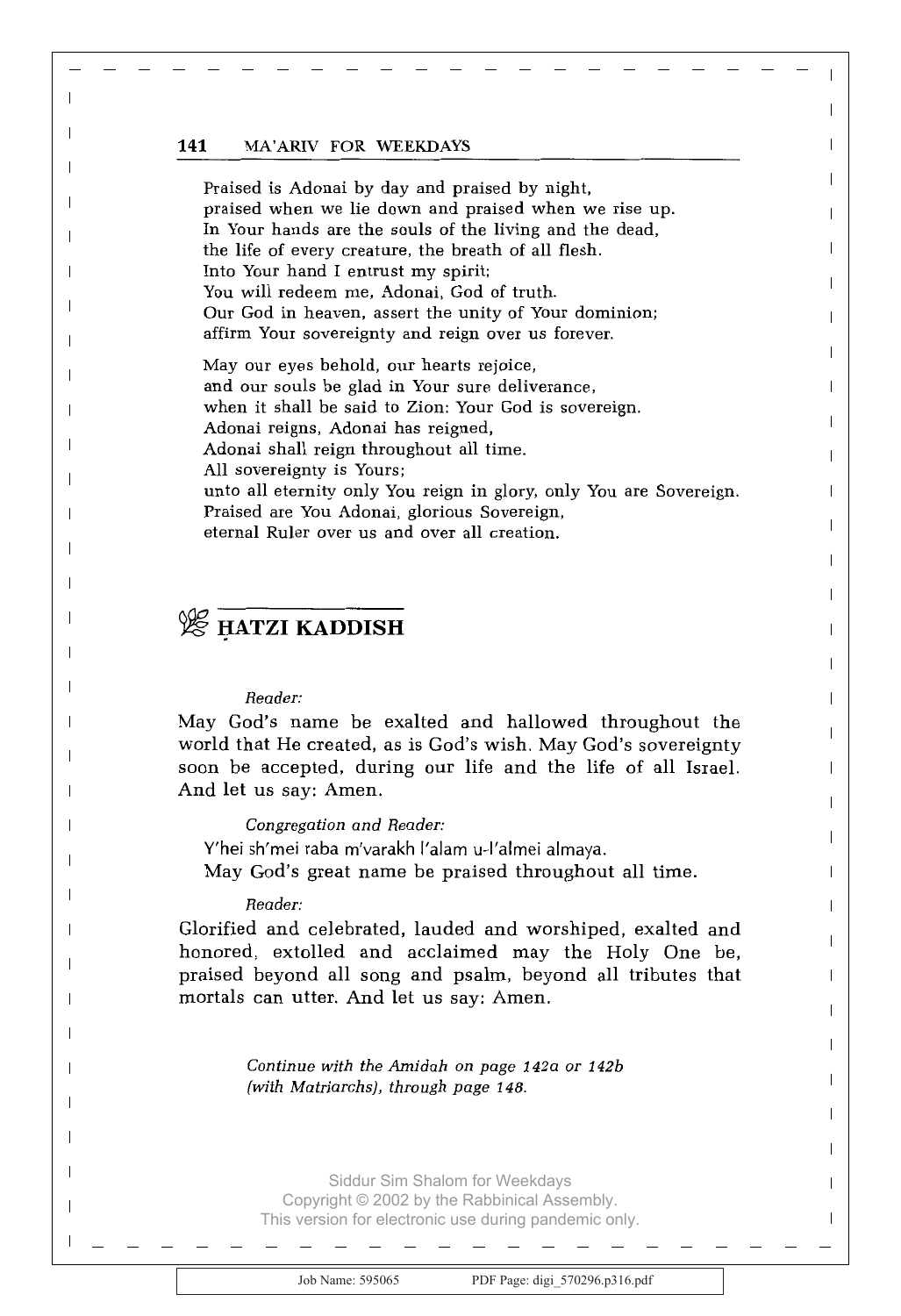\*From מסח to שמיני עצרת some add: שמין Siddur Sim Shalom for Weekdays Copyright © 2002 by the Rabbinical Assembly. This version for electronic use during pandemic only.

Continue on page 143.

אַתָּה קָדוֹשׁ וְשִׁמְרָּ קָדוֹשׁ, וּקְדוֹשִׁים בְּכָל־יוֹם יְהַלְלוּךָ סֶלָה. \*\*בָרוּךְ אַתָּה יהוה הָאֵל הַקָּדוֹשׁ.  $^{\star\star}$ Between יום כפור  $and$ 

וְנֶאֱמָן אַתָּה לְהַחֲיוֹת מֵתִים. בַרוּךְ אַתָּה יהוה מְחַיֶּה הַמֵּתִים.

בָּרוּךְ אַתָּה יהוה הַמֱלֶךְ הַקֲדוֹש.

מִי כָמְוֹךְ אַב הַרַחֲמִים, זוֹכֶר יְצוּרֵיו לְחַיִּים בִּרַחֲמִים.

נופלים, ורופא חולים, ומתיר אַסוּרִים, וּמְקַיֵּם אֱמוּנָתוֹ לִישֶׁנֵי עָפָר. מִי כָמְוֹךָ בַּעֲל גְּבוּרוֹת וּמִי דְוֹמֶה לַךְ, מֱלֶךְ מֵמִית וּמִחַיֵּה וּמַצִמִיחַ יִשׁוּעַה.  $Between$  השנה  $and$ כפור  $and$ 

אַתָּה גִּבּוֹר לְעוֹלָם אֲדֹנָי, מְחַיֵּה מֵתִים אַתָּה, רַב לְהוֹשִיעַ.  $*$ From שמיני עצרת: until שמיני מַשִּׁיב הָרְוּחַ וּמוֹרִיד הַגֶּשֶׁם.

מִכַלְבֶּל חַיִּים בְּחֵסֶד, מִחַיֵּה מֶתִים בְּרַחֲמִים רַבִּים, סוֹמֵךְ

מֶלֶךְ עוֹזֵר וּמוֹשִׁיעַ וּמָגֵן. בָּרוּךְ אַתָּה יהוה מָגֵן אַבְרָהָם.

ויום כפור and ראש השנה Between וָכְרֵנוּ לְחַיִּים, מֶלֶךְ חָפֵץ בַּחַיִּים, וְכַתְבֵנוּ בְּסֵפֶר הַחַיִּים, לְמַעַנְךָ אֱלֹהִים חַיִּים.

בָּרוּךְ אַתָּה יהוה אֱלֹהֵינוּ וֵאלֹהֵי אֲבוֹתֵינוּ, אֱלֹהֵי אַבְרָהָם אֵלֹהֵי יִצְחַק וֶאלֹהֵי יַעֲקֹב, הָאֵל הַגֲרוֹל הַגְּבּוֹר וְהַנּוֹרָא, אֵל עֵלִיוֹן, גּוֹמֵל חֲסָדִים טוֹבִים וִקוֹנֵה הַכֹּל, וְזוֹכֵר חַסְדֵי אָבוֹת וּמֵבִיא גּוֹאֵל לִבְנֵי בְנֵיהֶם לְמֵעַן שְׁמוֹ בְּאַהֲבָה.

אֲדֹנָי, שְׂפָתַי תִּפְתָח וּפִי יַגִּיד תְּהִלָּהֶךָ.

### עמידה $-$  ערבית לחול  $\mathscr C$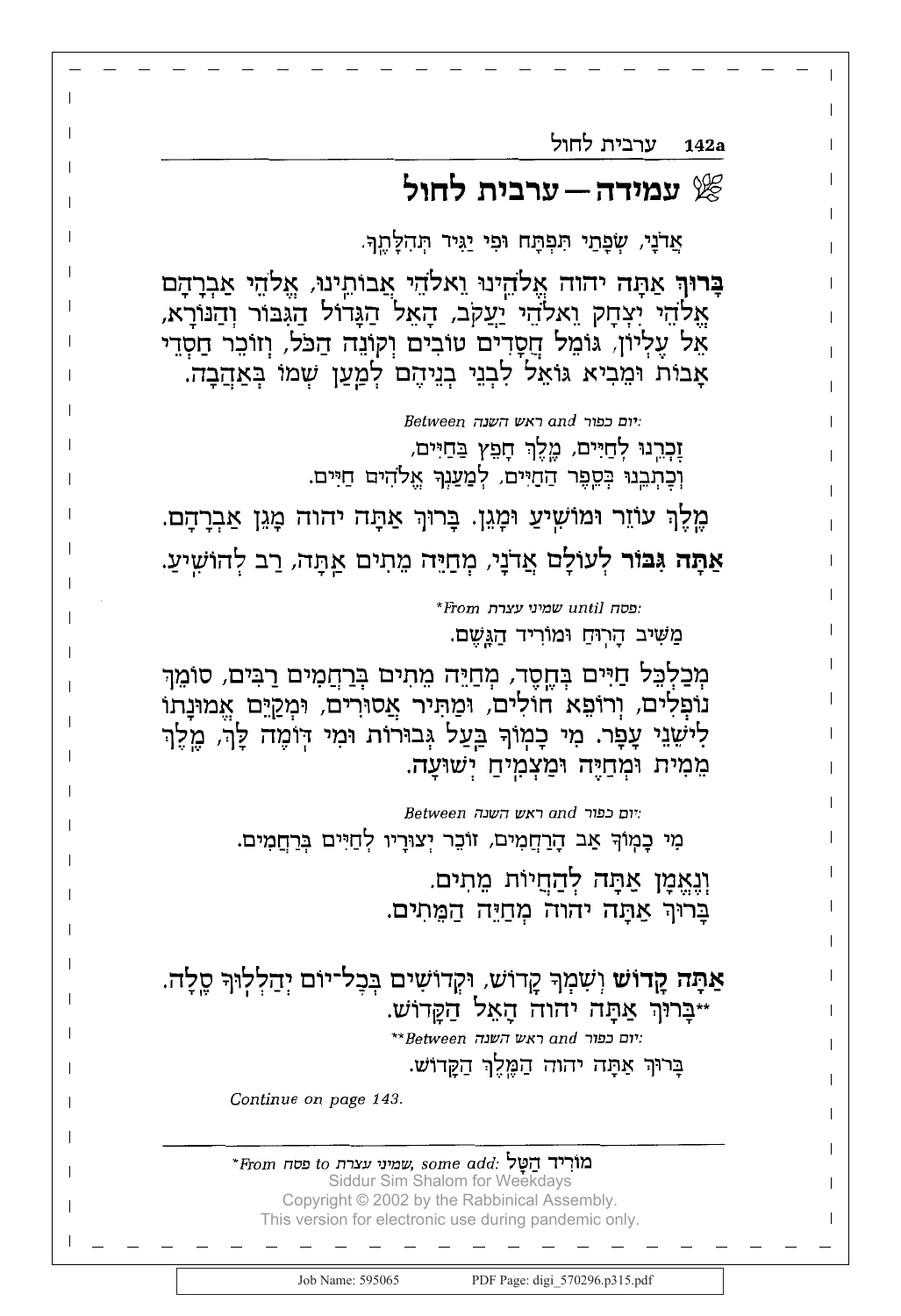### **WE AMIDAH FOR WEEKDAY MA'ARIV**

Adonai, open my lips, so I may speak Your praise.

Praised are You Adonai, our God and God of our ancestors, God of Abraham, God of Isaac, and God of Jacob, great, mighty, awesome, exalted God who bestows lovingkindness, Creator of all. You remember the pious deeds of our ancestors and will send a redeemer to their children's children because of Your loving nature.

Between Rosh Hashanah and Yom Kippur:

Remember us that we may live, O Sovereign who delights in life. Inscribe us in the Book of Life, for Your sake, living God.

You are the Sovereign who helps and saves and shields. Praised are You Adonai. Shield of Abraham.

Your might, Adonai, is boundless. You give life to the dead; great is Your saving power.

\*From Sh'mini Atzeret until Pesah:

You cause the wind to blow and the rain to fall.

Your love sustains the living, Your great mercies give life to the dead. You support the falling, heal the ailing, free the fettered. You keep Your faith with those who sleep in dust. Whose power can compare with Yours? You are Master of life and death and deliverance.

Between Rosh Hashanah and Yom Kippur: Whose mercy can compare with Yours, Source of compassion? In mercy You remember Your creatures with life.

Faithful are You in giving life to the dead. Praised are You Adonai. Master of life and death.

Holy are You and holy is Your name. Holy are those who praise You each day. \*\*Praised are You Adonai, holy God.

\*\*Between Rosh Hashanah and Yom Kippur: Praised are You Adonai, holy Sovereign.

Continue on page 143.

\*From Pesah to Sh'mini Atzeret, some add: You cause the dew to fall.

Copyright © 2002 by the Rabbinical Assembly. This version for electronic use during pandemic only.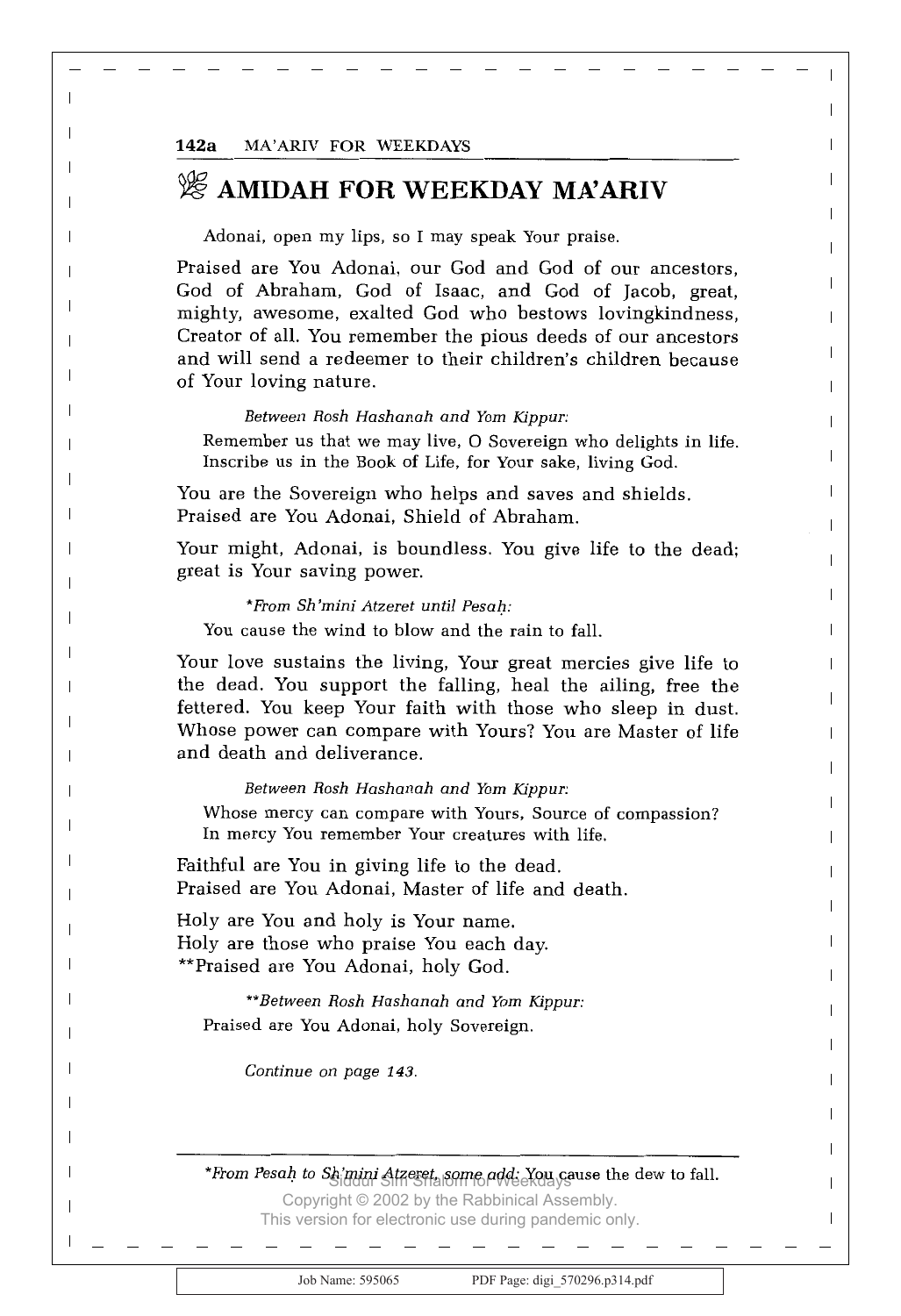אַתָּה קָדוֹשׁ וְשִׁמְרָּ קָדוֹשׁ, וּקְדוֹשִׁים בְּבָל־יוֹם יְהַלְלוּךָ סֶלָה.

\*\*Between ראש השנה Between בָּרוּךְ אַתָּה יהוה הַמֶּלֶךְ הַקֲדוֹשׁ.

ייּבָרוּךְ אַתָּה יהוה הָאֵל הַקַּדוֹשׁ.

וְנֶאֱמָן אַתָּה לְהַחֲיוֹת מֵתִים. בָרוּךְ אַתָּה יהוה מְחַיֵּה הַמֵּתִים.

 $Between$  ראש השנה  $and$ כפור מִי כָמְוֹךְ אַב הָרַחֲמִים, זוֹכֵר יְצוּרָיו לְחַיִּים בְּרַחֲמִים.

מכַלִכֵּל חַיִּים בְחֵסֶד, מִחַיֵּה מֵתִים בְּרַחֲמִים רַבִּים, סוֹמֵךְ נוֹפְלִים, וְרוֹפֵא חוֹלִים, וּמַתְּיר אֲסוּרִים, וּמְקַיֵּם אֱמוּנַתוֹ לִישֵׁנֵי עָפָר. מִי כָמְוֹךָ בַּעַל גְּבוּרוֹת וּמִי דִּוֹמֶה לַרְ, מֵלֵךְ מִמִית וּמְחַיֶּה וּמַצְמִיחַ יְשׁוּעָה.

יפסח until שמיני עצרת From מַשִּׁיב הַרְוּחַ וּמוֹרִיד הַגַּשֵׁם.

אַתַּה גִּבּוֹר לִעוֹלַם אֲדֹנַי, מִחַיֵּה מֶתִים אֲתַּה, רַב לְהוֹשִִיעַ.

מֵלֵךְ עוֹזֵר וּפוֹקֵד וּמוֹשִׁיעַ וּמָגֵן. בַּרוּךְ אַתַּה יהוה מַגֵן אַבְרַהַם וּפֹקֵד שַׂרַה.

וְכַתְבֵנוּ בְּסֵפֶר הַחַיִּים, לְמַעֲנְךָ אֱלֹהִים חַיִּים.

וַכְרֵנוּ לְחַיִּים, מֶלֶךְ חָפֵץ בַּחַיִּים,

Petween ראש השנה.

ברור אַתַּה יהוה אֱלֹהֵינוּ וֵאלֹהֵי אֲבוֹתֵינוּ, אֱלֹהֵי אַבְרַהַם אֱלֹהֵי יִצְחָק וֵאלֹהֵי יַעֲקֹב, אֱלֹהֵי שָׂרָה אֱלֹהֵי רִבְקַה אֱלֹהֵי רָחֵל וֵאלֹהִי לֵאָה, הָאֵל הַגְּרוֹל הַגְּבּוֹר וְהַנּוֹרָא, אֵל עֵלִיוֹן, גּוֹמֵל חֲסָדִים טוֹבִים וִקוֹנֵה הַכֹּל, וְזוֹבֵר חַסְדֵי אָבוֹת וּמֵבִיא גּוֹאֵל לִבְנֵי בְנֵיהֶם לְמַעַן שְׁמוֹ בְּאַהֲבָה.

אֲדֹנָי, שְׂפָתַי תִּפְתָח וּפִי יַגִּיד תִּהְלַתֵךָ.

### ש עמידה – ערבית לחול (כולל אמהות)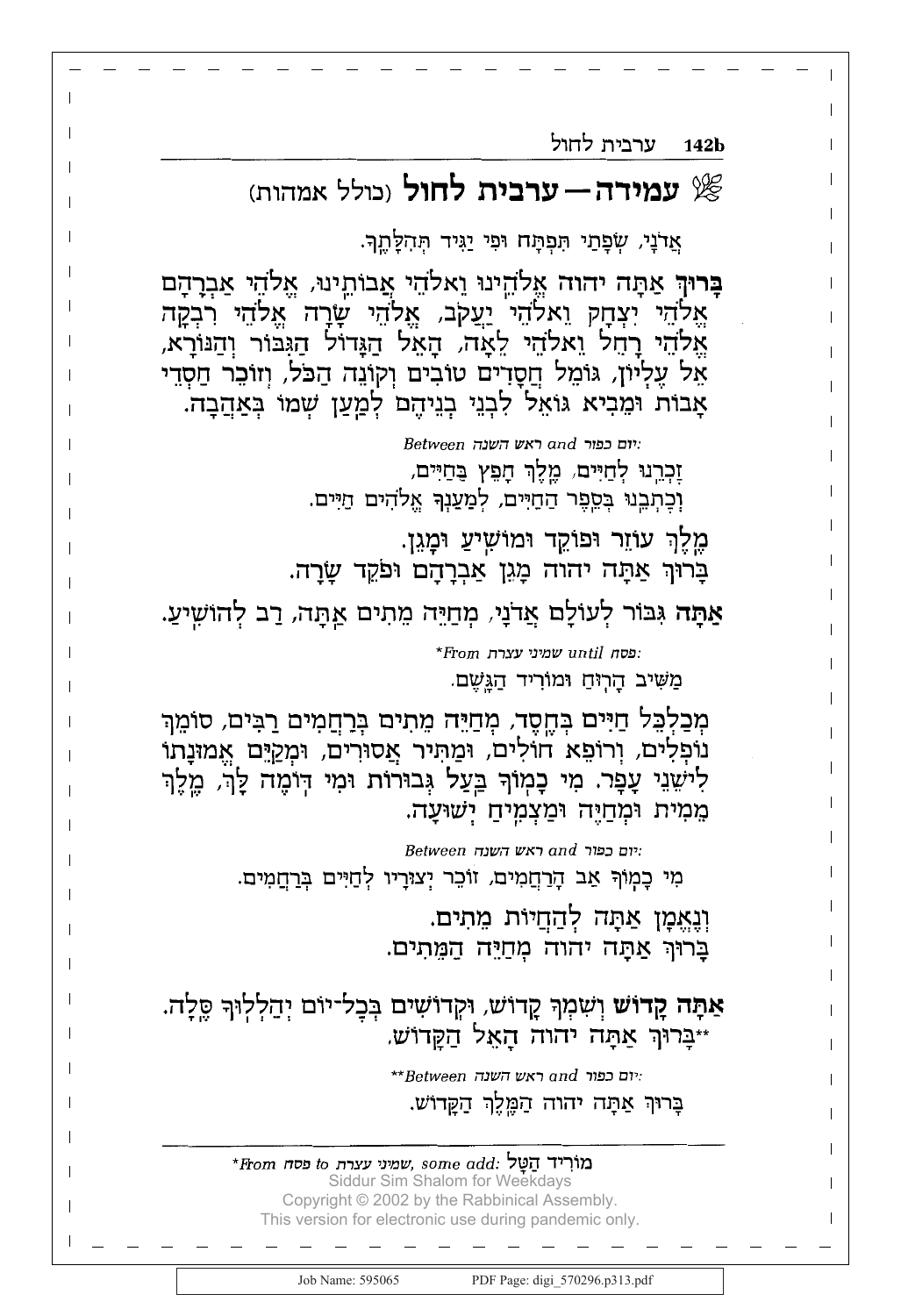### **WE AMIDAH FOR WEEKDAY MA'ARIV** (with Matriarchs)

Adonai, open my lips, so I may speak Your praise.

Praised are You Adonai, our God and God of our ancestors. God of Abraham, Isaac, and Jacob, Sarah, Rebecca, Rachel. and Leah, great, mighty, awesome, exalted God who bestows lovingkindness, Creator of all. You remember the pious deeds of our ancestors and will send a redeemer to their children's children because of Your loving nature.

Between Rosh Hashanah and Yom Kippur:

Remember us that we may live, O Sovereign who delights in life. Inscribe us in the Book of Life, for Your sake, living God.

You are the Sovereign who helps and guards, saves and shields. Praised are You Adonai, Shield of Abraham and Guardian of Sarah.

Your might, Adonai, is boundless. You give life to the dead; great is Your saving power.

\*From Sh'mini Atzeret until Pesah:

You cause the wind to blow and the rain to fall.

Your love sustains the living, Your great mercies give life to the dead. You support the falling, heal the ailing, free the fettered. You keep Your faith with those who sleep in dust. Whose power can compare with Yours? You are Master of life and death and deliverance.

Between Rosh Hashanah and Yom Kippur:

Whose mercy can compare with Yours, Source of compassion? In mercy You remember Your creatures with life.

Faithful are You in giving life to the dead. Praised are You Adonai, Master of life and death.

Holy are You and holy is Your name. Holy are those who praise You each day. \*\*Praised are You Adonai, holy God.

\*\* Between Rosh Hashanah and Yom Kippur: Praised are You Adonai, holy Sovereign.

\*From Pesah to Shimini Atzeret, some add: You cause the dew to fall.

Copyright © 2002 by the Rabbinical Assembly. This version for electronic use during pandemic only.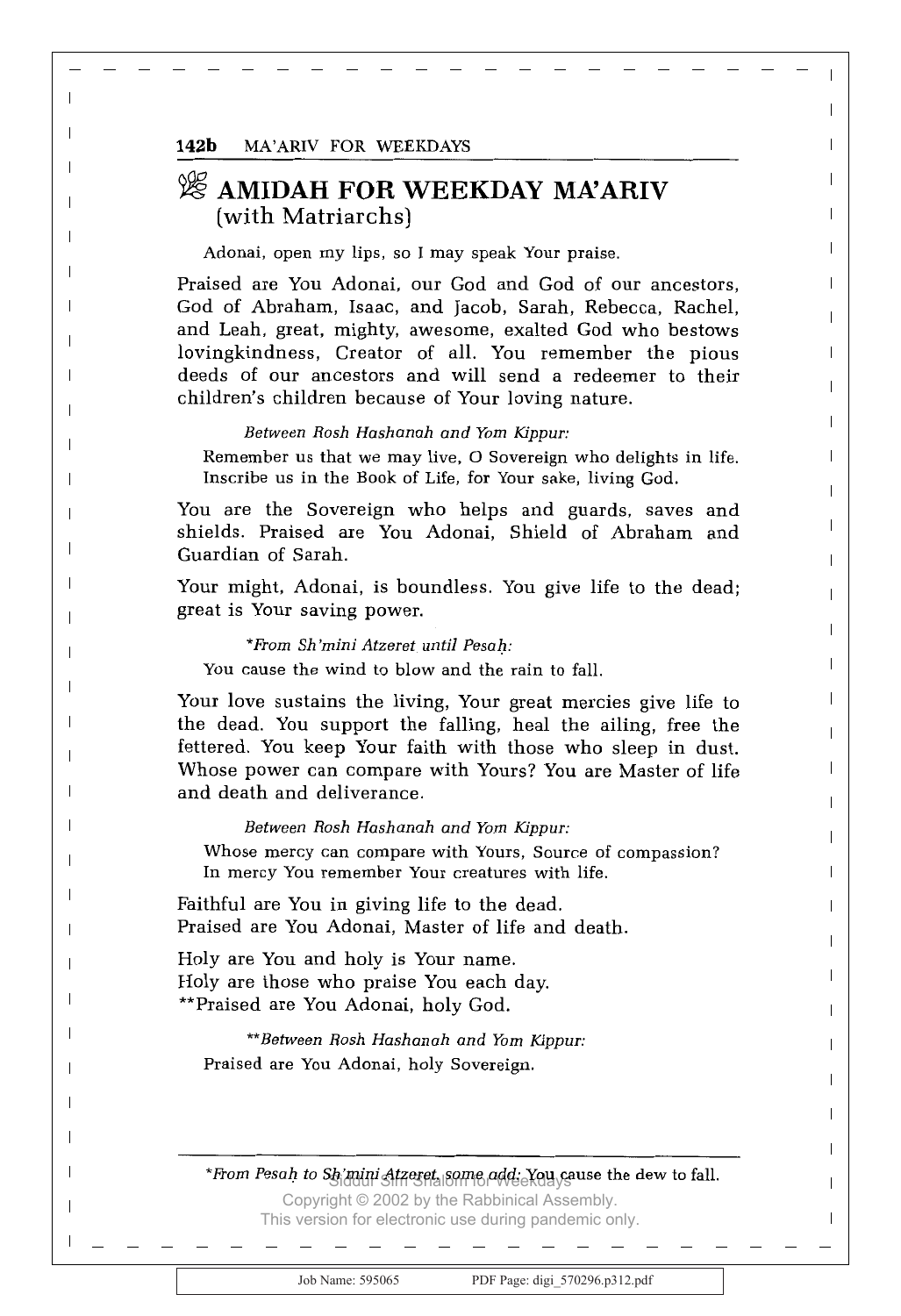At the conclusion of שבת or יום טוב substitute the paragraph in smaller print, below.

אַתַּה חוֹנֵן לְאַדַם דֵּעֲת, וּמִלַמֶּד לֵאֲנוֹשׁ בִּינַה. חַנֵּנוּ מָאִתְּךָ דֵעָה בִּינָה וְהַשְׂבֵל. בָרוּךְ אַתָּה יהוה חוֹנֵן הַדֵּעַת.

 $\it At$  the conclusion of ייזם  $\it or$  <br/>יזם ייזם

אַתַּה חוֹנֵן לְאַדָם דֵּעַת, וּמְלַמֵּר לֵאֱנוֹשׁ בִּינָה. אַתַּה חוֹנַנְתֵּנוּ לְמַדֵּע תּוֹרָתֶךּ, וַתְּלַמְּדֶנוּ לַעֲשׂוֹת חֻקֵּי רְצוֹנֶךָ, וַתַּבְדֵּל יהוה אֱלֹהֵינוּ בֵּין קְרֵשׁ לְחוֹל, בֵּין אוֹר לְחִשֶׁךְ, בֵּין יְשְׂרָאֵל לַעֲמִים, בֵּין יוֹם הַשָּׁבִיעִי לְשֵׁשֶׁת יְמֵי הַמַּעֲשֶׂה. אָבְינוּ מַלְבֵּנוּ, הָחֵל עָלֵינוּ הַיָּמִים הַבָּאִים לִקְרָאתֵנוּ לְשָׁלוֹם, חֲשׂוּכִים מִכַּל חֵטְא, וּמְנֻקִּים מִכַּל עָוֹן, וּמְרֻבָּקִים בְּיִרְאָתֶךָ. וְחַגֵּנוּ מֵאִתְּךָ דֵעָה בִּינָה וְהַשְׁבֵל. בָּרוּךְ אַתָּה יהוה חוֹנֵן הַדְּעַת.

**ְהַשִׁיבִנוּ** אָבְינוּ לְתוֹרָהֶךְּ, וְקָרְבְנוּ מַלְבְנוּ לַעֲבוֹדָהֶךְ, וְהַחֲזִירֵנוּ בִּתְשׁוּבָה שְׁלֵמָה לְפָנֶיךָ. בָּרוּךְ אַתָּה יהוה הָרוֹצֶה בִּתְשׁוּבָה.

> It is customary to strike the heart twice in contrition as we acknowledge our sins.

**סְלַח לָנוּ** אָבִינוּ כִּי חָטָאנוּ, מְחַל לָנוּ מַלְבֵּנוּ כִּי פָשָׁעְנוּ, כִּי מוֹחֵל וְסוֹלֵהַ אֶתָּה. בָּרוּךְ אַתָּה יהוה הַנּוּן הַמַּרְבֶּה לְסְלִהַ.

רְאָה נָא בְעָנְיִנְוּ, וְרִיבָה רִיבִנוּ, וּגְאָלֵנוּ מְהֵרָה לְמַעַן שְׁמֶךָ, כִּי גּוֹאֵל חָזָק אָתָה. בָּרוּךְ אַתָּה יהוה גּוֹאֵל יִשְׂרָאֵל.

רְפָאֵנוּ יהוה, וְנֵרָפֵא, הוֹשִׁיעֵנוּ וְנִוָּשֵׁעָה, כִּי תְהִלָּתֵנוּ אֲתָה, וְהַעֲלֵה רְפוּאָה שְׁלֵמָה לְבָל מַכּוֹתֵינוּ,

On behalf of one who is ill:

וִיהִי רָצוֹן מִלְפָנֶיךָ יהוה אֱלֹהֵינוּ וֵאלֹהֵי אֲבוֹתֵינוּ, שֶׁתִּשְׁלַח מְהֵרָה רְפוּאָה שְׁלֵמָה מִן הַשָּׁמַיִם, רְפוּאַת הַנֶּפֶשׁ וּרְפוּאַת דַגּוּף, לְ\_ וְחַזֵּק אֶת־יְדֵי הָעוֹסְקִים בְּצָרְבִיהֶם,

כִּי אֵל מֶלֶךְ רוֹפֵא נֶאֱמָן וְרַחֲמָן אֶתָּה. בָּרוּךְ אַתָּה יהוה רוֹפֵא חוֹלֵי עַמּוֹ יִשְׂרָאֵל.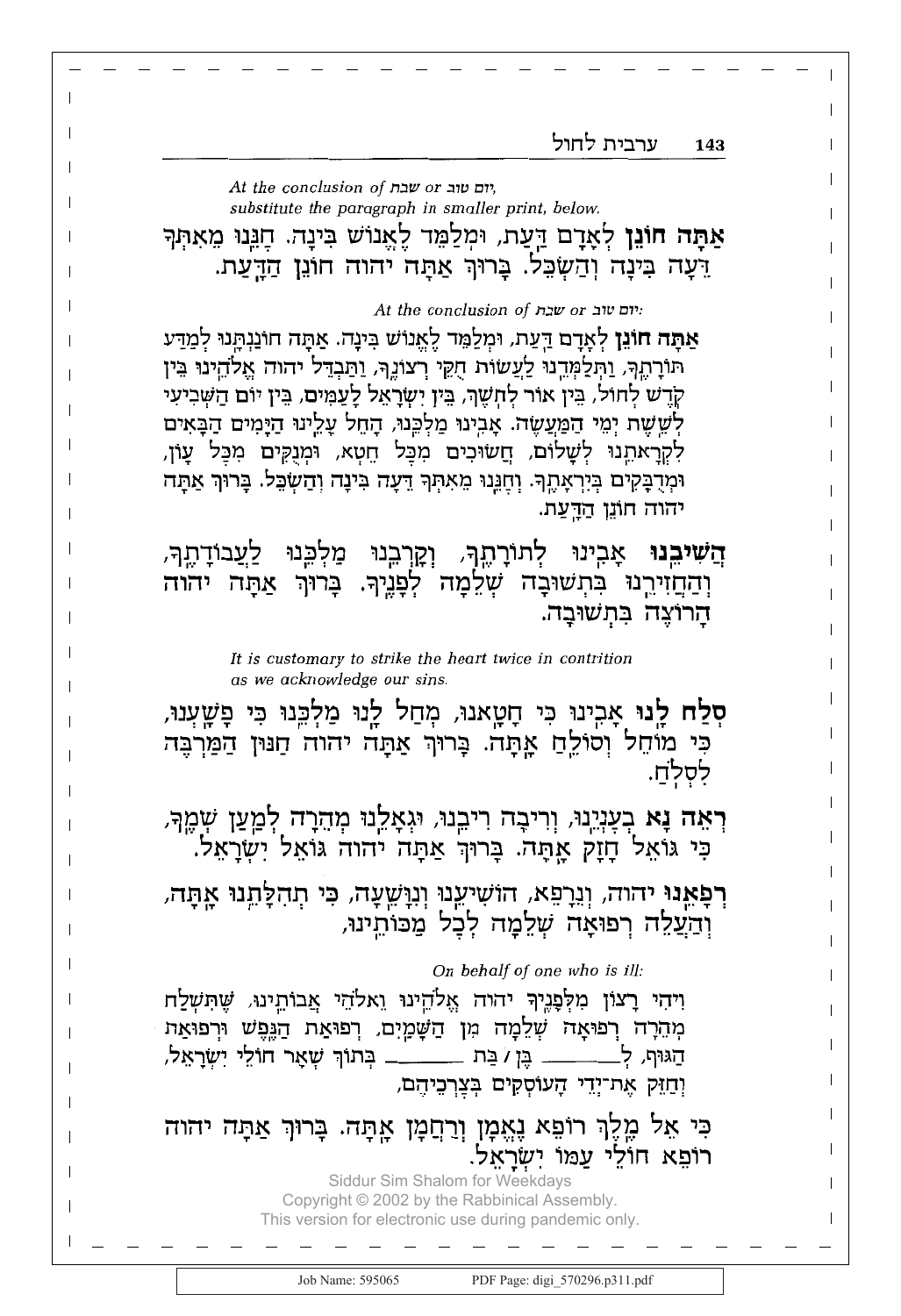At the conclusion of Shabbat or a Festival. substitute the paragraph in smaller print, below.

You graciously endow mortals with intelligence, teaching us wisdom. Grant us knowledge, wisdom, and discernment. Praised are You Adonai, who graciously grants us intelligence.

#### At the conclusion of Shabbat or a Festival:

You graciously endow mortals with intelligence, teaching us wisdom. You graciously granted us knowledge of Your Torah, teaching us to fulfill the laws You have willed. You set apart the sacred from the profane, even as You separated light from darkness, singled out the people Israel from among the nations, and distinguished Shabbat from all other days. Avinu Malkenu, may the coming days bring us peace. May they be free of sin and cleansed of wrongdoing; may they find us more closely attached to You. Grant us knowledge, wisdom, and discernment. Praised are You Adonai, who graciously grants us intelligence.

Return us, our Teacher, to Your Torah. Draw us near, our Sovereign, to Your service. Bring us back to You, in true repentance. Praised are You Adonai, who welcomes repentance.

> It is customary to strike the heart twice in contrition as we acknowledge our sins.

Forgive us, our Guide, for we have sinned. Pardon us, our Ruler, for we have transgressed; for You forgive and pardon. Praised are You Adonai, gracious and forgiving.

Behold our adversity and deliver us. Redeem us soon because of Your mercy, for You are the mighty Redeemer. Praised are You Adonai, Redeemer of the people Israel.

Heal us, Adonai, and we shall be healed. Help us and save us, for You are our glory. Grant complete healing for all our afflictions.

#### On behalf of one who is ill:

and may it be Your will, Adonai our God and God of our ancestors, to send complete healing, of body and soul, to \_\_\_\_\_\_\_\_, along with all others who are stricken, and strengthen those who tend to them.

for You are the faithful and merciful God of healing. Praised are You Adonai, Healer of His people Israel.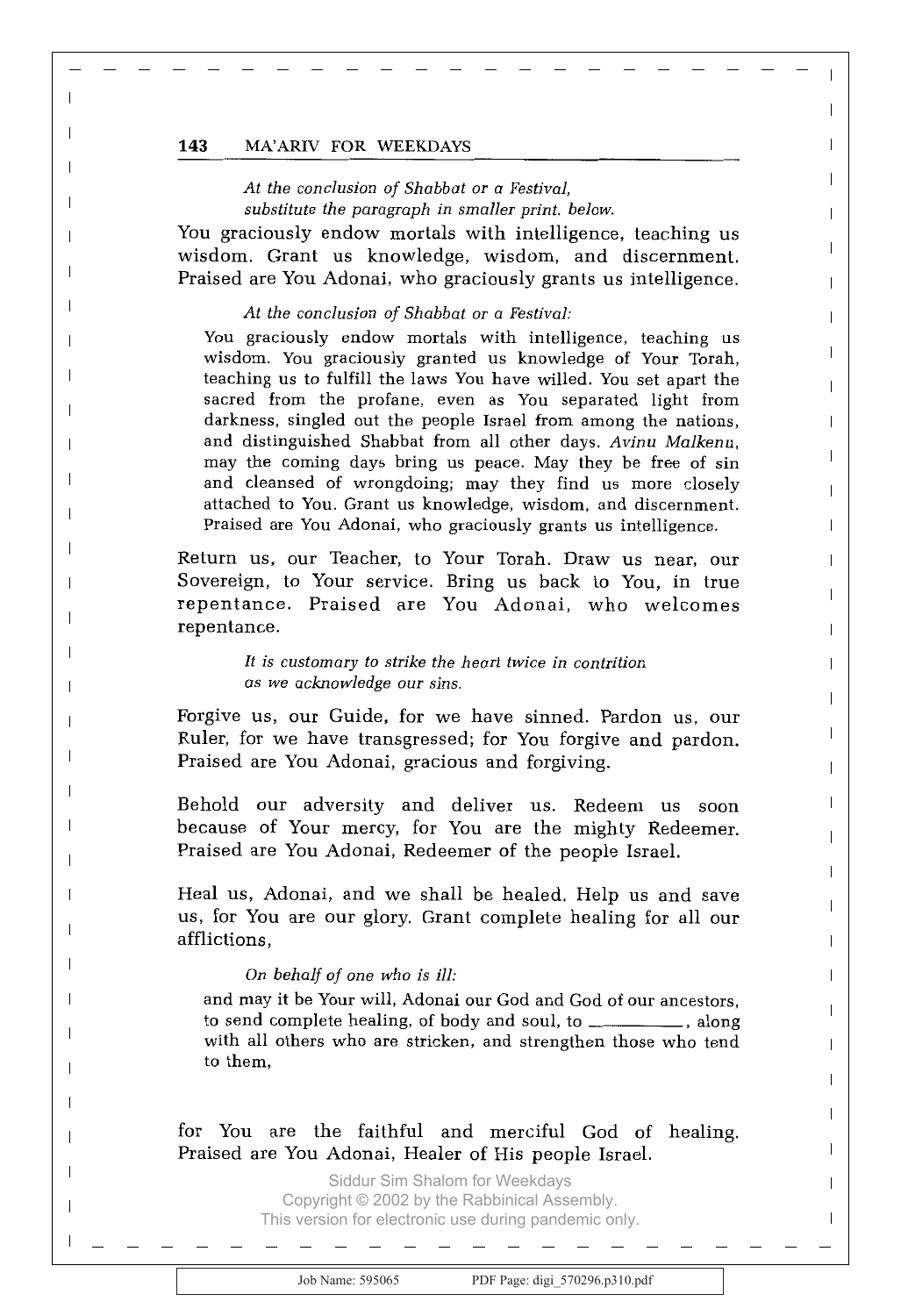### בָּרֵךְ עָלֵינוּ יְהוּה אֱלֹהִינוּ אֶת הַשָּׁנָה הַזֹּאת וְאֶת־כָּל־מִינֵי תִבוּאָתָה לְטוֹבָה

to December 3rd פסח (December 4th in a Hebrew year divisible by four):

From December 4th to חס (December 5th in a Hebrew year divisible by four):

וְתֵן בְּרָכָה

וְתֵן טַל וּמֲטָר לְבְרָבָה

עַל פְּנֵי הָאֲדָמָה, וְשַׂבְּעֵנוּ מִטּוּבָהּ, וּבָרֵךְ שְׁנָחֵנוּ כַּשָּׁנִים הַטּוֹבוֹת. בַּרוּךְ אַתָּה יהוה מִבָרֶךְ הַשָּׁנִים.

- תִּקַע בְּשׁוֹפָר גָּדוֹל לְחֵרוּתֵנוּ, וְשָׂא נֵס לְקַבֵּץ גַּלְיּוֹתֵינוּ, וְקַבְּצֵנוּ יָחֲד מֵאַרְבַּע כַּנְפוֹת הָאָרֵץ. בָּרוּךְ אַתָּה יהוה מִקַבֵּץ נִדְחֵי עַמּוֹ יִשְׂרָאֵל.
- **הַשִׁיּבָה** שׁוֹפִטֵינוּ כִּבָרָאשׁוֹנָה וְיוֹעֲצֵינוּ כִּבַתְּחִלַּה, וְהָסֶר מִמֶּנּוּ יָגוֹן וַאֲנָחָה, וּמְלוֹךְ עָלֵינוּ אַתָּה יהוה לִבַדְּךָ בִּחֶסֶד וּבְרַחֲמִים, וְצַדְקֵנוּ בַּמִּשְׁפָּט. \*בָרוּךְ אַתָּה יהוה מֶלֶךְ אוֹהֵב צְדָקָה וּמִשְׁפָּט.

 ${}^{\star}Between$  ראש השנה:  $and$ כפור בָרוּךְ אַתָּה יהוה הַמֱלֶךְ הַמִּשְׁפָּט.

- וְלַ**מַּלְשִׁיגִים** אַל הְּהִי תִקְוָה, וְבָל הָרִשְׁעָה בְּרֶגַע תֹּאבֵד, וְבָל אוֹיְבֶיךָ מְהֵרָה יִכָּרֶתוּ, וְהַזֵּדִים מְהֵרָה תְעַקֵּר וּתְשַׁבֵּר וּתְמַגֵּר וְתַכְנִיעַ בִּמְהֵרָה בְיָמֵינוּ. בָּרוּךְ אַתָּה יהוה שֹׁבֵר איְבִים וּמַכְנִיעַ זֵדִים.
- עַל הַצֲדִּיקִים וְעַל הַחֲסִידִים, וְעַל זִקְנֵי עַמְּךָ בֵּית יִשְׂרָאֵל וְעַל פְּלִיטַת סוֹפְרֵיהֶם, וְעַל גֵּרֵי הַצֶּדֶק וְעָלֵינוּ, יֶהֱמוּ נָא רַחֲמֶיךָ יהוה אֱלֹהֵינוּ, וְתֵן שָׂכָר טוֹב לְכָל הַבּוֹטְחִים בְּשִׁמְךָ בֶּאֱמֶת, וְשִׂים חֶלְקֶנוּ עִמָּהֶם, וּלְעוֹלָם לֹא נֵבוֹשׁ כִּי בְךָ בָּטֶחְנוּ. בָּרוּךְ אַתָּה יהוה מִשְׁעָן וּמִבְטָח לַצַּדִּיקִים.
- וְלִירוּשָׁלֵיִם עִירְךָּ בְּרַחֲמִים תָּשׁוּב, וְתִשְׁכּוֹן בְּתוֹכָהּ כַּאֲשֶׁר דִּבְּרְתָּ, וּבְנֵה אוֹתָהּ בְּקָרוֹב בְּיָמֵינוּ בִּנְיַן עוֹלָם, וְכִסֵּא דָוִד מְהֵרָה לְתוֹכָהּ תָּכִין. בָּרוּךְ אַתָּה יהוה בּוֹנֵה יְרוּשָׁלֵיִם.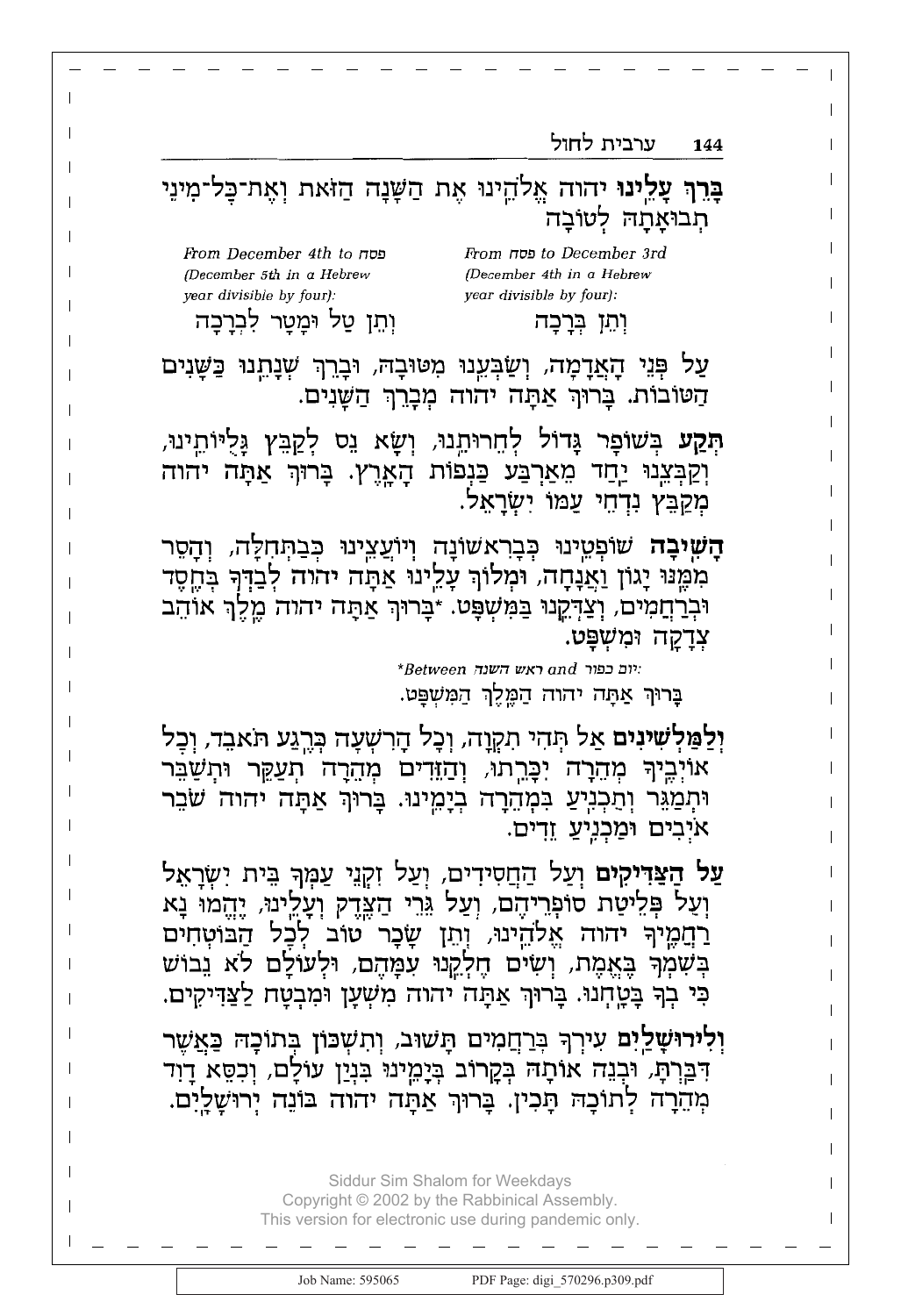Adonai our God, make this a blessed vear. May its varied produce bring us happiness.

| From Pesah to December 3rd | From December 4th to Pesah      |
|----------------------------|---------------------------------|
| (December 4th in a Hebrew  | (December 5th in a Hebrew       |
| year divisible by four):   | year divisible by four):        |
| Grant blessing             | Grant dew and rain for blessing |

upon the earth, satisfy us with its abundance, and bless our vear as the best of vears. Praised are You Adonai, who blesses the years.

Sound the great shofar to herald our freedom: raise high the banner to gather all exiles. Gather the dispersed from the ends of the earth. Praised are You Adonai, who gathers the dispersed of the people Israel.

Restore our judges as in days of old; restore our counselors as in former times. Remove sorrow and anguish from our lives. Reign over us, Adonai, You alone, with lovingkindness and mercy; with justice sustain our cause. \*Praised are You Adonai, Sovereign who loves justice with compassion.

\*Between Rosh Hashanah and Yom Kippur:

Praised are You Adonai, Sovereign of judgment.

Frustrate the hopes of all those who malign us. Let all evil soon disappear; let all Your enemies soon be destroved. May You quickly uproot and crush the arrogant; may You subdue and humble them in our time. Praised are You Adonai, who humbles the arrogant.

Let Your tender mercies, Adonai our God, be stirred for the righteous, the pious, the elders of the House of Israel and its remaining scholars, for faithful proselytes, and for us. Reward all who fully trust in You, and cast our lot with them. May we never despair, for our trust is in You. Praised are You Adonai, who supports and sustains the righteous.

Have mercy and return to Jerusalem, Your city. May Your presence dwell there as You have promised. Build it now, in our day and for all time. Reestablish there the majesty of David, Your servant. Praised are You Adonai, who builds Jerusalem.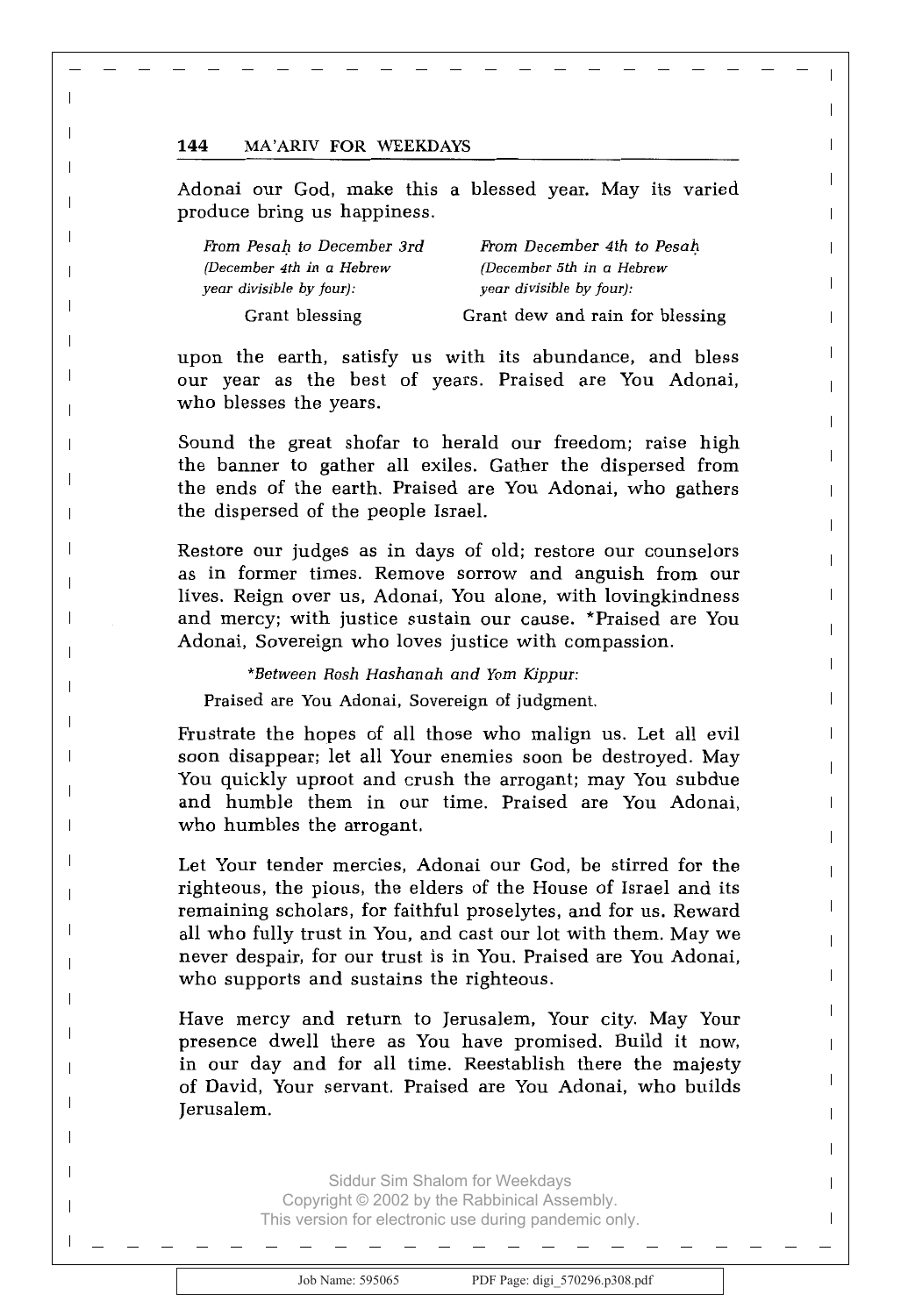- אָת־**אֶמַח** דָּוִד עַבְדְּךָ מְהֵרָה תַצְמִיחַ, וְקַרְנוֹ תָּרוּם בִּישׁוּעָתֶךְ, כִּי לִישׁוּעָתְךָ קִוּיְנוּ כָּל הַיּוֹם. בְרוֹךְ אַתָּה יהוה מַצְמִיחַ קֵרֶן יְשׁוּעָה.
- **שְׁמַע קוֹלֵנוּ** יהוה אֱלֹהֵינוּ, חוּס וְרַחֵם עַלֵינוּ, וְקַבֵּל בְּרַחֲמִים וּבְרָצוֹן אֶת־תְפִלָּתֶנוּ, כִּי אֵל שוֹמֵעַ תְפִלּוֹת וְתַחֲנוּנִים אֱתָּה, וּמִלְפָנֶיךָ מַלְכֵּנוּ רֵיקָם אַל תְּשִׁיבֵנוּ,

 $On$  יום השואה:

- ַ**נַחֵם**, יהוה אֱלֹהֱינוּ, אֶת שְׁאֵרִית עַמְּךָ יִשְׂרָאֵל, אוּד מֻצָּל מֵאֵשׁ. כִּי קָם עָלִינוּ אוֹיֵב אַכְזָר, בִּקֵשׁ לְהַשְׁמִיד לַהֲרֹג וּלְאַבֵּד אֶת־כַּל־הַיְּהוּדִים, מִנַּעֲר וְעַד־זָקֵן, טַף וְנָשִׁים, וְאָמַר לְכוּ וְנַכְחִידֵם מִגּוֹי וְלֹא יִזָּבֵר שֵׁם יִשְׂרָאֵל עוֹד. אֲזַי הַמַּיִם שְׁטָפְוּנוּ, הִרְוֻנוּ לַעֲנָה. אוֹי־נָא לֶנוּ כִּי שֻׁדֶּדְנוּ, כִּי־רָחַק מִמֶּנוּ מְנַחֵם. עַל־אֵלֶה אֲנִי בוֹכִיַּה. אַךְ לֹא לַגֵצַח תִּשְׁכַּחֱֵנוּ,
	- כִּי אַתָּה שׁוֹמֵעַ תְּפִלֵּת עַמְּךָ יִשְׂרָאֵל בְּרַחֲמִים. בָרוּךְ אַתָּה יהוה שׁוֹמֵעַ תְּפִלָּה.
- רְצֵה יהוה אֱלֹהֵינוּ בְּעַמְּךָ יִשְׂרָאֵל וּבִתְפִלָּתָם, וְהָשֵׁב אֵת־ הָעֲבוֹדָה לִדְבִיר בֵּיתֶךְ, וּתְפִלָּתָם בְּאַהֲבָה תִקַבֵּל בְּרָצוֹן, וּתְהִי לְרָצוֹן תָּמִיד עֲבוֹדַת יִשְׂרָאֵל עַמֶּךְ.

 $On$  יחול המועד  $and$  המועד  $\ldots$ 

אֱלֹהֶינוּ וֵאלֹהֵי אֲבוֹתֵינוּ, יַעֲלֶה וְיָבֹא וְיַגִּיעַ, וְיֵרָאֶה וְיֵרָצֶה וְיִשָּׁמַע, וְיִפָּקֵד וְיָזָבֵר זִכְרוֹגְנוּ וּפִקְדוֹגְנוּ, וְזִכְרוֹן אֲבוֹתֵינוּ, וְזִכְרוֹן מָשִׁיחַ בֶּן־דָּוִד עַבְדֶּךָ, וְזִכְרוֹן יְרוּשָׁלֵיִם עִיר קַדְשֶׁךָ, וְזִכְרוֹן בָּל־עַמְּךָ בֵּית יִשְׂרָאֵל לְפָנֵיךָ, לִפְלֵיטָה לְטוֹבָה, לְחֵן וּלְחֶסֶד וּלְרַחֲמִים, לְחַיִּים וּלְשָׁלוֹם, בִּיוֹם

 $On\,$ ראש הידש הַחְרֶשׁ הַזֶּה.  $On$  בַּתֲלוֹת בַּזֶּהָ. :סוכות מ $On$  בַּג בַּמֲצוֹת בַזֶּה. :פּסח זָכְרֵנוּ יהוה אֱלֹהֵינוּ בּוֹ לְטוֹבָה, וּפַקְרֵנוּ בוֹ לִבְרָבָה, וְהוֹשִׁיעֵנוּ בוֹ לְחַיִּים. וּבִדְבַר יְשׁוּעָה וְרַחֲמִים חוּס וְחַגְּנוּ וְרַחֵם עָלֵינוּ וְהוֹשִׁיעֵנוּ כִּי אֵלֶיךָ עֵינֵינוּ, כִּי אֵל מֱלֶךְ חַנּוּן וְרַחוּם אֲתָה.

> וְהֶחֱזֶיְנָה עֵינִיְנוּ בְּשׁוּּבְךָ לְצִיּוֹן בְּרַחֲמִים. בָּרוּךְ אַתָּה יהוה הַמַּחֲזִיר שְׁכִינָתו לְצִיּוֹן.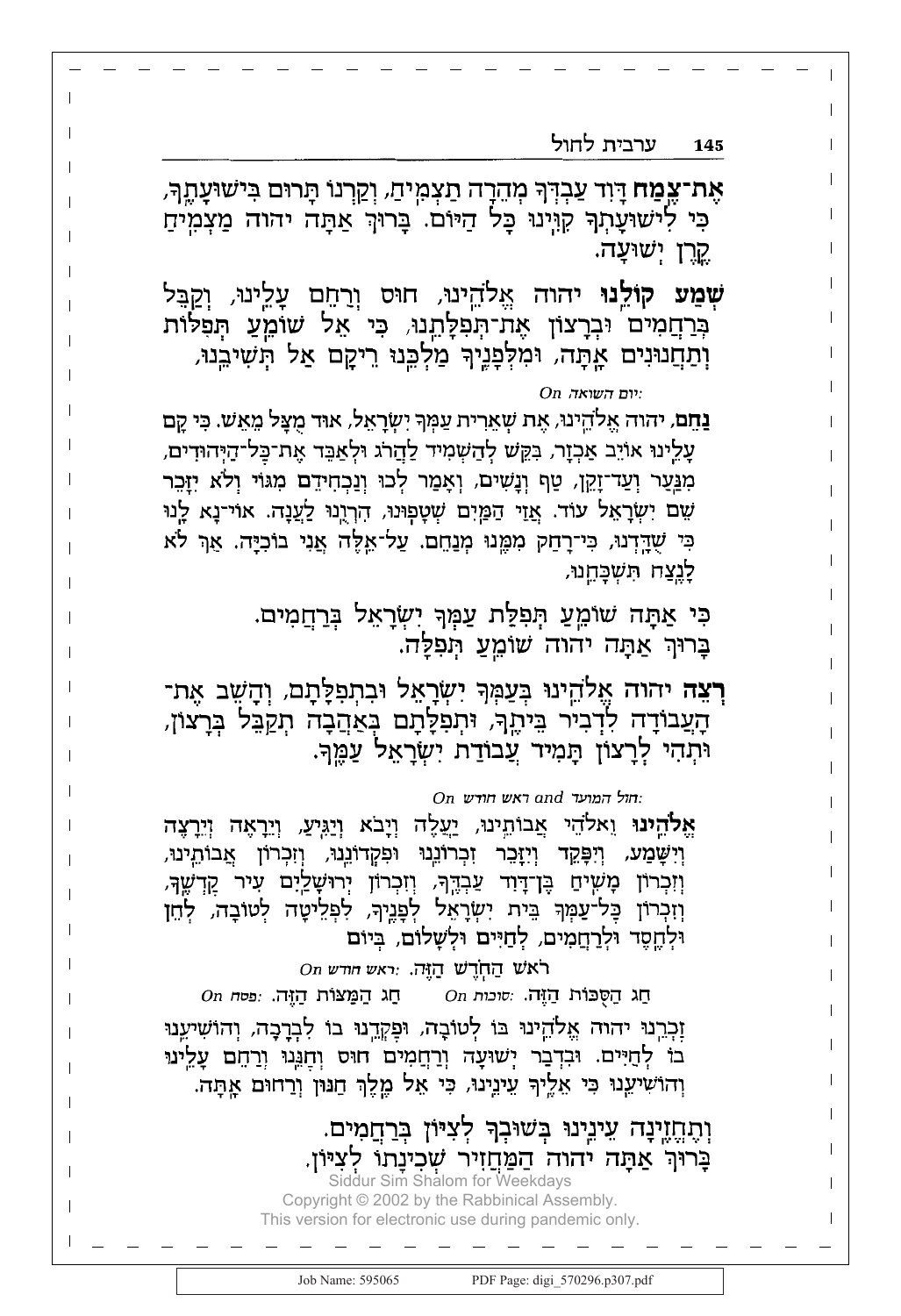Cause the offspring of Your servant David to flourish, and hasten the coming of messianic deliverance. We constantly hope for Your redemption. Praised are You Adonai, who assures our redemption.

Hear our voice. Adonai our God. Have compassion upon us, pity us. Accept our prayer with loving favor. You listen to entreaty and prayer. Do not turn us away unanswered, our Sovereign,

#### On Yom Ha-shoah:

Adonai, our God, comfort the remnant of Your people Israel, a brand plucked from the fire. For a cruel enemy arose to destroy us - to murder every Jew, young and old, women and children, saying: "Come, let us annihilate them, so that the name of Israel might no longer be uttered." The waters engulfed us; our tormentors fed us bitter poison. Alas, we are undone, for our Source of comfort is yet far off. Recalling these things, I weep. But You will not forget us eternally.

for You mercifully heed Your people's supplication. Praised are You Adonai, who listens to praver.

Accept the prayer of Your people Israel as lovingly as it is offered. Restore worship to Your sanctuary, and may the worship of Your people Israel always be acceptable to You.

#### On Rosh Hodesh and Hol Ha-mo'ed:

Our God and God of our ancestors, show us Your care and concern. Remember our ancestors; recall Your anointed, descended from David, Your servant. Protect Jerusalem, Your holy city, and exalt all Your people, Israel, with life and well-being, contentment and peace, on this

Rosh Hodesh. Festival of Sukkot. Festival of Matzot.

Grant us life and blessing, and remember us for good. Recall Your promise of mercy and redemption. Be merciful to us and save us, for we place our hope in You, loving and merciful God.

May we witness Your merciful return to Zion. Praised are You Adonai, who restores the Divine Presence to Zion.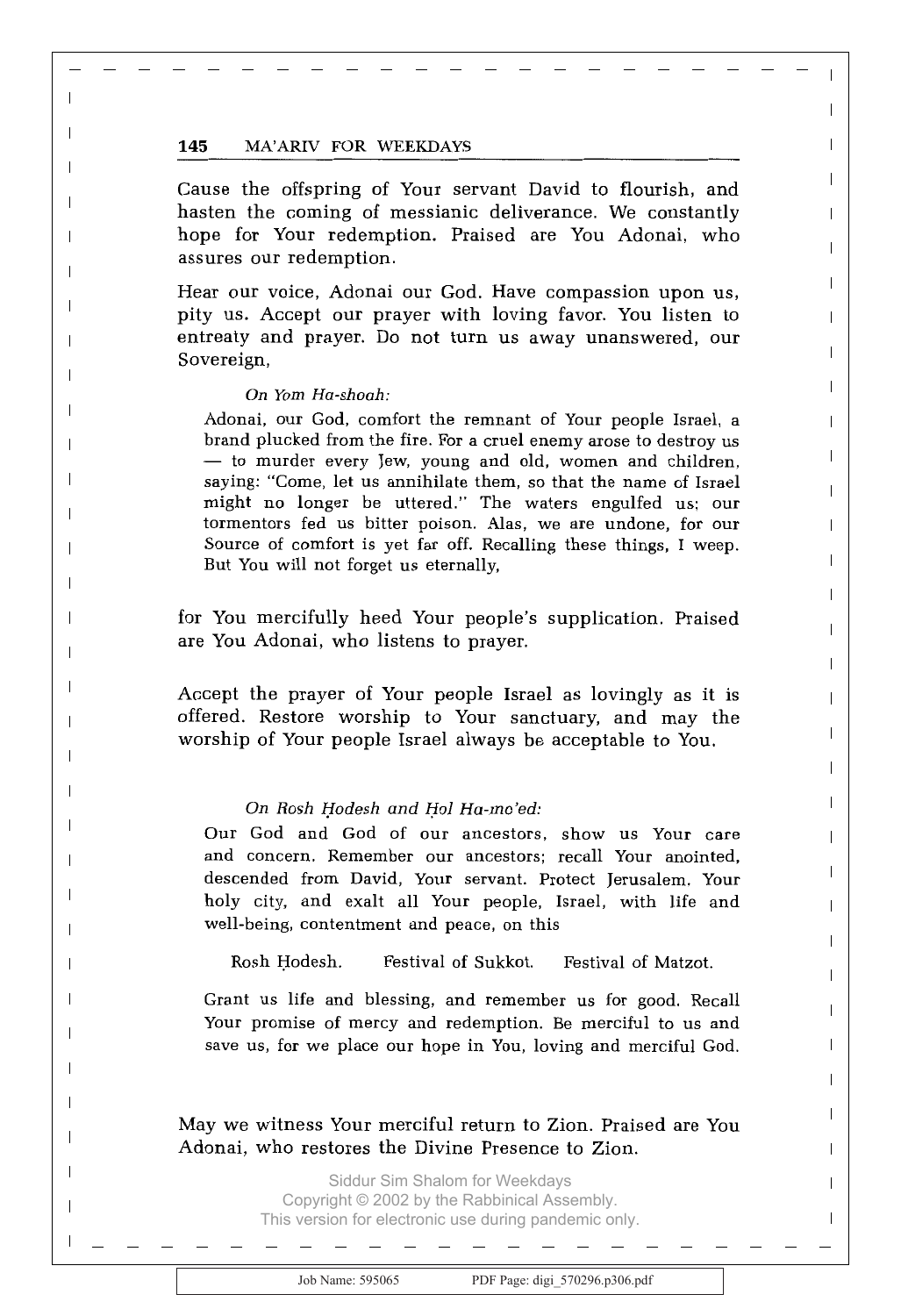מוֹדִים אֲנֵחְנוּ לַךְ שָׁאַתָּה הוּא יהוה אֱלֹהֵינוּ וֵאלֹהֵי אֲבוֹתֵינוּ לְעוֹלָם וָעֶד, צוּר חַיֵּינוּ מָגֶן יִשְׁעֵנוּ אַתָּה הוּא לְדוֹר וַדוֹר. נוֹדֵה לְךְ וּנְסַפֵּר תְּהִלָּתֵךְ, עַל חֲיֵינוּ הַמְּסוּרִים בְּיָדֵךְ וְעַל נשמותינו הַפִּקוּדוֹת לַךְ, וְעַל נְסֵיךְ שֵׁבְּכַל־יוֹם עִמֲנוּ וְעַל וִפְלְאוֹתֶיךָ וְטוֹבוֹתֶיךָ שֶׁבְּכָל־עֵת, עֶרֶב וָבְקֶר וְצַהֲרָיִם. הַטּוֹב כִּי לֹא כָלוּ רַחֲמֶיךָ, וְהַמְרַחֵם כִּי לֹא תַמּוּ חֲסָדֶיךָ, מֵעוֹלָם קִוּיְנוּ לָךָ.

On תנוכה:

עַל הַגִּסִּים וְעַל הַפְּרְקָן, וְעַל הַגְּבוּרוֹת, וְעַל הַתְּשׁוּעוֹת, וְעַל הַמִּלְחָמוֹת שֶׁעָשְׂיתָ לַאֲבוֹתֵינוּ בַּיָּמִים הָהֵם וּבַזְּמַן הַזֶּה.

בִּימִי מַתִּתְיָהוּ בֶּן־יוֹחָנָן כֹּהֵן גָּדוֹל חַשְׁמוֹנַאי וּבָנָיו, כְּשֶׁעָמְדָה מַלְכוּת יָיָן הָרְשָׁעָה עַל עַמְּךָ יִשְׂרָאֵל לְהַשְׁבִּיחָם תּוֹרָהֶךָ וּלְהַעֲבִירָם מֵחֻקֵּי רְצוֹנֶךָ, וְאַתָּה בְּרַחֲמֶיךָ הָרַבִּים עָמַדְתָּ לָהֶם בְּעֵת צָרָתָם, רַבְתָּ אֶת־רִיבָם, דֵּנְתָּ אֶת־דִּינָם, נָקַמְתָּ אֶת־נִקְמָתָם, מָסֵרְתָּ גִּבּוֹרִים בְּיַד חַלָּשִׁים, וְרַבִּים בְּיַד מְעַטִּים, וּטְמֵאִים בְּיַד טְהוֹרִים, וּרְשָׁעִים בְּיַד צַדִּיקִים, וְזֵדִים בְּיַד עוֹסְקֵי תוֹרָתֶךָ. וּלְךָ עָשִׂיתָ שֵׁם גָּדוֹל וְקָדוֹשׁ בְּעוֹלָמֶךְ, וּלְעַמְּךָ יִשְׂרָאֵל עָשְׂיתָ תְּשׁוּעָה גְּדוֹלָה וּפְרְקָן כְּהַיּוֹם הַזֶּה. וְאַחַר כֵּן בְּאוּ בָנֶיךָ לִדְבִיר בֵּיתֶךְ וּפִנּוּ אָת־הֵיכָלֶךְ, וְטִהֲרוּ אֶת־מִקְדָשֶׁךָּ, וְהִדְלִיקוּ נֵרוֹת בְּחַצְרוֹת קַדְשֶׁךָּ, וְקָבְעוּ שְׁמוֹנַת יְמֵי חֲנֻבָּה אֵלוּ לְהוֹדוֹת וּלְהַלֵּל לְשִׁמְךָ הַגָּדוֹל.

 $On$  פורים:

עַל הַגְּסִּים וְעַל הַפְּרְקָן, וְעַל הַגְּבוּרוֹת, וְעַל הַתְּשׁוּעוֹת, וְעַל הַמִּלְחָמוֹת שֶׁעָשְׂיתָ לַאֲבוֹתֵינוּ בַּיָּמִים הָהֵם וּבַזְּמַן הַזֶּה.

בִּימֵי מַַּוְדְּבֵי וְאֶסְתֵּר בְּשׁוּשַׁן הַבִּירָה, בְּשֶׁעֲמַד עֲלֵיהֶם הָמָן הָרָשָׁע, בִּקֵּשׁ לְהֵשְׁמִיד, לַהֲרֹג וּלְאַבֵּד אֶת־כַּל־הַיְּהוּדִים, מִנַּעַר יְעַד זָקֵן, טַף וְנָשִׁים, בְּיוֹם אֶחָד בִּשְׁלֹשָׁה עָשָׂר לְחְדֶשׁ שְׁנֵים־ עָשָׂר, הוּא חִׂרֶשׁ אֲדָר, וּשְׁלָלָם לָבוֹז, וְאַתָּה בְּרַחֲמֶיךָ הָרַבִּים הַפַּרְתָּ אֶת־עֲצָתוֹ, וְקִלְקֵלְתָּ אֶת־מַחֲשַׁבְתּוֹ, וַהֲשֵׁבְוֹתָ לּוֹ גְּמוּלוֹ בְּרֹאשׁוֹ, וְתָלוּ אוֹתוֹ וְאֶת־בָּנָיו עַל הָעֵץ.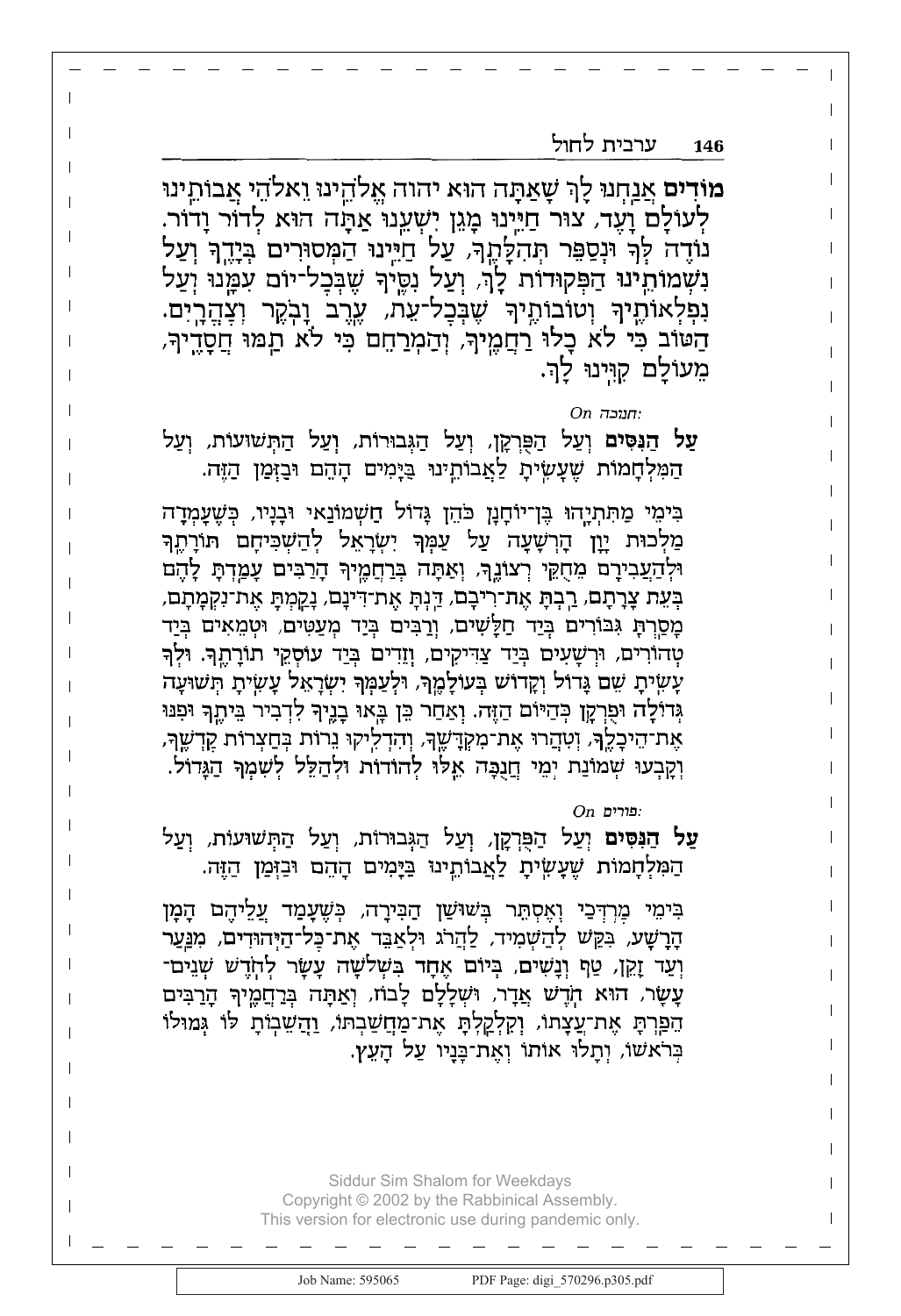We proclaim that You are Adonai our God and God of our ancestors throughout all time. You are the Rock of our lives, the Shield of our salvation in every generation. We thank You and praise You for our lives that are in Your hand, for our souls that are in Your charge, for Your miracles that daily attend us, and for Your wonders and gifts that accompany us, evening, morning, and noon. You are good, Your mercy everlasting: You are compassionate. Your kindness neverending. We have always placed our hope in You.

#### On Hanukkah:

We thank You for the miraculous deliverance, for the heroism, and for the triumphs of our ancestors from ancient days until our time.

In the days of Mattathias son of Yohanan, the heroic Hasmonean Kohen, and in the days of his sons, a cruel power rose against Your people Israel, demanding that they abandon Your Torah and violate Your mitzvot. You, in great mercy, stood by Your people in time of trouble. You defended them, vindicated them, and avenged their wrongs. You delivered the strong into the hands of the weak, the many into the hands of the few, the corrupt into the hands of the pure in heart, the guilty into the hands of the innocent. You delivered the arrogant into the hands of those who were faithful to Your Torah. You have revealed Your glory and Your holiness to all the world, achieving great victories and miraculous deliverance for Your people Israel to this day. Then Your children came into Your shrine, cleansed Your Temple, purified Your sanctuary, and kindled lights in Your sacred courts. They set aside these eight days as a season for giving thanks and chanting praises to You.

#### On Purim:

We thank You for the miraculous deliverance, for the heroism, and for the triumphs of our ancestors from ancient days until our time.

In the days of Mordecai and Esther, in Shushan, the capital of Persia, the wicked Haman rose up against all Jews and plotted their destruction. In a single day, the thirteenth of Adar, the twelfth month of the year, Haman planned to annihilate all Jews, young and old, and to permit the plunder of their property. You, in great mercy, thwarted his designs, frustrated his plot, and visited upon him the evil he planned to bring on others. Haman, together with his sons, was put to death on the gallows he had made for Mordecai.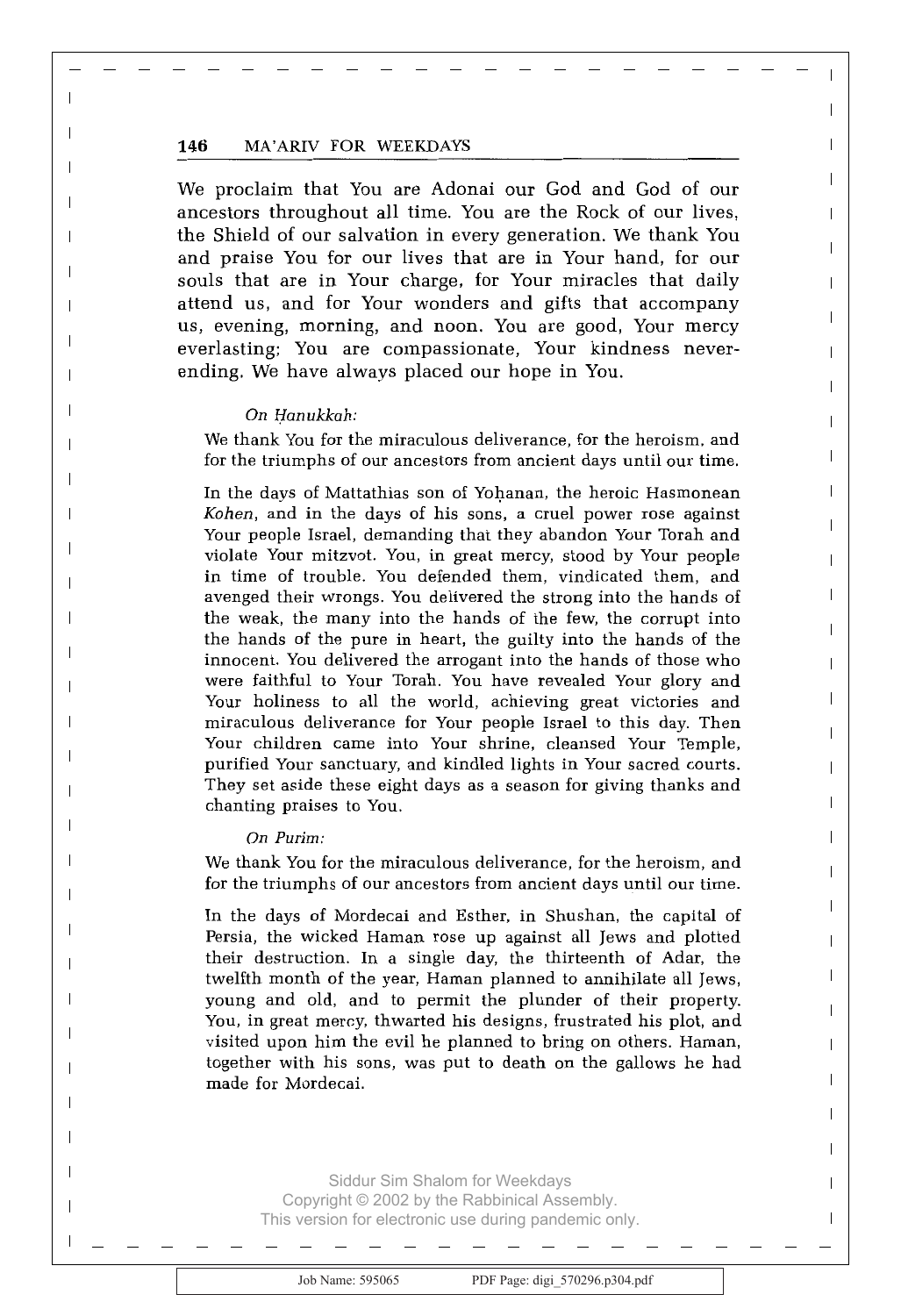${}^{\star}$ Between יום כפור  $and$  מו בְּסֵפֶר חַיִּים בְּרָבָה וְשָׁלוֹם, וּפַרְנָסָה טוֹבָה, גִזָּבֵר וְגִבָּתֵב לְפָנֶיךָ, אֲנֵחְנוּ וְכָל־עַמְךָ בִּית יִשְׂרָאֵל, לְחַיִּים טוֹבִים וּלִשָּׁלוֹם. בָרוּךְ אַתָּה יהוה עֹשֶׂה הַשָּׁלוֹם.

שָׁלוֹם רָב עַל יִשְׂרָאֵל עַמְּךָ וְעַל כַּל־יוֹשְׁבֵי חֵבֵל תָּשִׂים לְעוֹלָם, כִּי אַתָּה הוּא מֶלֶךְ אָדוֹן לְכָל־הַשָּׁלוֹם. וְטוֹב בְּעֵינֶיְךָ לְבָרֵךְ אֶת־עַמְּךָ יִשְׂרָאֵל בְּבָל־עָת וּבְבָל־שָׁעָה בִּשְׁלוֹמֶךָ. \*בָּרוּךְ אַתָּה יהוה הַמְבָרֵךְ אֶת־עַמּוֹ יִשְׂרָאֵל בַּשַׁלוֹם.

וְכֹל הַחַיִּים יוֹדְוּךְ סֶלָה, וִיהַלְלוּ אֶת־שִׁמְךָ בֶּאֱמֶת, הָאֵל יְשׁוּעָתֶנוּ וְעֶזְרָתֶנוּ סֶלָה. בָּרוּךְ אַתָּה יְהוּה הַטּוֹב שִׁמְךָ וּלִךְ נָאֵה לְהוֹדוֹת.

וְעַל בְּלָם יִתְבָּרַךְ וְיִתְרוֹמַם שִׁמְךָ מַלְבֵּנוּ תָּמִיד לְעוֹלָם וָעֶד.

 $Between$  השנה  $and$ כפור  $and$ וּכְתוֹב לְחַיִּים טוֹבִים כַּל בְּנֵי בִרִיתֶךָ.

בִּימֵי שִׁיּבַת בַּנִים לְגִבוּלֵם, בִּעֵת תִּקוּמַת עַם בִּאַרְצוֹ כִּימֵי קֱדֶם, נִסְגְרוּ שַׁעֲרֵי אֶרֶץ אָבוֹת בִּפְנֵי אַחֵינוּ פְּלִיטֵי חָרֵב, וְאוֹיִבִים בַּאַרֵץ וְשְׁבְעָה עֲמָמִים בַּעֲלֵי בְרִיתָם קֵמוּ לְהַבְרִית עַמְּךָ יִשְׂרָאֵל, וְאַתָּה בְּרַחֲמֶיךָ הָרַבִּים, עָמַדְתָּ לָהֶם בְּעֵת צָרָתָם, רַבְתָּ אֶת־רִיבָם, דֵּנְתָּ אֶת־דִּינָם, חִזַּקְתָּ אֶת־לִבָּם לַעֲמוֹד בַּשֵּׁעַר, וְלִפְתְּחַ שְׁעָרִים לַנְּרְדָפִים וּלְגֶרֵשׁ אֶת־צִבְאוֹת הָאוֹיֵב מִן הָאָרֶץ. מָסֵרְתָּ רַבִּים בְּיַד מְעַטִּים, וּרְשָׁעִים בִּיַד צַדִּיקִים, וּלְךָ עָשְׂיתָ שֵם גַּדוֹל וְקָדוֹשׁ בִּעוֹלָמֵךְ, וּלְעַמְךָ יְשָׂרָאֵל עָשִׂיתָ תְּשׁוּעָה גְדוֹלָה וּפַרְקָן כְּהַיּוֹם הַזֶּה.

 $On$  יום העצמאות: **עַל הַנִּסִּים** וְעַל הַפְּרְקֵן, וְעַל הַגְּבוּרוֹת, וְעַל הַתְּשׁוּעוֹת, וְעַל הַמְּלְחָמוֹת שֶׁעָשְׂיתָ לַאֲבוֹתֵינוּ בַּיָּמִים הָהֵם וּבַזְּמַן הַזֶּה.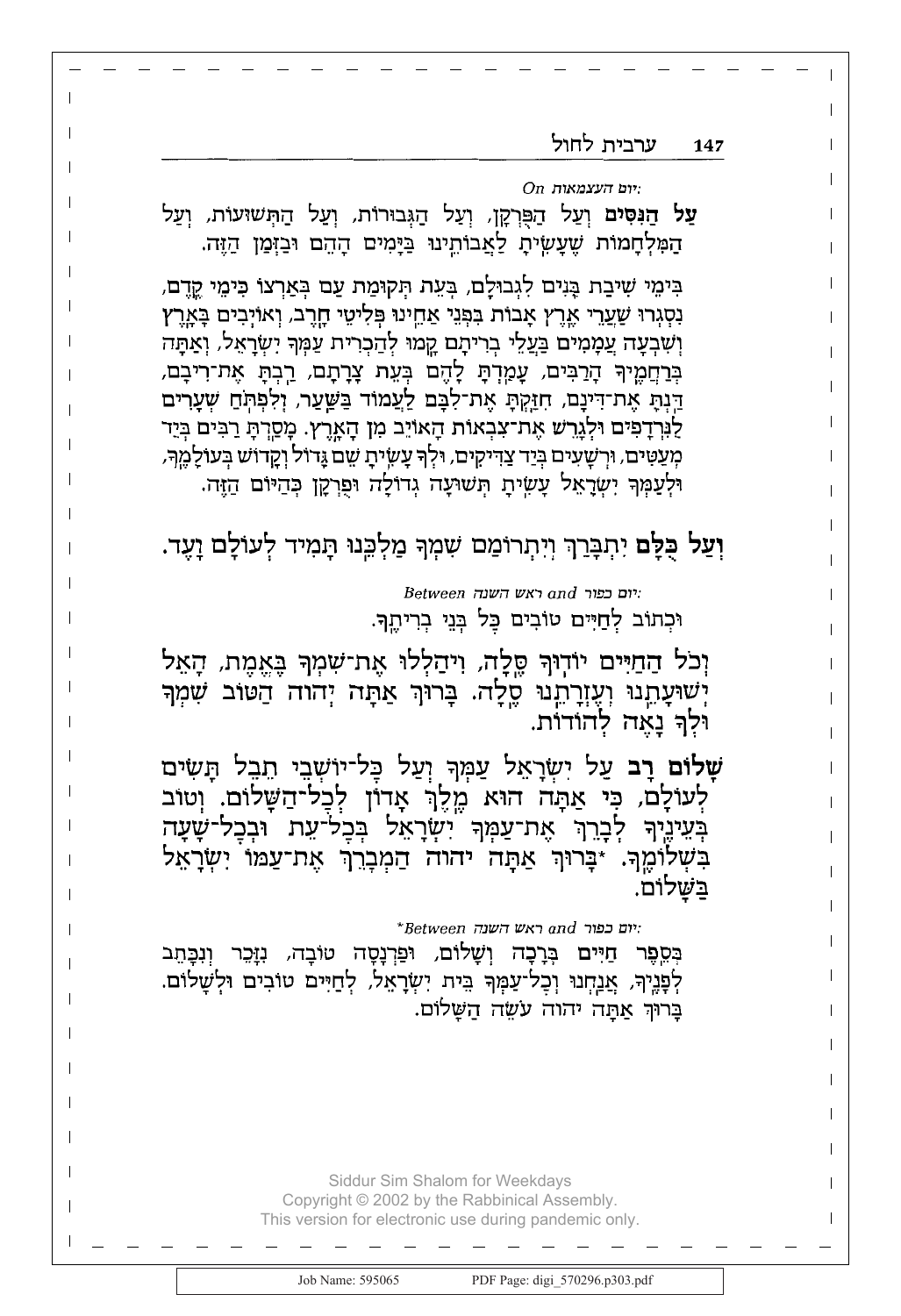#### On Yom Ha-atzma'ut:

We thank You for the miraculous deliverance, for the heroism, and for the triumphs of our ancestors from ancient days until our time.

In the days when Your children were returning to their borders, at the time when our people took root in its land as in days of old, the gates to the land of our ancestors were closed before those who were fleeing the sword. When enemies from within the land, together with seven neighboring nations, sought to annihilate Your people, You, in Your great mercy, stood by them in time of trouble. You defended them and vindicated them. You gave them courage to meet their foes, to open the gates to those seeking refuge, and to free the land of its armed invaders. You delivered the many into the hands of the few, the guilty into the hands of the innocent. You have revealed Your glory and Your holiness to all the world, achieving great victories and miraculous deliverance for Your people Israel to this day.

For all these blessings we shall ever praise and exalt You.

Between Rosh Hashanah and Yom Kippur:

Inscribe all the people of Your covenant for a good life.

May every living creature thank You and praise You faithfully. God of our deliverance and our help. Praised are You Adonai, the essence of goodness, worthy of acclaim.

Grant true and lasting peace to Your people Israel and to all who dwell on earth, for You are the supreme Sovereign of peace. May it please You to bless Your people Israel in every season and at all times with Your gift of peace.\* Praised are You Adonai, who blesses His people Israel with peace.

#### \*Between Rosh Hashanah and Yom Kippur:

May we and the entire House of Israel be remembered and recorded in the Book of life, blessing, sustenance, and peace. Praised are You Adonai, Source of peace.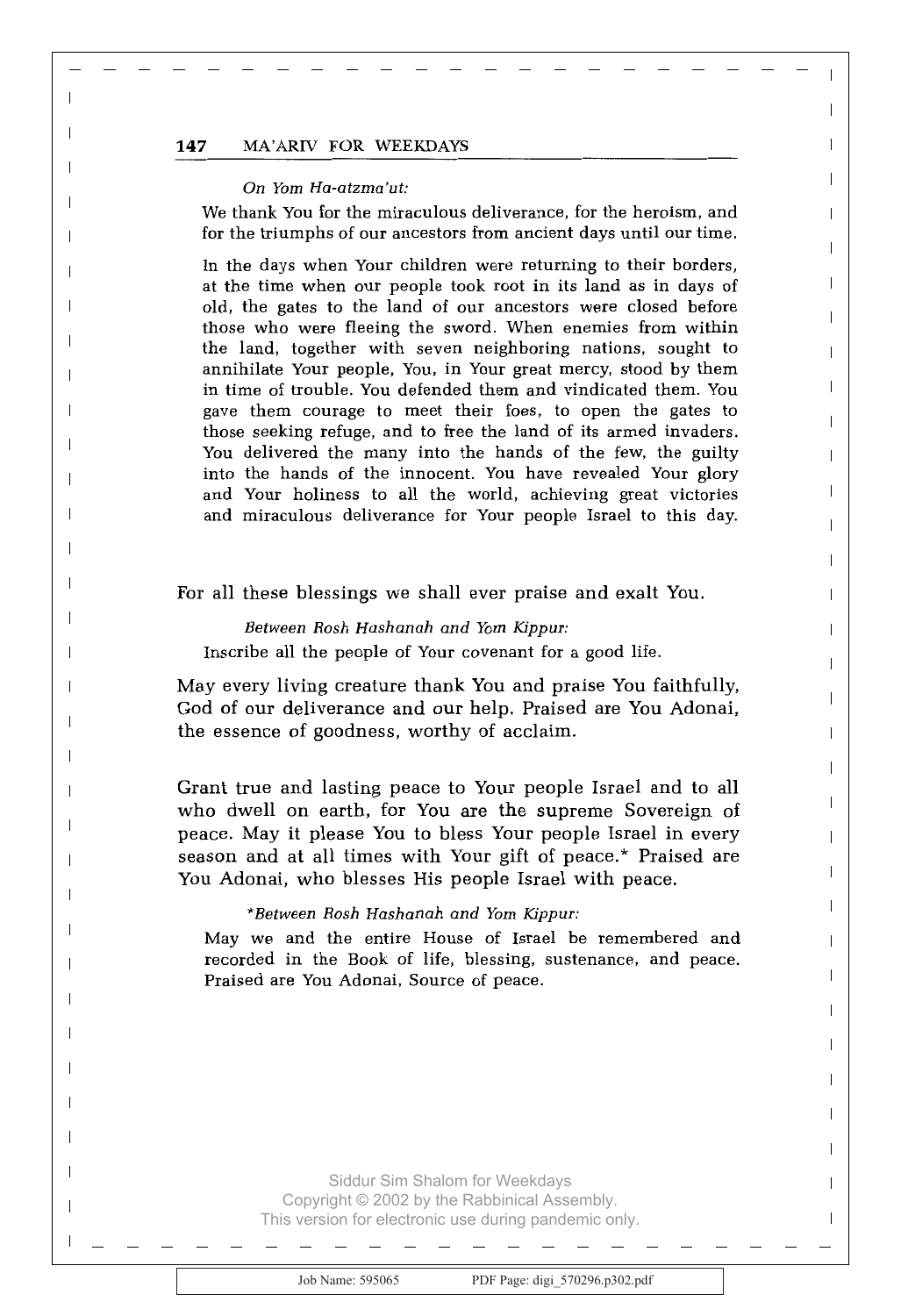The silent recitation of the עמידה concludes with a personal prayer.

**אֵלהַי, נִצוֹר** לִשׁוֹנִי מֵרָע וּשִׂפָּתַי מִדַּבֵּר מִרְמַה, וְלִמְקַלְלַי נַפִּשִׁי תִדּוֹם, וְנַפְשִׁי כֵּעֲפַר לַכֹּל תִּהְיֶה. פִּתַח לִבִּי בְּתוֹרַתֵּךָ וּבְמִצְוֹתֵיךָ תְּרְדּוֹף נַפְשִׁי. וְכָל־הַחוֹשבים עלי רַעֲה, מהרה וְקַלְקֶל מַחֲשַׁבְתַּם. עֲשֶׂה לְמֵעַן שְׁמֶךָ, עֲשֶׂה הפר עצתם יִמְינֵךָ, עֲשֶׂה לְמַַעַן קְרָשָׁתֶךָ, עֲשֶׂה לְמַעַן תּוֹרָתֶךָ, יִדְידֵיךָ, הוֹשִׁיעַה יִמִינַךְ וענני. יהיו לרצוז מען יחל צון לִבִּי לִפַּנֵיךָ, יהוה צוּרִי והגיון אמרי־פי שַׁלוֹם בִּמְרוֹמֵיו, הוּא יַעֲשֶׂה שַׁלוֹם עַלֵינוּ ועַ ואמרו אמן.

An alternative concluding prayer

יְהִי רַצוֹן מִלְפָנֶיךָ יהוה אֱלֹהֵינוּ שֶׁתַּשְׁבֵּן בְּפוּרֵנוּ אַהֲבָה וְאַחֲוַה וְשַׁלוֹם וְרֵעוּת, וְתַצְלִיחַ סוֹפֵנוּ אַחֲרִית וְתִקְוָה, וְתָשִׂים חֶלְקֵנוּ בְּגַן עֵדֵן. תַּקְנֵנוּ בְּחַבֶר טוֹב וְיֵצֵר טוב בִּעוֹלַמֱךָ, וְנַשְׁבִּים וְנִמְצַא יְחוּל לִבָבֶנוּ לִירְאַה אַת־שָׁמֵךָ, וְתַבֹא לְפָּנֵיךְ קוֹרַת נַפְשֵׁנוּ לְטוֹבָה. יִהְיוּ לְרַצוֹן אִמְרֵי־פִי וְהֵגִיוֹן לְבִי לִפַּנֵיךָ, יהוה צוּרִי וְגֹאֲלִי.

> On סוצאי שבת) (except on פורים), continue with חצי קדיש, page 158; however,  $if a$  יום טוב begins during the following six days, continue with קדיש שלם, page 160.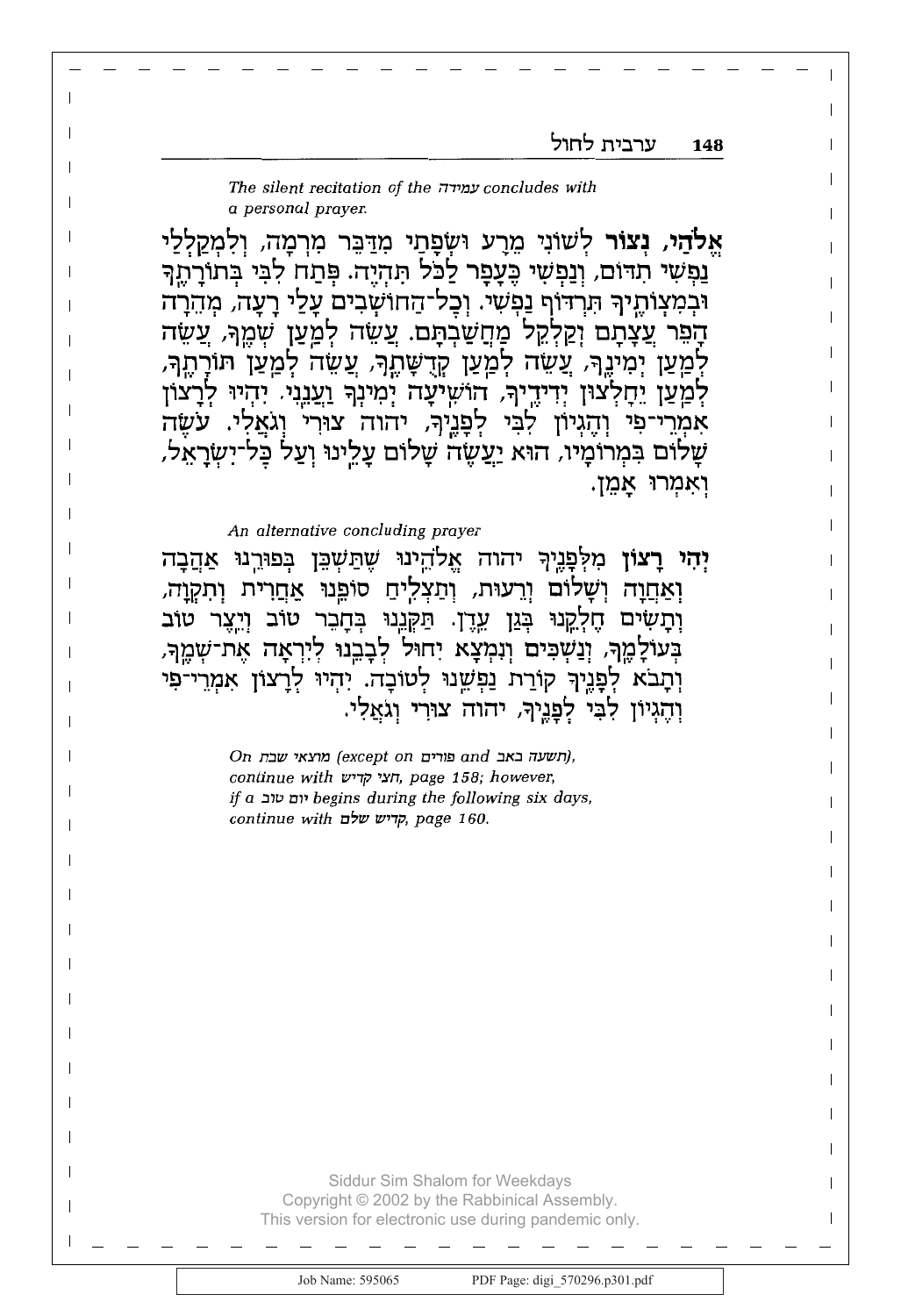The silent recitation of the Amidah concludes with a personal prayer.

My God, keep my tongue from evil, my lips from lies. Help me ignore those who would slander me. Let me be humble before all. Open my heart to Your Torah, that I may pursue Your mitzvot. Frustrate the designs of those who plot evil against me: make nothing of their schemes. Act for the sake of Your compassion, Your power, Your holiness, and Your Torah. Answer my prayer for the deliverance of Your people. May the words of my mouth and the meditations of my heart be pleasing to You, Adonai, my Rock and my Redeemer. May the One who brings peace to His universe bring peace to us and to all the people Israel. Amen.

#### An alternative concluding praver

May it be Your will, Adonai our God, to surround us with love and harmony, peace and friendship. May our horizons be filled with hope and the anticipation of eternal blessing. Enrich us with good friends and the strength of character to enhance Your world. May we rise to face the morrow ready to worship and to serve You with our spirit committed to goodness. May the words of my mouth and the meditations of my heart be pleasing to You, Adonai, my Rock and my Redeemer.

On Saturday night (except on Purim and Tishah B'Av), continue with Hatzi Kaddish, page 158; however, if a Festival begins during the following six days. continue with Kaddish Shalem, page 160.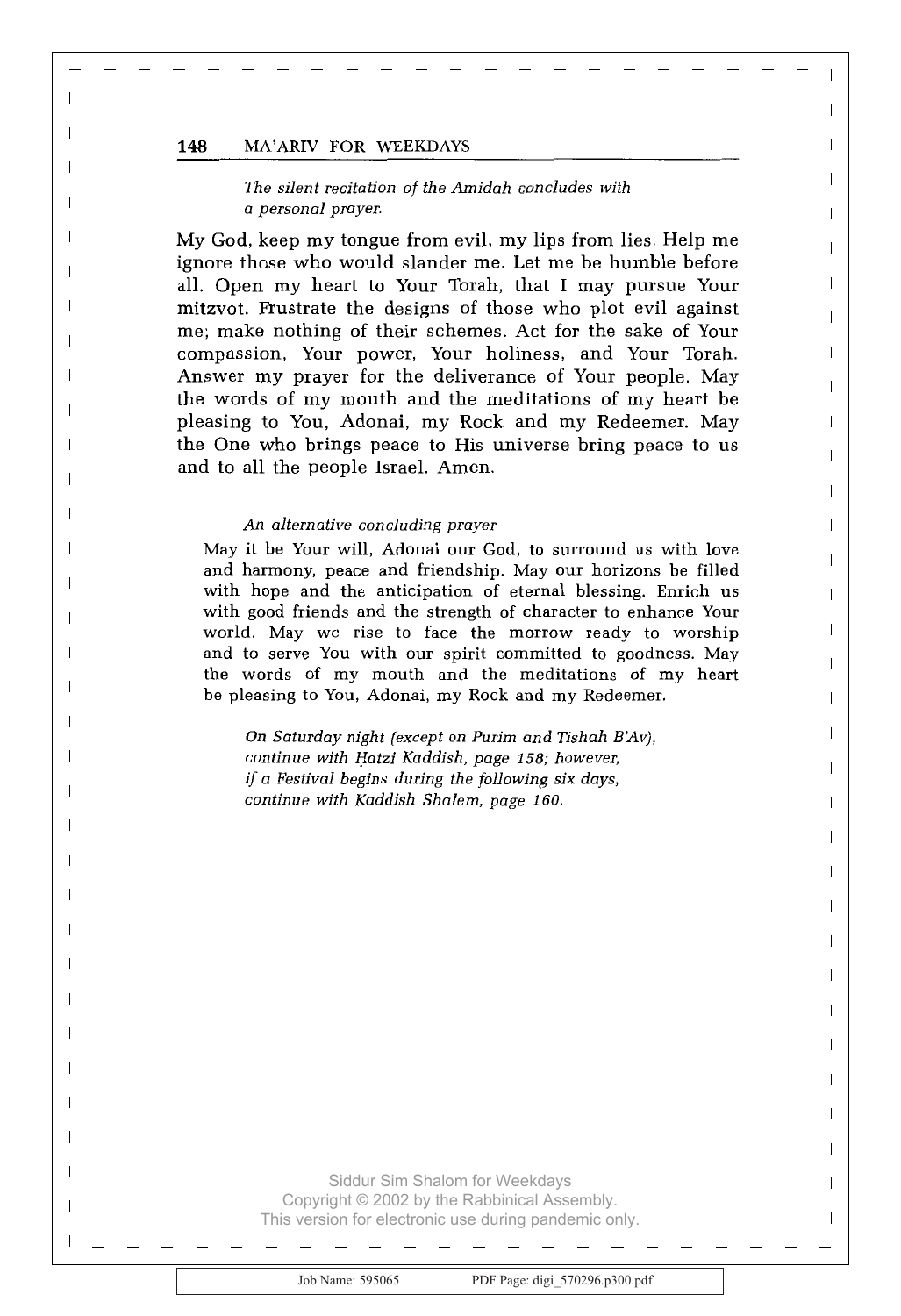ערבית לחול 149

### קדיש שלם $\%$

Reader: יִתְגַּדַל וְיִתְקַדַּשׁ שְׁמֵהּ רַבָּא, בְּעַלְמָא דִּי בְרָא, כִּרְעוּתֶה, וְיַמְלִיהְ מַלְכוּתֶה בְּחַיֵּיכוֹן וּבְיוֹמֵיכוֹן וּבְחֲיֵי דְכַל־בֵּית יְשָׂרָאֵל, בַּעֲנָלַא וּבִזְמַן קַרִיב, וְאִמְרוּ אָמֵן.

Congregation and Reader: יִהֵא שִׁמֵהּ רַבָּא מִבָרַךְ לְעָלַם וּלְעָלְמֵי עָלְמַיָּא. Reader: יִתְבָּרַךְ וְיִשְׁתַּבַּח וְיִתְפָּאַר וְיִתְרוֹמַם וְיִתְנַשֵּׂא וְיִתְהַדֵּר וְיִתְעַלֶּה וְיִתְהַלַּל שְׁמֵהּ דְּקָדְשָׁא, בְּרִיךָ הוּא יּלְעֵלָּא מִן כָּל־בִּרְבָתָא וְשִׁירָתָא יום כפור and ראש השנה Between\* לְעֵלָּא לְעֵלָּא מִכָּל־בִּרְכָתָא וְשִׁירָתָא תִּשְׁבְּחָתָא וְנֵחָמָתָא דַּאֲמִירָן בְּעָלְמָא, וְאִמְרוּ אָמֵן. תִּתְקַבַּל צְלוֹתְהוֹן וּבָעוּתְהוֹן דְּכַל־יִשְׂרָאֵל ַקַדָם אֲבוּהוֹן דִּי בִשְׁמַיֶּא וְאִמְרוּ אָמֵן. יְהֵא שְׁלָמָא רַבָּא מִן שְׁמַיָּא וְחַיִּים עָלֵינוּ וְעַל כַּל־יִשְׂרָאֵל, וְאִמְרוּ אָמֵן. עֹשֶׂה שָׁלוֹם בִּמְרוֹמָיו, הוּא יַעֲשֶׂה שָׁלוֹם עָלֵינוּ וְעַל כַּל־יִשְׂרָאֵל, וְאִמְרוּ אָמֵן.

At the conclusion of a יום טוב, continue on page 163. On העוכה, candles are lit, page 192. On פורים, continue with מגילת אסתר; see page 194. From שבועות to שבועות the שבועות is counted, page 152. On משעה באב, continue with מגילת איכה, see page 215.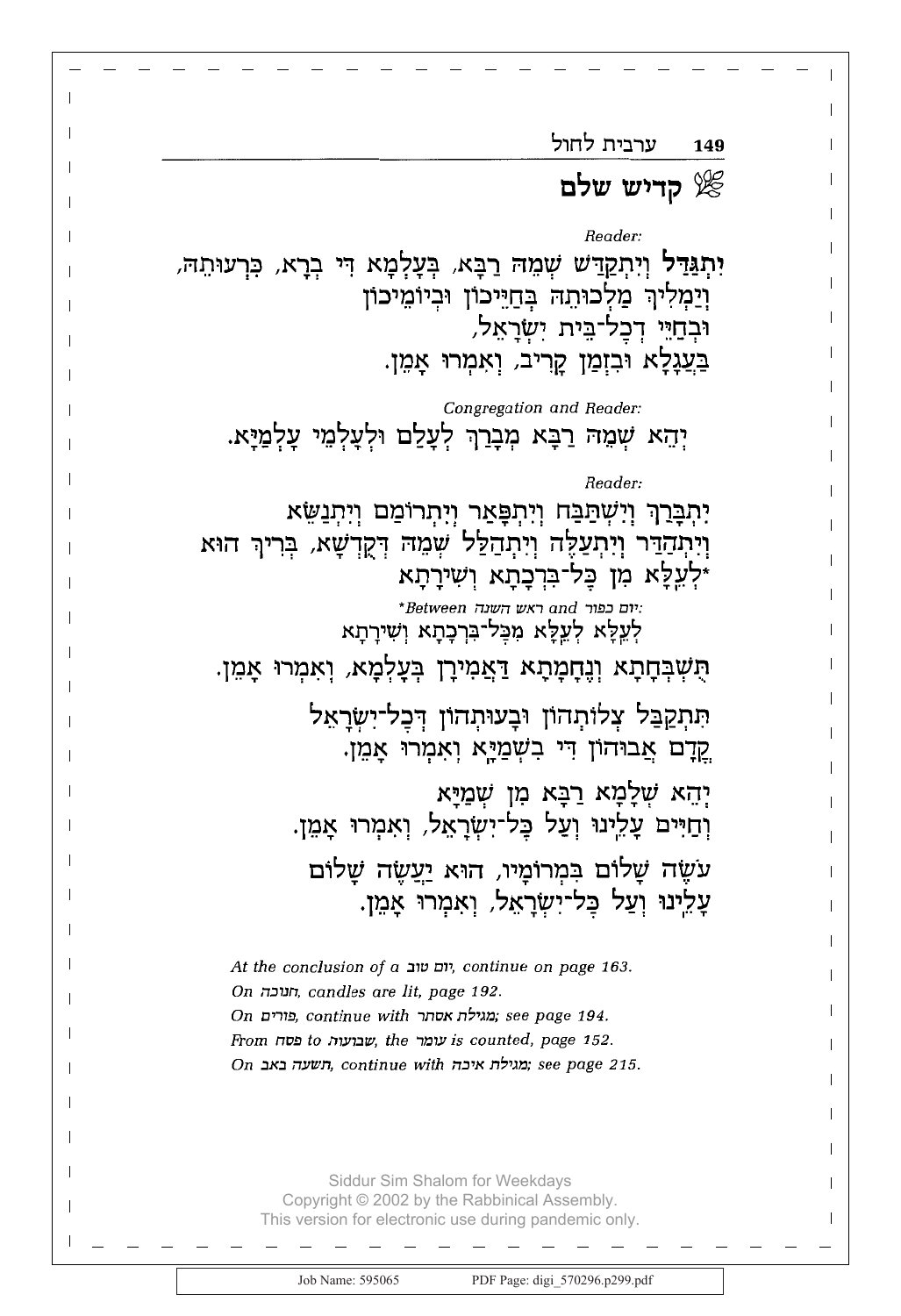### **WE KADDISH SHALEM**

#### **Beader:**

May God's name be exalted and hallowed throughout the world that He created, as is God's wish. May God's sovereignty soon be accepted, during our life and the life of all Israel. And let us say: Amen.

Congregation and Reader: Y'hei sh'mei raba m'varakh l'alam u-l'almei almava. May God's great name be praised throughout all time.

#### Reader:

Glorified and celebrated, lauded and worshiped, exalted and honored, extolled and acclaimed may the Holy One be, praised beyond all song and psalm, beyond all tributes that mortals can utter. And let us say: Amen.

May the prayers and pleas of all the people Israel be accepted by our Guardian in heaven. And let us say: Amen.

Let there be abundant peace from heaven, with life's goodness for us and for all Israel. And let us say: Amen.

May the One who brings peace to His universe bring peace to us and to all Israel. And let us say: Amen.

> At the conclusion of a Festival, continue on page 163. On Hanukkah, candles are lit, page 192. On Purim, continue with Megilat Esther; see page 194. From Pesah to Shavuot, the Omer is counted, page 152. On Tishah B'Av, continue with Megilat Eikhah; see page 215.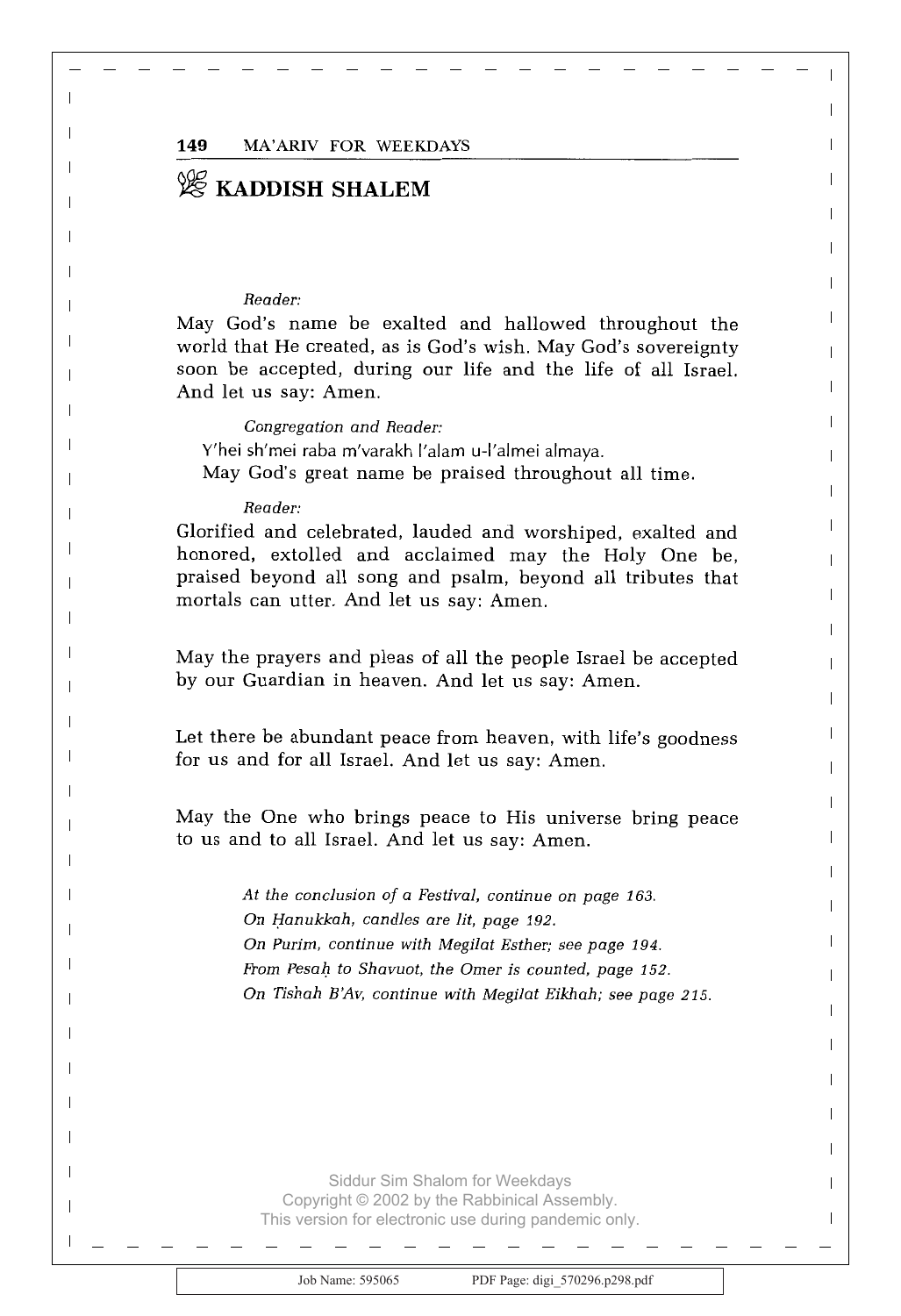### ש עלינו#

עָלֵינוּ לְשַׁבֵּחַ לַאֲדוֹן הַכֹּל, לָחֵת גְּדֻלָּה לְיוֹצֵר בְּרֵאשִׁית, עֲשֶׂנוּ כְּגוֹיֵי הָאֲרָצוֹת וְלֹא שָׂמָנוּ כְּמִשְׁפְּחוֹת שלא הָאֲדָמָה, שֶׁלֹּא שָׂם הֶלְקֵנוּ כָּהֶם, וְגֹרָלֵנוּ כְּכָל־הֲמוֹנָם.

וַאֲנַחְנוּ כּוֹרְעִים וּמִשְׁתַּחֲוִים וּמוֹדִים

לִפְנֵי מֶלֶךְ מַלְבֵי הַמְּלָכִים, הַקָּדוֹשׁ בָּרוּךְ הוּא,

שֶׁהוּא נוֹטֶה שָׁמַיִם וְיֹסֵד אֲרֶץ, וּמוֹשַׁב יִקָרוֹ בַּשָּׁמַיִּם מִמַּעֲל, וּשְׁבִינֵת עָזוֹ בְּגַבְהֵי מְרוֹמִים. הוּא אֱלֹהֵינוּ אֵין עוֹד. אֱמֶת מַלְכֵּנוּ, אֱפֶס זוּלָתוֹ, כַּבָּתוּב בְּתוֹרָתוֹ: וְיָדַעְתָּ היום וַהַשֵׁבֹתָ אֶל לְבָבֶךְ, כִּי יהוה הוּא הָאֱלֹהִים בַּשָּׁמַיִם מִמֵּעַל וְעַל הָאָרֶץ מִתָּחַת, אֵין עוֹד.

על בֵּן נְקַוֶּה לְךָ יהוה אֱלֹהֱינוּ, לִרְאוֹת מְהֶרָה בְּתִפְאֶרֶת עֻזֶךְ, לְהַעֲבִיר גִּלּוּלִים מִן הָאֱרֶץ וְהָאֱלִילִים כָּרוֹת יִכָּרֵתְוּן, לְתַקֵּן עוֹלָם בְּמַלְכוּת שַׁדֵּי, וְכָל־בְּנֵי בָשָׂר יִקְרָאוּ בִשְׁמֶךָ, לְהַפְנוֹת אֵלֶיךָ כָּל־רִשְׁעֵי אָרֶץ. יַכִּירוּ וְיֵדְעוּ כַּל־יוֹשְׁבֵי תֵבֵל, כִּי לִךְ תִּבְרַע בַּל־בֶּרֶךְ, תִּשָּׁבַע בַּל־לָשׁוֹן. לְפָנֶיךָ אֵלֹהֵינוּ יִכְרִעוּ וְיִפְּלוּ. וְלִכְבוֹד שָׁמְךָ יִהֱנוּ, יִקַר יהוה וִיקַבְּלוּ כָלָם אֶת־עוֹל מַלְכוּתֶךְ וְתִמְלֹךְ עֲלֵיהֶם מְהֵרָה לְעוֹלָם וָעֶד, כִּי הַמַּלְכוּת שֶׁלְּךָ הִיא וּלְעְוֹלְמֵי עַד תִּמְלוֹךְ בְּתוֹרָתֶךְ: יהוה יִמְלֹךְ לְעוֹלַם וַעֵד. כַּכַּתוּב בִּבְבוד, ■ וְנֶאֱמַר: וְהָיָה יהוה לְמֶלֶךְ עַל כַּל־הָאָרֵץ, בַּיּוֹם הַהוּא יִהְיֶה יהוה אֱחָד וּשָמוֹ אֱחָד.

> From the beginning of אלול through הושענא רבה (in some congregations, through יום כפור), Psalm 27 is recited, page 92.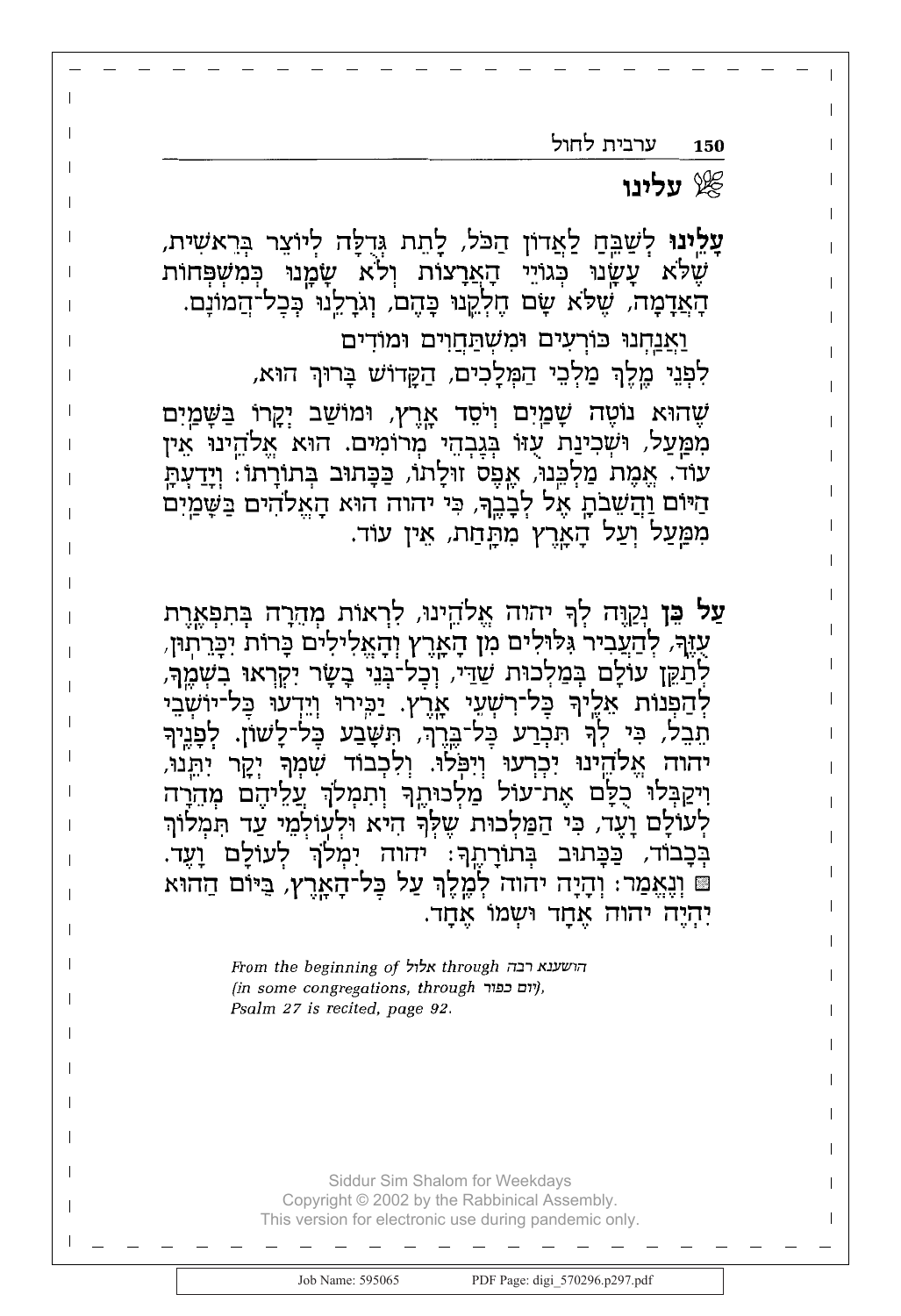### **SE ALEINI**

Aleinu l'shabe-ah la'adon hakol, la-tet g'dulah l'yotzer b'reshit, she-lo asanu k'govei ha-aratzot v'lo samanu k'mishp'hot ha-adamah, she-lo sahm helkenu ka-hem, v'goralenu k'khol hamonam. Va'anahnu kor'im u-mishtahavim u-modim lifnei Melekh malkhei ha-m'lakhim, ha-Kadosh barukh hu.

We are called to praise the Master of all, to acclaim the Creator, for God made our lot unlike that of other peoples, assigning to us a unique destiny. We bend the knee and bow. acknowledging the Supreme Sovereign, the Holy One, exalted, who spread out the heavens and laid the foundations of the earth; whose glorious abode is in the highest heaven, whose mighty dominion is in the loftiest heights. This is our God: there is no other. In truth, God alone is our Ruler, as is written in the Torah: "Know this day and take it to heart that Adonai is God in heaven above and on earth below: there is no other" (Deuteronomy 4:39).

And so we hope in You, Adonai our God, soon to see Your splendor: That You will sweep idolatry away so that false gods will be utterly destroyed, and that You will perfect the world by Your sovereignty so that all humanity will invoke Your name, and all the earth's wicked will return to You, repentant. Then all who live will know that to You every knee must bend, every tongue pledge loyalty. To You, Adonai, may all bow in worship. May they give honor to Your glory; may everyone accept Your dominion. Reign over all, soon and for all time. Sovereignty is Yours in glory, now and forever. Thus is it written in Your Torah: "Adonai reigns for ever and ever" (Exodus 15:18). Such is the prophetic assurance: "Adonai shall be acknowledged Ruler of all the earth. On that day Adonai shall be One and His name One" (Zekhariah 14:9).

V'ne-emar, v'hayah Adonai l'melekh al kol ha-aretz, ba-yom ha-hu yih'yeh Adonai ehad u-sh'mo ehad.

> From the beginning of Elul through Hoshana Rabbah (in some congregations, through Yom Kippur), Psalm 27 is recited, page 92.

Aleinu is recited standing, so that one may bend the knee and bow at "Va'anahnu," susing sim tifarinMelekbekdavs

> Copyright © 2002 by the Rabbinical Assembly. This version for electronic use during pandemic only.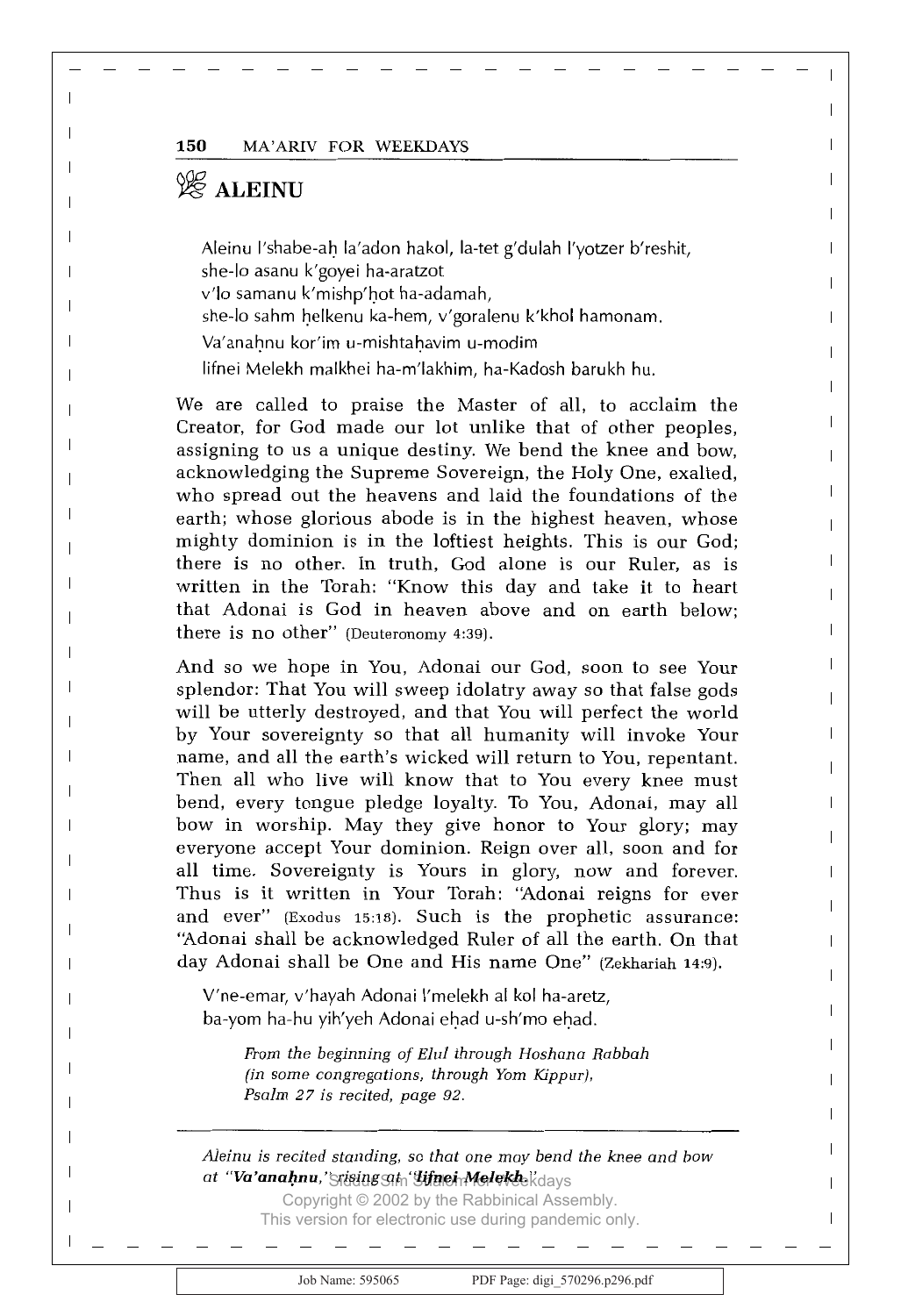### קדיש יתום  $\mathscr{\mathscr{C}}$

We recall with affection those who no longer walk this earth. We are grateful to God for the gift of their lives, for their companionship, and for the cherished memories that endure. In tribute to our loved ones, we invite those who are in mourning or observing Yahrzeit to join in reciting the Kaddish.

Mourners and those observing Yahrzeit: יִתְגַּדֵּל וְיִתְקַדַּשׁ שָׁמֶה רַבָּא, בְּעַלְמַא דִי בְרַא, כִּרְעוּתֶה, וַיַמְלִיהְ מַלְכוּתָה בַחַיִּיכוֹן וּבִיוֹמֵיכוֹן וּבחיי דכל־בית ישראל, בַּעֲגַלַא וּבִזְמַן קַרִיב, וְאָמְרוּ אַמֶן. Congregation and mourners: יְהֵא שָׁמֶה רַבַּא מִבְרָךְ לְעַלַם וּלְעַלְמֵי עַלְמַיַּא. Mourners: יִתְבָּרַךְ וְיִשְׁתַּבַּח וְיִתְפָּאַר וְיִתְרוֹמַם וְיִתְנַשֶּׂא וְיִתְהַדֵּר וְיִתְעַלֵּה וְיִתְהַלַּל שָׁמֶהּ דְּקָדְשָׁא, בְּרִיךְ הוּא ילִעֲלֵא מִן כַּל־בִּרְכַתַא וְשִׁירַתַא \*Between ראש השנה Between\* לִעֲלַא לְעֱלֵא מִכַּל־בִּרְכָתָא וְשִׁירָתָא הָשִׁבְּחָתָא וְנֵחָמָתָא דַּאֲמִירַן בְּעַלְמָא, וְאִמְרוּ אַמֵן. יִהֵא שָׁלַמַא רַבַּא מִן שָׁמַיַּא וחיים עלינו ועל כל־יְשרְאֵל, וְאָמְרוּ אַמֵן. עשה שלום במרומיו, הוא יעשה שלום עלינו ועל כל־יְשַׂרְאַל, וְאמרוּ אמן.

In a house of mourning, an appropriate psalm is added, pages 93-99.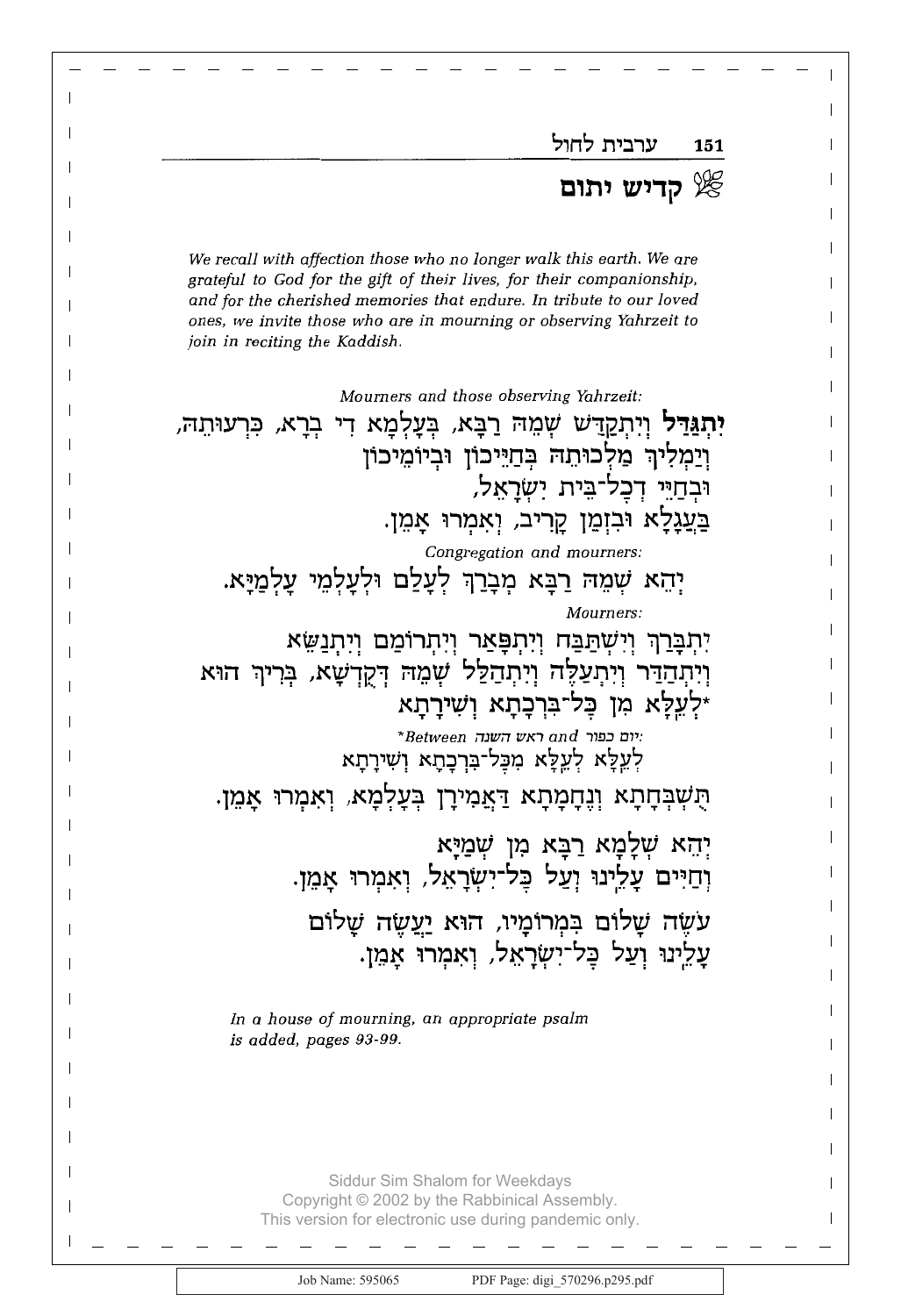### **WE MOURNER'S KADDISH**

Mourners and those observing Yahrzeit: Yitgadal v'yitkadash sh'mei raba, b'alma di v'ra, ki-r'utei, v'yamlikh malkhutei b'hayeikhon u-v'yomeikhon u-v'hayei d'khol beit Yisra-el, ba'agala u-vi-z'man kariv, v'imru amen.

Congregation and mourners: Y'hei sh'mei raba m'varakh l'alam u-l'almei almaya.

#### Mourners:

Yitbarakh v'yishtabah v'yitpa-ar v'yitromam v'yitnasei v'yit-hadar v'yit-aleh v'yit-halal sh'mei d'Kudsha, b'rikh hu \*l'ela min kol birkhata v'shirata tushb'hata v'nehamata da'amiran b'alma, v'imru amen.

\*Between Rosh Hashanah and Yom Kippur: l'ela l'ela mi-kol birkhata v'shirata

Y'hei sh'lama raba min sh'maya v'hayim aleinu v'al kol Yisra-el, v'imru amen.

Oseh shalom bi-m'romay, hu ya'aseh shalom aleinu v'al kol Yisra-el, v'imru amen.

May God's name be exalted and hallowed throughout the world that He created, as is God's wish. May God's sovereignty soon be accepted, during our life and the life of all Israel. And let us say: Amen.

May God's great name be praised throughout all time.

Glorified and celebrated, lauded and worshiped, exalted and honored, extolled and acclaimed may the Holy One be. praised beyond all song and psalm, beyond all tributes that mortals can utter. And let us say: Amen.

Let there be abundant peace from heaven, with life's goodness for us and for all Israel. And let us say: Amen.

May the One who brings peace to His universe bring peace to us and to all Israel. And let us say: Amen.

> In a house of mourning, an appropriate psalm is added, pages 93-99.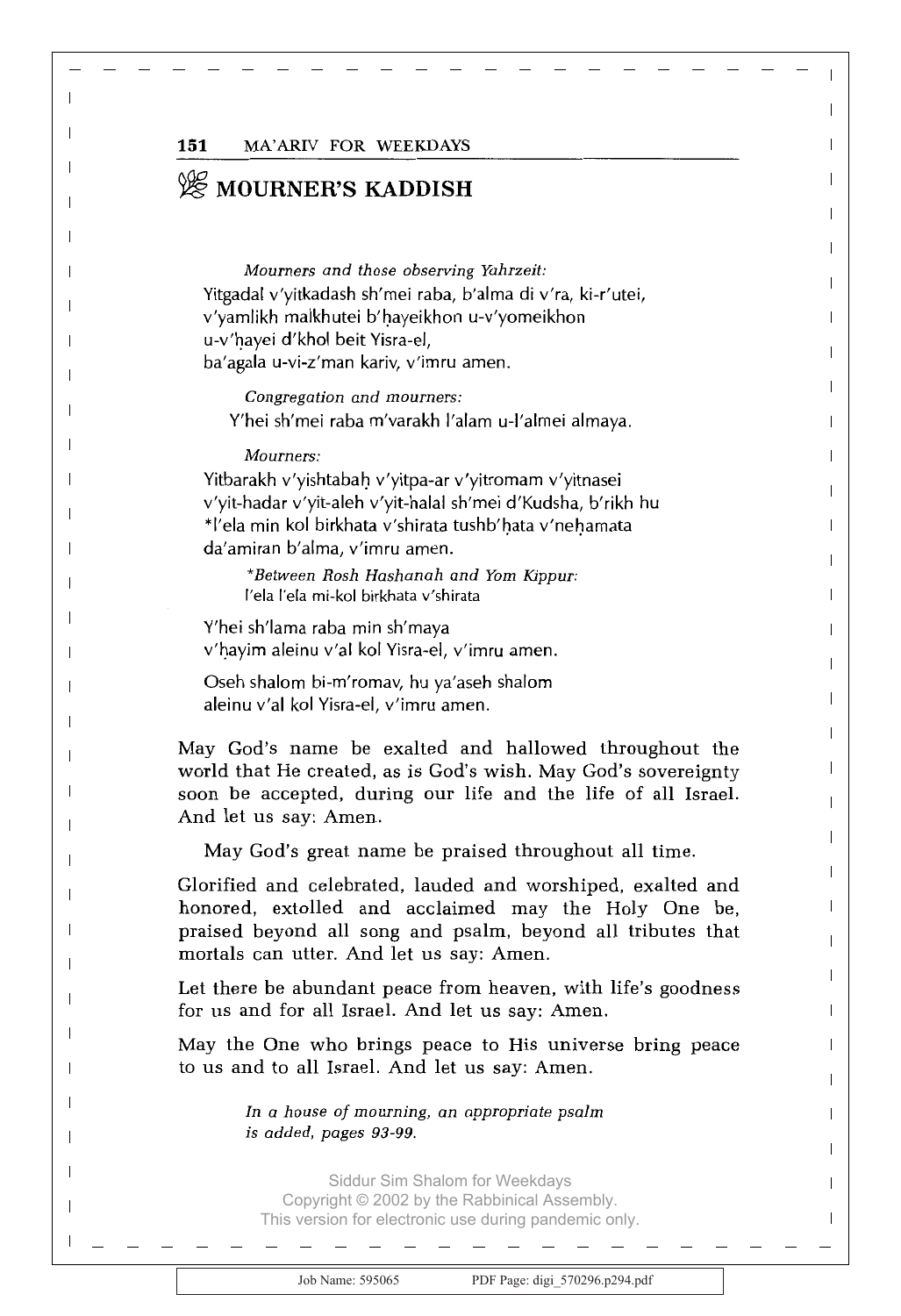#### **WE COUNTING OF THE OMER** ספירת העומר  $\mathscr{\mathscr{C}}$

From the second night of Pesah until the night before Shavuot, we stand as the Omer is counted.

The "Omer" (literally "sheaf") refers to an offering from the new barley crop, brought to the ancient Temple on the sixteenth of Nisan, the eve of the second day of Pesah. Omer has come to be the name of the period between Pesah and Shavuot. By counting these days (s'firat ha-omer), we recall our people's liberation from enslavement, commemorated by Pesah — along with God's gift of Torah, commemorated by Shavuot. We count the days between Pesah and Shavuot to heighten our anticipation of celebrating the Revelation, the event that gave meaning to our liberation and continued meaning to our existence as Jews.

הִנְנִי מוּכָן / מוּכָנָה לְקַיֵּם מִצְוַת עֲשֶׂה שֵׁל סִפְירַת הָעְמֵר, כְּמוֹ שָׁבָּתוּב בַּתּוֹרַה: וּסְפַרְתֵּם לַכֵם מִמּחרת השבת מיום הֲבִיאֲכֶם אֶת־עָמֶר הַתְּנוּפָה, שֱבַע שַׁבָּתוֹת תְּמִימֹת תְּהִיֵינָה. עַד מִמַּחֲרַת הַשַּׁבַּת הַשְּׁבִיעָת תִּסְפְּרוּ חֲמִשִׁים יוֹם.

I am ready to fulfill the mitzvah of counting the Omer, as it is ordained in the Torah: "You shall count from the eve of the second day of Pesah, when an omer of grain is to be brought as an offering, seven complete weeks. The day after the seventh week of your counting will make fifty days" (Leviticus 23:15-16).

> בָרוּךְ אַתָּה יהוה אֱלֹהִינוּ מֶלֶךְ הָעוֹלָם, אֲשֶׁר קִדְּשֶׁנוּ בִּמְצְוֹתַיו וְצְוֶנוּ עַל סְפִירַת הַעְמֶר.

Praised are You Adonai our God, who rules the universe, instilling in us the holiness of mitzvot by commanding us to count the Omer.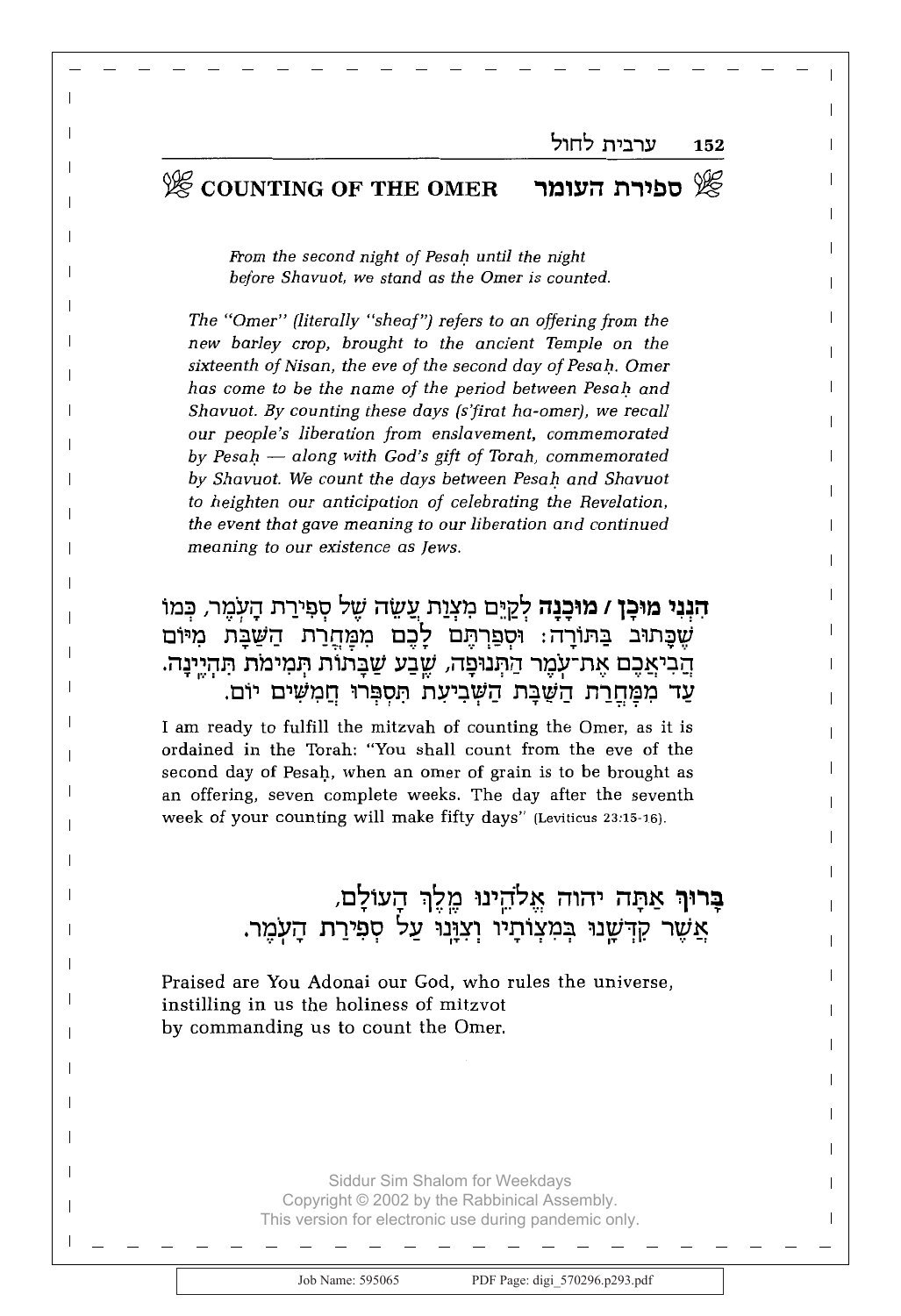On weekday evenings (including Hol Ha-mo'ed Pesah), continue, following the counting, with Aleinu, page 150.

On Saturday night, continue, following the counting, with Havdalah, page 165.

| Today is $\equiv$ |                                         |                                                                            | $\_\_$ of the Omer.                                                |                       |
|-------------------|-----------------------------------------|----------------------------------------------------------------------------|--------------------------------------------------------------------|-----------------------|
|                   | 1 day                                   |                                                                            | הַיּּוֹם יוֹם אֶחָד לָעְמֶר.<br>(16 Nisan, 2nd night of Pesah)     | .1                    |
|                   | 2 days                                  | (17 Nisan, 1st night of Hol Ha-mo'ed)                                      | הַיּוֹם שְׁנֵי יָמִים לַעֹמֵר.                                     | $\cdot$               |
|                   |                                         |                                                                            | הַיּוֹם שִׁלשָה יַמִים לַעֹמֵר.                                    | .3                    |
|                   | 3 days                                  | (18 Nisan, 2nd night of Hol Ha-mo'ed)                                      | הַיּוֹם אַרְבָּעָה יָמִים לַעֹמֶר.                                 | .4                    |
|                   | 4 days                                  | (19 Nisan, 3rd night of Hol Ha-mo'ed)                                      |                                                                    |                       |
|                   | 5 days                                  | (20 Nisan, 4th night of Hol Ha-mo'ed)                                      | הַיּוֹם חֲמִשָּׁה יָמִים לַעְמֶר.                                  | .5                    |
|                   | 6 days                                  |                                                                            | הַיּוֹם שִׁשָּׁה יָמִים לָעְמֶר.<br>(21 Nisan, 7th night of Pesah) | $\cdot$ 6             |
|                   |                                         | הַיּוֹם שִׁבְעָה יָמִים שֶׁהָם שָׁבְוּעַ אֶחָד לָעְמֶר.                    |                                                                    | $\cdot$ .             |
|                   | 7 days — one week                       | הַיּוֹם שְׁמוֹנָה יָמִים שֶׁהֵם שָׁבְוּעַ אֶחָד וְיוֹם אֶחָד לָעְמֶר.      | (22 Nisan, 8th night of Pesah)                                     | $\boldsymbol{\cdot}8$ |
|                   | 8 days - a week and one day             |                                                                            | (23 Nisan)                                                         |                       |
|                   | 9 days - a week and two days            | הַיּוֹם תִּשְׁעָה יָמִים שֶׁהֵם שָׁבְוּעַ אֶחָד וּשְׁנֵי יָמִים לָעְמֶר.   | (24 Nisan)                                                         | .9                    |
|                   |                                         | ּסוּ. הַיּוֹּם עֲשָׂרָה יָמִים שֶׁהֵם שָׁבְוּעַ אֶחָד וּשְׁלֹשָׁה יָמִים   |                                                                    |                       |
|                   | $10 \; days - a \; week$ and three days |                                                                            | ַלְעְמֶר.<br>$(25 \ Nisan)$                                        |                       |
|                   |                                         | ּוּו. הַיּוֹם אַחַד עָשָׂר יוֹם שֶׁהֵם שָׁבְוּעַ אֶחָד וְאַרְבָּעָה יָמִים |                                                                    |                       |
|                   | 11 days - a week and four days          |                                                                            | ַלַעְמֶר.<br>$(26 \text{ Nisan})$                                  |                       |
|                   |                                         | 12. הַיּוֹם שְׁנֵים עָשָׂר יוֹם שֶׁהֵם שָׁבְוּעַ אֶחָד וַחֲמִשָּׁה יָמִים  |                                                                    |                       |
|                   |                                         | 12 days - a week and five days (27 Nisan, Yom Ha-shoah*)                   | ַרַעְמֵר.                                                          |                       |
|                   |                                         | הַיּוֹם שְׁלֹשָה עָשָׂר יוֹם שֶׁהֵם שָׁבְוּעַ אֶחָד וְשִׁשָּׁה יָמִים      |                                                                    | .13                   |
|                   | 13 days - a week and six days           |                                                                            | ָרָעְמֶר.<br>$(28 \ Nisan)$                                        |                       |

\*When 27 Nisan falls on Friday, Yom Ha-shoah is marked on the preceding Thursday.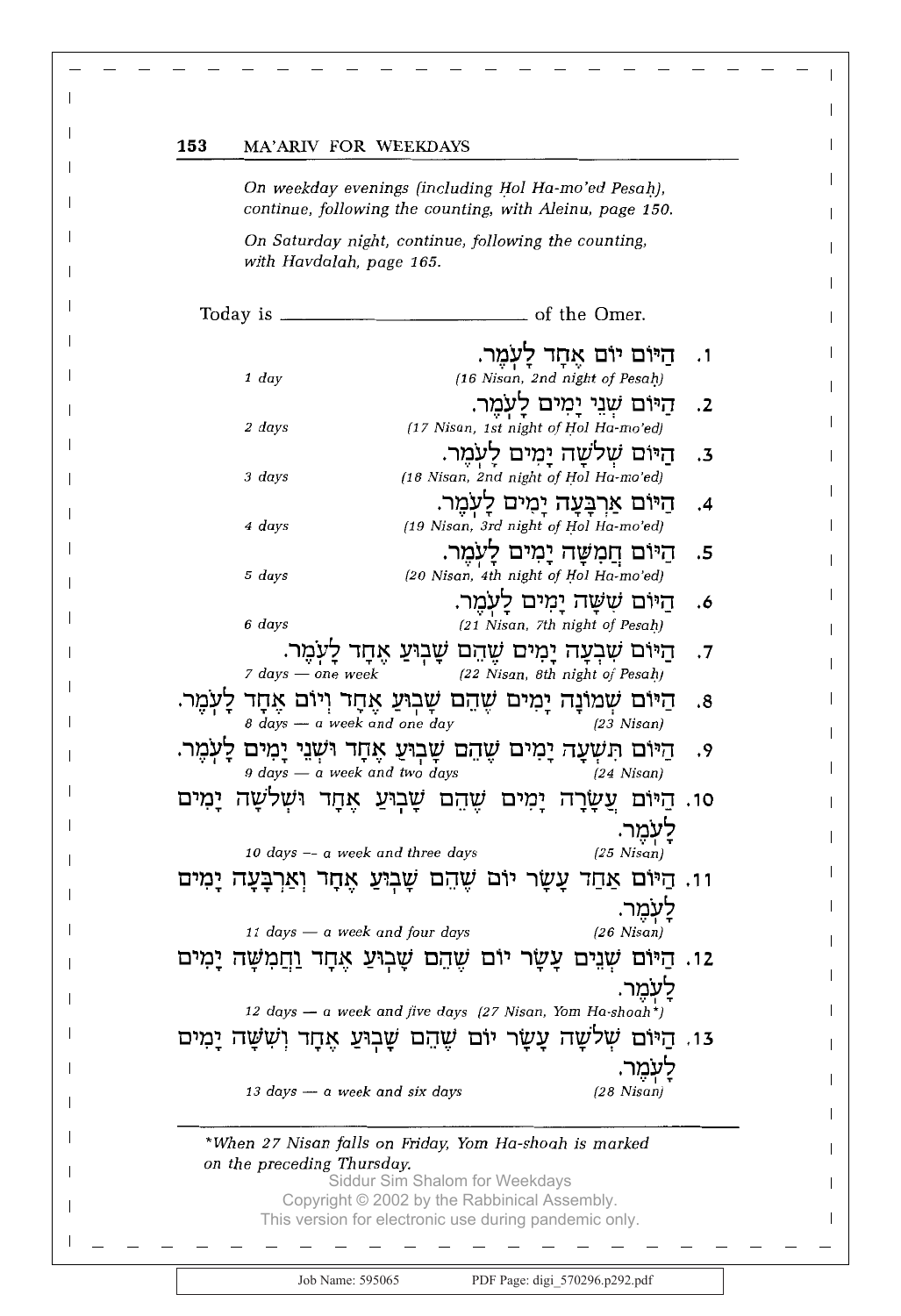(29 Nisan)

14. היום

חמשה עשר יום שהם שני שבועות ויום אחד 15. היום  $15 \; days$  - two weeks and one day (30 Nisan, first day of Rosh Hodesh) שִׁשַּׁה עַשַׂר יוֹם שֵׁהֵם שִׁנֵי שַׁבוּעוֹת וּשְׁנֵי יַמִים 16. היּוֹם  $16 \text{ days} -$  two weeks and two days (1 Iyar, second day of Rosh Hodesh) עַשַׂר יוֹם שֶׁהֵם שָׁנֵי שַׁבוּעוֹת וּשָׁלֹשַה 17. הַיּוֹם שבעה  $17 \text{ days} -$  two weeks and three days  $(2 Ivar)$ 18. הַיּוֹם שְׁמוֹנָה עַשַׂר יוֹם שֶׁהֵם שָׁנֵי שַׁבוּעוֹת וְאַרְבַּעַה יָמִים לָ  $18$  days  $-$  two weeks and four days 19. היום תשעה עשר יום שהם שני שבועות <u>וח</u>משה 19 days  $-$  two weeks and five days (4 Ivar) שני שבועות וששה ימים שהם היום עשרים יום .20 עמר. 20 days - two weeks and six days (5 Iyar, Yom Ha-atzma'ut\*) 21. הַיּוֹם אֲחַד וְעֵשְׂרִים יוֹם שֵׁהֵם שְׁלֹשֵׁה שַׁבוּעוֹת יִ  $21$  days  $-$  three weeks  $(6 \; Ivar)$ שבועות יום שה שהם שנים ועשרים 22. היום וְיוֹם אֶחָד לָעְמֶר.  $22 \text{ days}$  - three weeks and one day  $(7$  Ivar שהם יוֹם ועשׂרים 23. היוֹם שׁלשה שבועות שלשה לַעָמֵר. וּשָׁנֵי יַמִים 23 days - three weeks and two days  $(8$  *lyar*) שבוּעוֹת שלשה 24. הַיּוֹם אַרְבָּעָה וְעֵשְׂרִים יוֹם שהם ושלשה יָמִים לַעְמֶר.  $24 \text{ days}$  - three weeks and three days (9 Ivar) שבועות שלשה יוֹם שהם ועשׂרים חמשה היום  $.25$ בַעַה יַמִים לַ 25 days - three weeks and four days  $(10$  Ivarl \*When 5 Iyar falls on Friday or Shabbat, Yom Ha-atzma'ut

ארבעה עַשַׂר יוֹם שַׁהַם שָׁנֵי שַׁבוּעוֹת לַעָמֵר.

 $14$  days  $-$  two weeks

is celebrated on the preceding Thursday.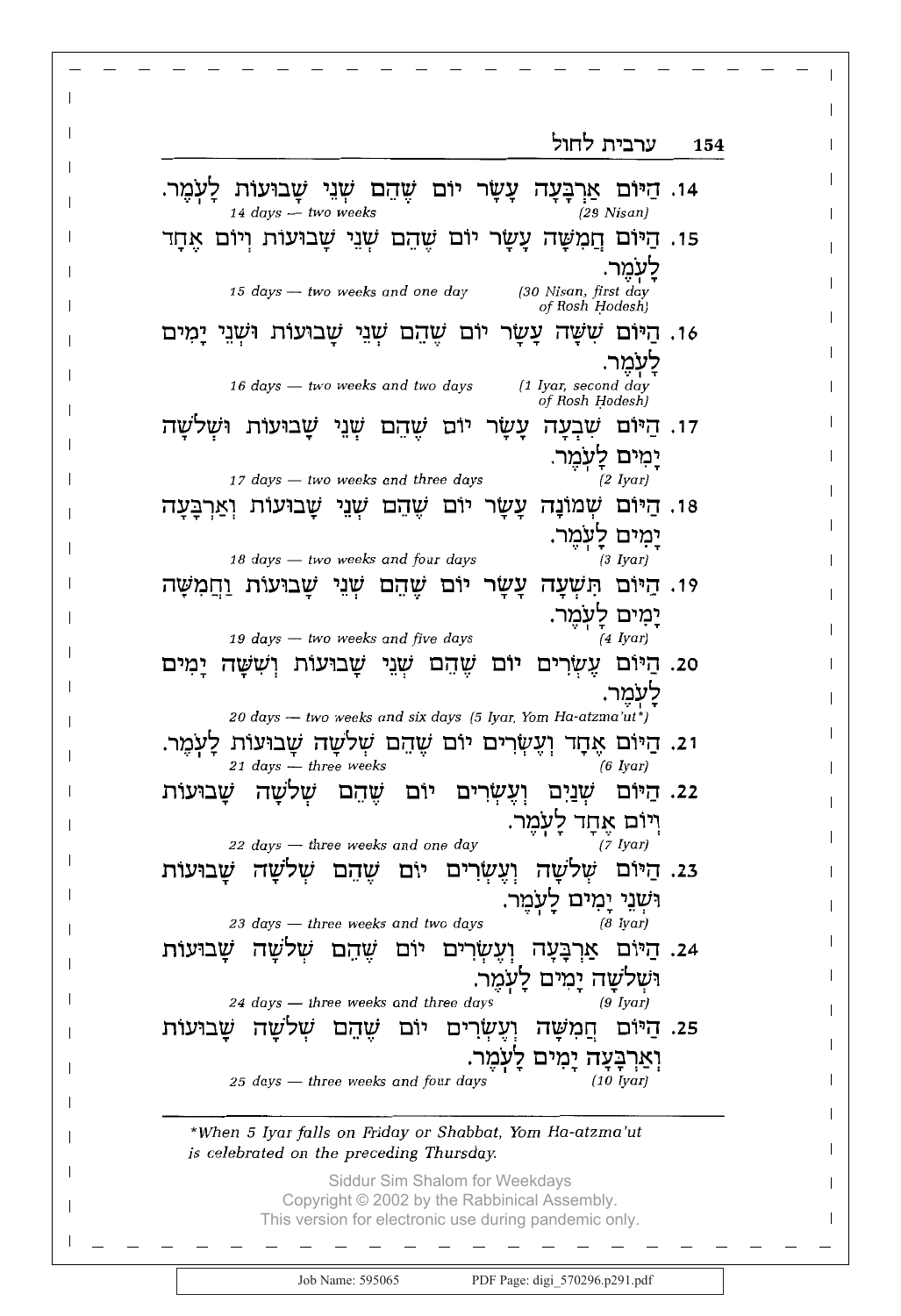| 26. הַיּוֹם שִׁשָּׁה וְעֶשְׂרִים יוֹם שֶׁהֵם שְׁלשָה שָבוּעות וַחֲמִשָּׁה                                                           |
|-------------------------------------------------------------------------------------------------------------------------------------|
| יָמִים לָעְמֶר.<br>26 days - three weeks and five days<br>$(11$ lyar)                                                               |
| 27. הַיּוֹם שִׁבְעָה וְעֶשְׂרִים יוֹם שֶׁהֵם שְׁלֹשָׁה שָׁבוּעוֹת וְשִׁשָּׁה                                                        |
| יָמִים לָעְמֶר.                                                                                                                     |
| 27 days - three weeks and six days<br>$(12 \;lyar)$                                                                                 |
| 28. הַיּוֹם שְׁמוֹנָה וְעֶשְׂרִים יוֹם שֶׁהֵם אַרְבָּעָה שָׁבוּעוֹת<br>לַעָמֵר.                                                     |
| $(13 \;lyar)$<br>$28 \; days$ $-$ four weeks                                                                                        |
| 29. הַיּוֹם תִּשְׁעָה וְעֶשְׂרִים יוֹם שֶׁהֵם אַרְבָּעָה שָׁבוּעוֹת וְיוֹם                                                          |
| אֵחַד לַעְמֵר.                                                                                                                      |
| 29 days — four weeks and one day (14 Iyar, Pesah Sheni)<br>30. הַיּוֹם שְׁלֹשִׁים יוֹם שֶׁהֵם אַרְבָּעָה שָׁבוּעוֹת וּשְׁנֵי יָמִים |
| לַעָמֵר.                                                                                                                            |
| 30 days — four weeks and two days<br>$(15 \;lyar)$                                                                                  |
| נ. הַיּוֹם אֶחָד וּשְׁלֹשִׁים יוֹם שֶׁהֵם אַרְבָּעָה שָׁבוּעוֹת                                                                     |
| ּוּשְׁלֹשָׁה יָמִים לָעְמֶר.<br>$31 \; days \rightharpoonup four \; weeks$ and three days<br>$(16 \; \text{lyar})$                  |
| 32. הַיּוֹם שְׁנַיִם וּשְׁלֹשִׁים יוֹם שֶׁהֵם אַרְבָּעָה שָׁבוּעוֹת                                                                 |
| וְאַרְבָּעַה יָמִים לָעְמֶר.                                                                                                        |
| 32 days -- four weeks and four days<br>$(17 \text{ Iyar})$                                                                          |
| 33. הַיּוֹם שְׁלֹשָה וּשְׁלֹשִים יוֹם שֶׁהֵם אַרְבָּעָה שָׁבוּעוֹת                                                                  |
| וַחֲמִשָּׁה יָמִים לְעְמֶר.<br>33 days — four weeks and five days – (18 Iyar, Lag Ba'Omer)                                          |
| 34. הַיּוֹם אַרְבָּעָה וּשְׁלֹשִׁים יוֹם שֶׁהֵם אַרְבָּעָה שָׁבוּעוֹת                                                               |
| וְשָׁשָׁה יָמִים לָעְמֶר.<br>ווּ 19 זון 19 ז                                                                                        |
| $34 \; days$ — $four \; weeks$ and $six \; days$                                                                                    |
| 35. הַיּוֹם חֲמִשָּׁה וּשְׁלֹשִׁים יוֹם שֶׁהֵם חֲמִשָּׁה שָׁבוּעוֹת<br>ַכְעְמֶר.                                                    |
| 35 days — five weeks<br>$(20 \;lyar)$                                                                                               |
| 36. הַיּוֹם שִׁשָּׁה וּשְׁלֹשִים יוֹם שֶׁהֵם חֲמִשָּׁה שָ <mark>ׁ</mark> בוּעוֹת וְיוֹם                                             |
| אָחָד לָעְמֶר.                                                                                                                      |
| $36 \; days$ — five weeks and one day<br>(21 Iyar)<br>37. הַיּוֹם שִׁבְעָה וּשְׁלֹשִים יוֹם שֶׁהֵם חֲמִשָּׁה שָׁבוּעוֹת             |
| וּשָׁנֵי יָמִים לָ <mark>ע</mark> ְמֶר.                                                                                             |
| 37 days - five weeks and two days<br>$(22 \;lyar)$                                                                                  |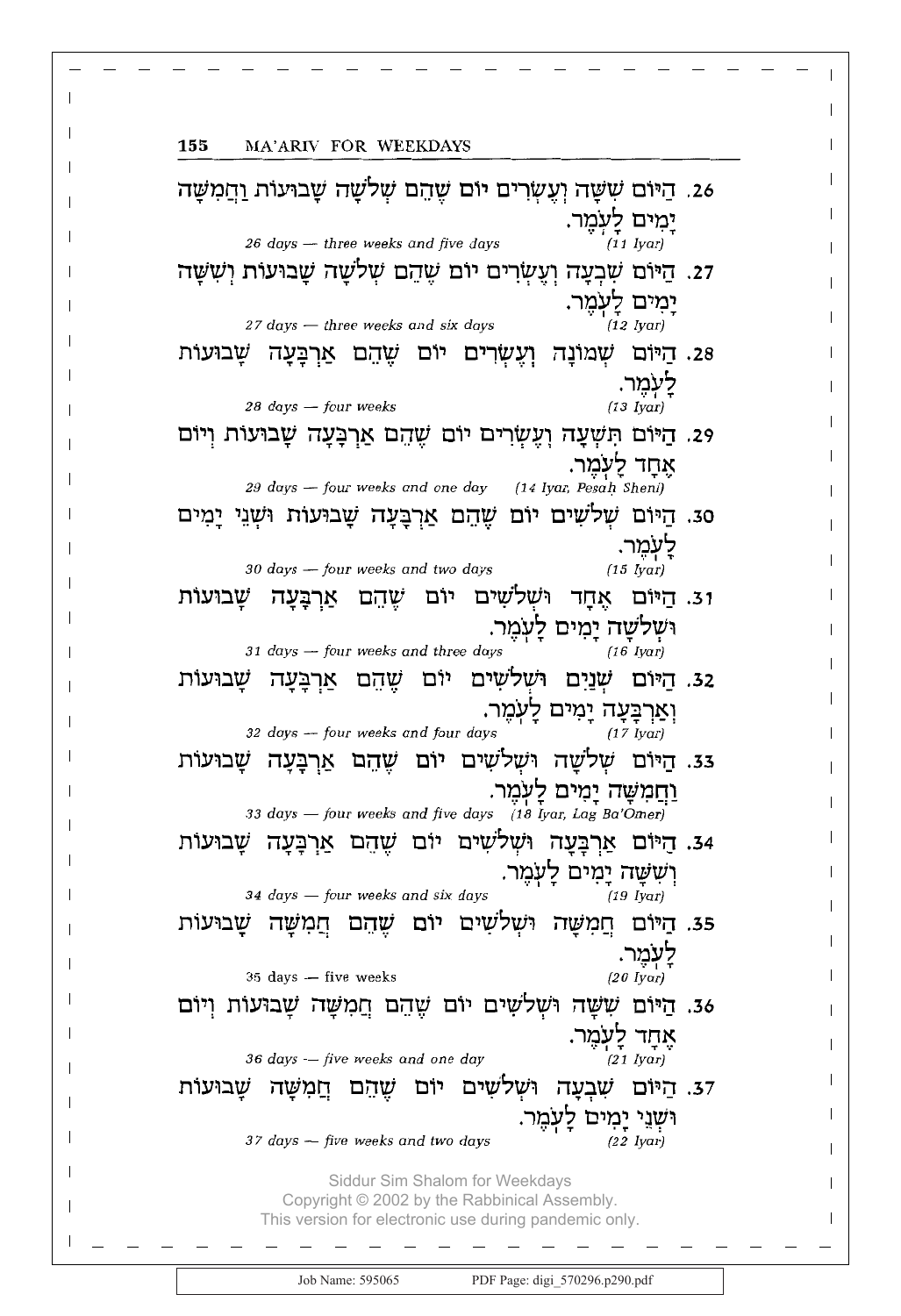| 38. הַיּוֹם שְׁמוֹנָה וּשְׁלֹשִים יוֹם שֶׁהֵם חֲמִשָּׁה שָׁבוּעוֹת                                                          |  |
|-----------------------------------------------------------------------------------------------------------------------------|--|
| וּשְלֹשָה יָמִים לָעְמֶר.<br>38 days - five weeks and three days<br>$(23$ Iyar)                                             |  |
| 39. הַיּוֹם תִּשְׁעָה וּשְׁלֹשִים יוֹם שֶׁהֵם<br>חֲמִשָּׁה שָׁבוּעוֹת                                                       |  |
| וְאַרְבָּעָה יָמִים לְעָמֶר.                                                                                                |  |
| 39 days - five weeks and four days<br>$(24 \;lyar)$<br>40. הַיּוֹם אַרְבָּעִים יוֹם שֶׁהֵם חֲמִשָּׁה שָׁבוּעוֹת וְחֲמִשָּׁה |  |
| יָמִים לָעְמֶר.                                                                                                             |  |
| 40 days - five weeks and five days<br>$(25 \; Iyar)$                                                                        |  |
| 41. הַיּוֹם אֶחָד וְאַךְבָּעִים יוֹם שֶׁהֵם חֲמִשָּׁה שָׁבוּעוֹת                                                            |  |
| וְשִׁשָּׁה יְמִים לָעְמֶר.<br>41 days - five weeks and six days<br>$(26 \; Iyar)$                                           |  |
| 42. הַיּוֹם שְׁנַיִם וְאַרְבָּעִים יוֹם שֶׁהֵם שִׁשָּׁה שָׁבוּעוֹת לָעְמֶר.                                                 |  |
| 42 days - six weeks<br>$(27 \; Iyar)$                                                                                       |  |
| 43. הַיּוֹם שְׁלֹשָה וְאַרְבָּעִים יוֹם שֶׁהֵם שִׁשָּׁה שָׁבוּעוֹת וְיוֹם                                                   |  |
| אֶחָד לָעְמֶר.<br>(28 Iyar)<br>Yom Y'rushalayim)<br>43 days -- six weeks and one day                                        |  |
|                                                                                                                             |  |
| 44. הַיּּוֹם אַרְבָּעָה וְאַרְבָּעִים יוֹם שֶׁהֵם שִׁשָּׁה שָׁבוּעוֹת וּשְׁנֵי<br>יַמִים לַעְמֵר.                           |  |
| $(29$ Iyar)<br>44 days - six weeks and two days                                                                             |  |
| שֲבוּעות<br>יום<br>45. הַיּוֹם חֲמִשָּׁה וְאַרְבָּעִים<br>שֶׁהֵם שִׁשָּׁה                                                   |  |
| וּשִׁלֹשַׁה יָמִים לָעְמֶר.<br>45 days - six weeks and three days (1 Sivan, Rosh Hodesh)                                    |  |
| שָבוּעוֹת<br>וְאַרְבָּעִים יוֹם שֶׁהֶם<br>.46<br>שִׂשָּׁה<br>שְׂשֶׁה<br>היום                                                |  |
| וְאַרְבָּעָה יָמִים לָעְמֶר.                                                                                                |  |
| (2 Sivan)<br>$46 \; days \; - \; six \; weeks \; and \; four \; days$                                                       |  |
| ששה שבועות<br>הַיּוֹם שִׁבְעָה וְאַרְבַּעִים יוֹם<br>.47<br>שִׁהֵם                                                          |  |
| וַחֲמִשָּׁה יָמִים לָעְמֶר.<br>47 days - six weeks and five days<br>(3 Sivan)                                               |  |
| 48. הַיּוֹם שְׁמוֹנָה וְאַרְבָּעִים יוֹם שֶׁהֵם<br>שִשָּׁה שָׁבוּעוֹת                                                       |  |
| וְשִׁשָּׁה יָמִים לַעְמֶר.<br>(4 Sivan)                                                                                     |  |
| 48 days - six weeks and six days<br>הַיּוֹם תִּשְׁעָה וְאַרְבָּעִים יוֹם שֶׁהֵם שִׁבְעָה שָׁבוּעוֹת<br>.49                  |  |
|                                                                                                                             |  |
| (5 Sivan, Erev Shavuot)<br>49 days - seven weeks                                                                            |  |
|                                                                                                                             |  |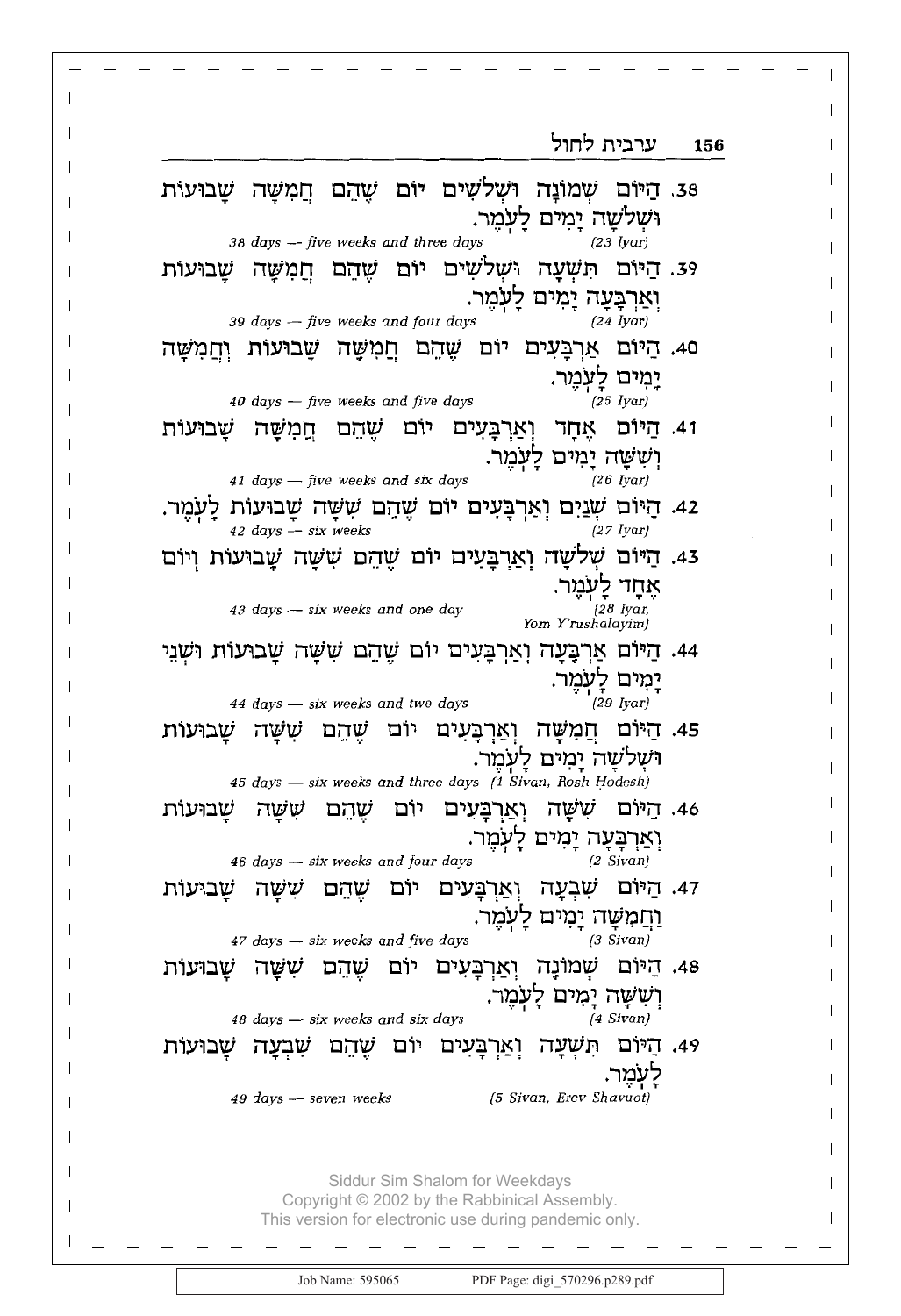תהלים קכ״ח שיר המעלות.

אַשְרֵי כָּל־יְרֵא יהוה, הַהֹלֵךְ בִּדְרָכָיו. יְגִיעַ כַּפֵּיךָ כִּי תֹאכֵל, אַשְׁרֶיךָ וְטֹוֹב לָךָ. אֶשְתְּךָ בְגֶפֶן פֹּרִיָּה בְּיַרְבְּתֵי בִיתֶךָ, בָּנֶיךָ<br>בִּשְׁתִלֵי זֵיתִים סָבִיב לְשֻׁלְחָנֶךָ. הִנֵּה כִי־בֵּן יְבֹרַךְ גֶּבֶר יְרֵא יהוה. יְבָרֶכְךָ יהוה מִצִיּוֹן, וֹרְאָה בְּטוּב יְרוּשָׁלֵיִם "כֹּל יְמֵי<br>חַיֶּיךָ. וּרְאֵה בָנִים לְבָנֵיךָ, שָׁלוֹם עַל יִשְׂרָאֵל.

PSALM 128 A Song of Ascent.

Blessed are all who revere Adonai, who follow in God's ways. You shall enjoy the fruit of your labors; you shall be happy and prosper. Your wife shall be like a fruitful vine within your house, your children like olive shoots round about your table. This is the blessing of one who reveres Adonai. May Adonai bless you from Zion. May you see Jerusalem prosper all the days of your life. May you live to see children's children. May there be peace for the people Israel.

#### A concluding prayer

Our personal journeys in life are marked by enslavements and liberations, revelations and promised lands. Just as we mark the approach of significant moments in our own lives, so we count such days in the life of our people. As we pause to recall our ancestors' bond with the soil, their dependence on its fertility, and their gratitude for the annual harvest of grain, we also give thanks to God for renewing for us a year of life and of blessing.

> On weekday evenings (including Hol Ha-mo'ed Pesah), continue with Aleinu, page 150.

On Saturday night, continue with "v'viten l'kha (These are Isaac's blessings)," at the bottom of page 160. At the conclusion of a Festival, continue on page 163.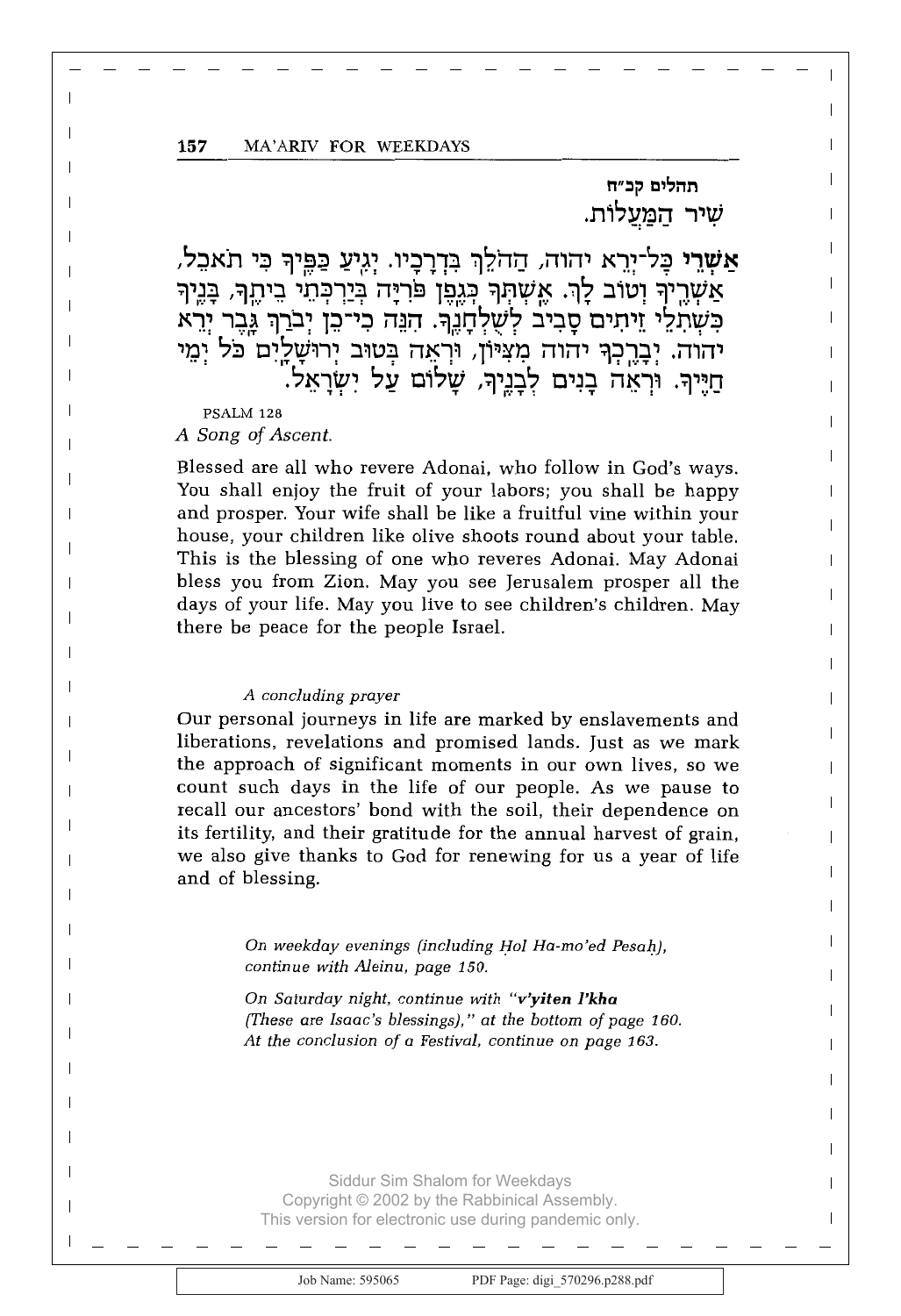## ערבית למוצאי שבת

חצי קדיש  $\mathscr{G}$ Reader: יִתְגַּדֵּל וְיִתְקַדַּשׁ שְׁמֶהּ רַבָּא, בְּעַלְמַא דִּי בְרַא, כִּרְעוּתֶה, וְיַמְלִיךְ מַלְכוּתֵה בְּחַיֵּיכוֹן וּבִיוֹמֵיכוֹן וּּבְחַיֵּי דְכַל־בֵּית יִשְׂרָאֵל, בַּצֲגָלָא וּבִזְמַן קָרִיב וְאִמְרוּ אָמֵן. Congregation and Reader: יְהֵא שְׁמֵהּ רַבָּא מְבָרַךְ לְעָלַם וּלְעָלְמֵי עָלְמַיָּא. Reader: יִתְבָּרַךְ וְיִשְׁתַּבַּח וְיִתְפָּאַר וְיִתְרוֹמַם וְיִתְנַשֵּׂא וְיִתְהַדֵּר וְיִתְעַלֶּה וְיִתְהַלַּל שְׁמֵה דְּקָךְשָׁא, בְּרִיךְ הוּא יִלְעֵלָּא מִן בָּל־בִּרְבָתָא וְשִׁירָתָא  ${}^{\star}Between$  ראש השנה: לְעֵלָא לְעֵלָּא מִכַּל־בִּרְבָתָא וְשִׁירָתָא הָשְׁבְּחָתָא וְנֶחָמָתָא דַּאֲמִירָן בְּעָלְמָא, וְאִמְרוּ אָמֵן. תהלים צ:י״ז וִיהִי נְעַם אֲדֹנָי אֱלֹהֵינוּ עָלֵינוּ, וּמַעֲשֶׂה יָדֵינוּ כּוֹנְנָה עָלֵינוּ, וּמַעֲשֶׂה יָדֵינוּ כּוֹנְגֶהוּ. תהלים צ״א **ישֵׁב בְּסֵתֶר עֶלְיוֹן, בְּצֵל שַׁדֵּי יִתְלוֹנָן. אֹמַר לַיהוה מַחְסִי** וּמְצוּדָתִי אֱלֹהֵי אֶבְטַח־בּוֹ. כִּי הוּא יַצִּילְךָ מִפַּח יָקוּשׁ מְדֶבֶר הַוּוֹת. בְּאֶבְרָתוֹ יָסֶךְ לָךְ וְתַחַת כְּנָפָיו תֶּחְסֶה, צִנָּה וְסֹחֵרָה אֲמִתּוֹ. לא־תִירָא מִפְּחַד לֵיְלָה, מֵחֵץ יָעוּף יוֹמָם. מִדֶּבֶר בָּאְפֶל יַהֲלֹךְ, מְקֱטֶב יָשׁוּד צָהֲרָיִם. יִפּל מִצְדְּךָ אֱלֶף וּרְבָבָה מִימִינֶךְ, אֵלֶיךְ לֹא יִגָּשׁ. רַק בְּעֵינֵיךְ תַבִּיט וְשָׁלָמַת רְשָׁעִים תִּרְאֶה. כִּי־אַתָּה יהוה מַחְסִי, עֶלְיוֹן שֵׂמְתָּ מְעוֹנֶךָ. לְא־תְאָנֶּה אֵלֶיךָ רָעָה וְנֶגַע לֹא־יִקְרַב בְּאַהֲלֶךָ. כִּי מַלְאָבָיו יְצַוֶּה־לָךְ לִשְׁמָּרְךָ בְּכָל־דְּרָכֶיךָ. עַל־כַּפַּיִם יִשָּׂאִוּנְךָ פֶּן־תִּגֹּף בָּאֶבֶן רַגְלֶךָ. עַל־שַׁחַל וָפֶּתֶן תִּדְרֹךְ, תִּרְמֹס כְּפִיר וְחַנִּיןְ. כִּי ָּבִי חָשַׁק וַאֲפַלְטֶהוּ, אֲשַׂגְּבֶהוּ כְּי־יָדַע שְׁמִי. יִקְרָאֵנִי וְאֶעֱנְהוּ, עמו אָנֹכִי בְצָרָה, אֲחַלְצֵהוּ וַ<u>אֲ</u>כַבְּדֵהוּ. אְרֶךְ יָמִים אַשְׂבִּיעֵהוּ, וְאַרְאֶהוּ בִּישׁוּעָתִי. אְרֶךְ יָמִים אַשְׂבִּיעֵהוּ, וְאַרְאֶהוּ בִּישׁוּעָתִי.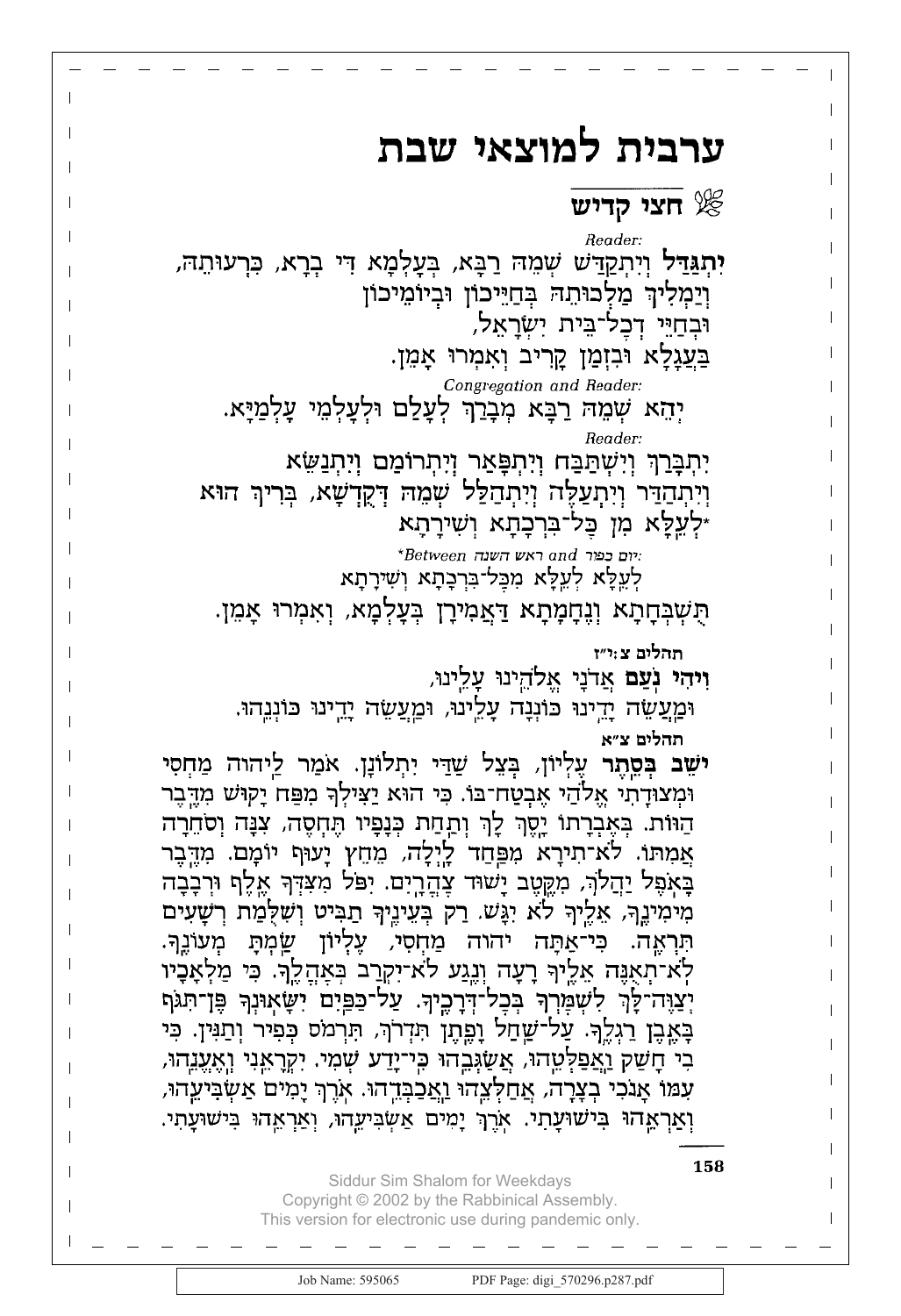### **MA'ARIV FOR THE CONCLUSION OF SHABBAT**

### **SE HATZI KADDISH**

#### Reader:

May God's name be exalted and hallowed throughout the world that He created, as is God's wish. May God's sovereignty soon be accepted, during our life and the life of all Israel. And let us say: Amen.

Congregation and Reader: Y'hei sh'mei raba mevarakh l'alam u-l'almei almaya. May God's great name be praised throughout all time.

**Beader:** 

Glorified and celebrated, lauded and worshiped, exalted and honored, extolled and acclaimed may the Holy One be. praised beyond all song and psalm, beyond all tributes that mortals can utter. And let us say: Amen.

> We begin our transition from Shabbat to a new week with the following verses:

**PSALM 90:17** 

May Adonai our God show us compassion; may God establish the work of our hands. May God firmly establish the work of our hands.

#### PSALM 91

Dwelling in the shelter of the Most High, abiding in the shadow of the Almighty, I call Adonai my refuge and fortress, my God in whom I trust. God will save you from the fowler's snare, from deadly pestilence. God will cover you with His wings; in His shelter you will find refuge. Fear not terror by night nor the arrow that flies by day, the pestilence that stalks in darkness, nor the plague that rages at noon. A thousand may fall by your side, ten thousand close at hand, but it will never touch you; God's faithfulness will shield you. You need only look with your eyes to see the recompense of the wicked. You have made Adonai your refuge, the Most High your haven. No evil shall befall you: no plague shall approach your dwelling. God will instruct His angels to guard you in all your paths, to carry you in their hands lest you stumble on a stone. You will step on cubs and cobras, tread safely on lions and serpents. "Since you are devoted to Me I will deliver you; I will protect you because you care for Me. When you call to Me, I will answer. I will be with you in time of trouble; I will rescue you and honor you. I will satisfy you with long life, and lead you to enjoy My salvation."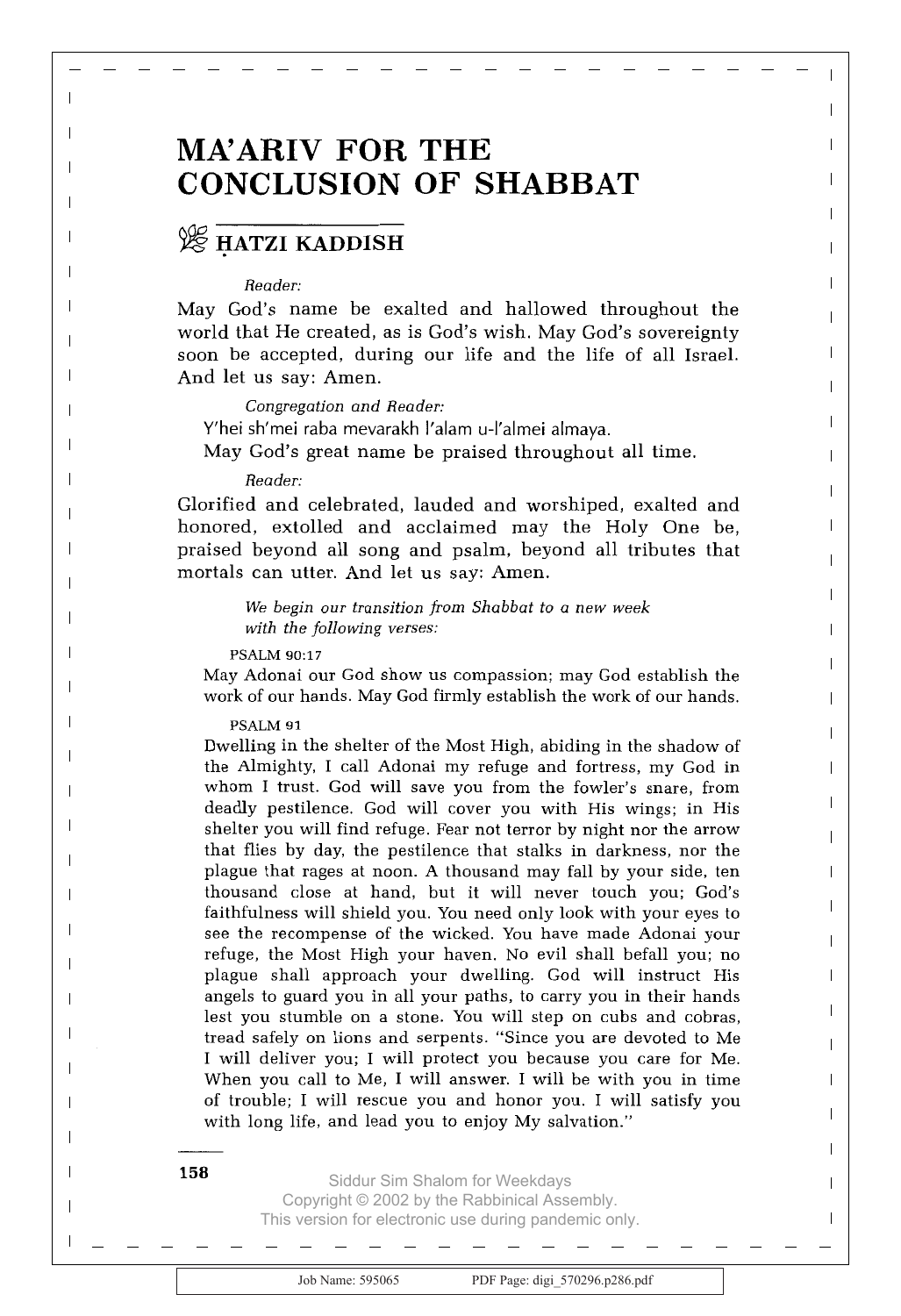וְאַתָּה קָרוֹשׁ, יוֹשֵׁב תְּהִלוֹת יִשְׂרָאֵל. וְקָרָא זֶה אֶל זֶה וְאָמֵר: קָרוֹשׁ קָרוֹשׁ קָרוֹשׁ יהוה צְבָאוֹת, מְלֹא כַל־הָאָרֶץ בְּבוֹדוֹ. וּמְקַבְּלִין דֵּין מִן דֵּין, וְאָמְרִין: קַדִּישׁ בְּשָׁמֵי מִרוֹמַא עְלֵאֲה בֵּית שִׁכִינְתֵּהּ, קַדִּישׁ עַל אַרְעָא עוֹבַד גְּבוּרְתֵּהּ, קַדִּישׁ לְעָלַם וּלְעָלְמֵי עָלְמַיָּא, יהוה צִבָאוֹת מַלְיָא כַל־אַרְעָא זִיו יְקָרֵהּ. וַתִּשָּׂאֵנִי רְוּחַ, וָאֶשְׁמַע אַחֲרֵי קוֹל רַעֲשׁ גָּדוֹל: בָרוּךְ כְּבוֹד יהוה מִמְּקוֹמוֹ. וּנְטָלֵתְנִי רוּחָא, וְשָׁמְעֵת בַּתְרֵי קָל זִיְעַ סַגִּיא, דִּמְשַׁבְּחִין וְאָמְרִין: בְּרִיךְ יְקָרָא דַיהוה מֵאֲתַר בֵּית שְׁבִינְתֵּהּ. יהוה יִמְלֹךְ לִעֹלַם וַעֵּד. יהוה מַלְכוּתֵהּ קָאֵם לְעָלַם וּלְעָלְמֵי עָלְמַיָּא.

יהוה אֱלֹהֵי אַבְרָהָם יִצְחָק וְיִשְׂרָאֵל אֲבוֹתֵינוּ, שַׁמְרָה־וֹאת לְעוֹלָם, לְיֵצֶר מַחְשְבוֹת לְבַב עַמֶּךְ, וְהָבֶן לִבָבָם אֵלֵיךָ. וְהוּא רַחוּם, יְכַפֵּר עָוֹן וְלֹא יַשְׁחִית, וְהִרְבָּה לְהָשִׁיב אַפּוֹ וְלֹא יָעִיר כַּל־חֲמָתוֹ. כִּי אַתָּה אֲדֹנָי טוֹב וְסַלָּח, וְרַב־חֶסֶד, לְכָל־קוֹרְאֶיךָּ. צִדְקָתְךָ צֶדֶק לְעוֹלָם, וְתוֹרָתְךָ אֱמֶת. תִּתֵּן אֱמֶת לִיַעֲקֹב, חֱסֶד לְאַבְרָהָם, אֲשֶׁר נְשָׁבֲעָתָּ לַאֲבוֹתֵנוּ מִימֵי קֱדֶם. בָּרוּךְ אֲדֹנָי, יוֹם יוֹם יַעֲמָס־לֶנוּ, הָאֵל יְשׁוּעָתֵנוּ סֶלָה. יהוה צְבָאוֹת עִמֶּנוּ, מִשְׂגָּב לֶנוּ, אֱלֹהֵי יַעֲקֹב סֶלָה. יהוה צְבָאוֹת, אַשְׁרֵי אָדָם בֹּטֵחַ בָּךְ. יהוה הוֹשִיעָה, הַמֶּלֶךְ יַעֲנֵנוּ בְיוֹם קָרְאֵנוּ.

בָרוּךְ הוּא אֱלֹהֵינוּ, שֶׁבְּרָאֲנוּ לִכְבוֹדוֹ, וְהִבְדִּילֵנוּ מִן הַתּוֹעִים, וְנְרַן לָנוּ תּוֹרַת אֱמֶת, וְחַיֵּי עוֹלָם נָטַע בְּתוֹכֵנוּ. הוּא יִפְתַּח לִבְּנוּ בְּתוֹרָתוֹ וְיָשֵׂם בְּלִבְּנוּ אַהֲבָתוֹ וְיִרְאָתוֹ, וְלַעֲשׂוֹת רְצוֹנוֹ וּלְעַבְדוֹ בְּלֵבָב שָׁלֵם, לְמַעַן לֹא נִיגַע לָרִיק, וְלֹא נֵלֵד לַבֶּהָלָה. יְהִי רָצוֹן מִלְפָנֶיךָ, יהוה אֱלֹהֵינוּ וֵאלֹהֵי אֲבוֹתֵינוּ, שָׁנִּשְׁמֹר חֻקֱיִךָּ בְּעוֹלָם הַזֶּה, וְנִזְבֶּה וְנִחְיֶה וְנִרְאֶה, וְנִירַשׁ טוֹבָה וּבְרָבָה, לִשְׁנֵי יְמוֹת הַמָּשִׁיהַ, וּלְחַיֵּי הָעוֹלָם הַבָּא. לְמַעַן יְזַמֶּרְךָּ בָבוֹד וְלֹא יִדֹם, יהוה אֱלֹהַי לְעוֹלָם אוֹדֶךָ. בָּרוּךְ הַגֶּבֶר אֲשֶׁר יִבְטַח בַּיהוה, וְהָיָה יהוה מִבְטַחוֹ. בִּטְחוּ בַיהוּה עֲדֵי עַד, כִּי בְּיָה יהוּה צוּר עוֹלָמִים. ■ וְיִבְטְחוּ בְךָ יוֹדְעֵי שְׁמֶךְ, כִּי לֹא עָזַבְתָּ דּוֹרְשֵׁיךָ יהוה. יהוה חָפִץ לְמַעַן צִדְקוֹ, יַגְדִּיל תּוֹרָה וְיַאְדִיר.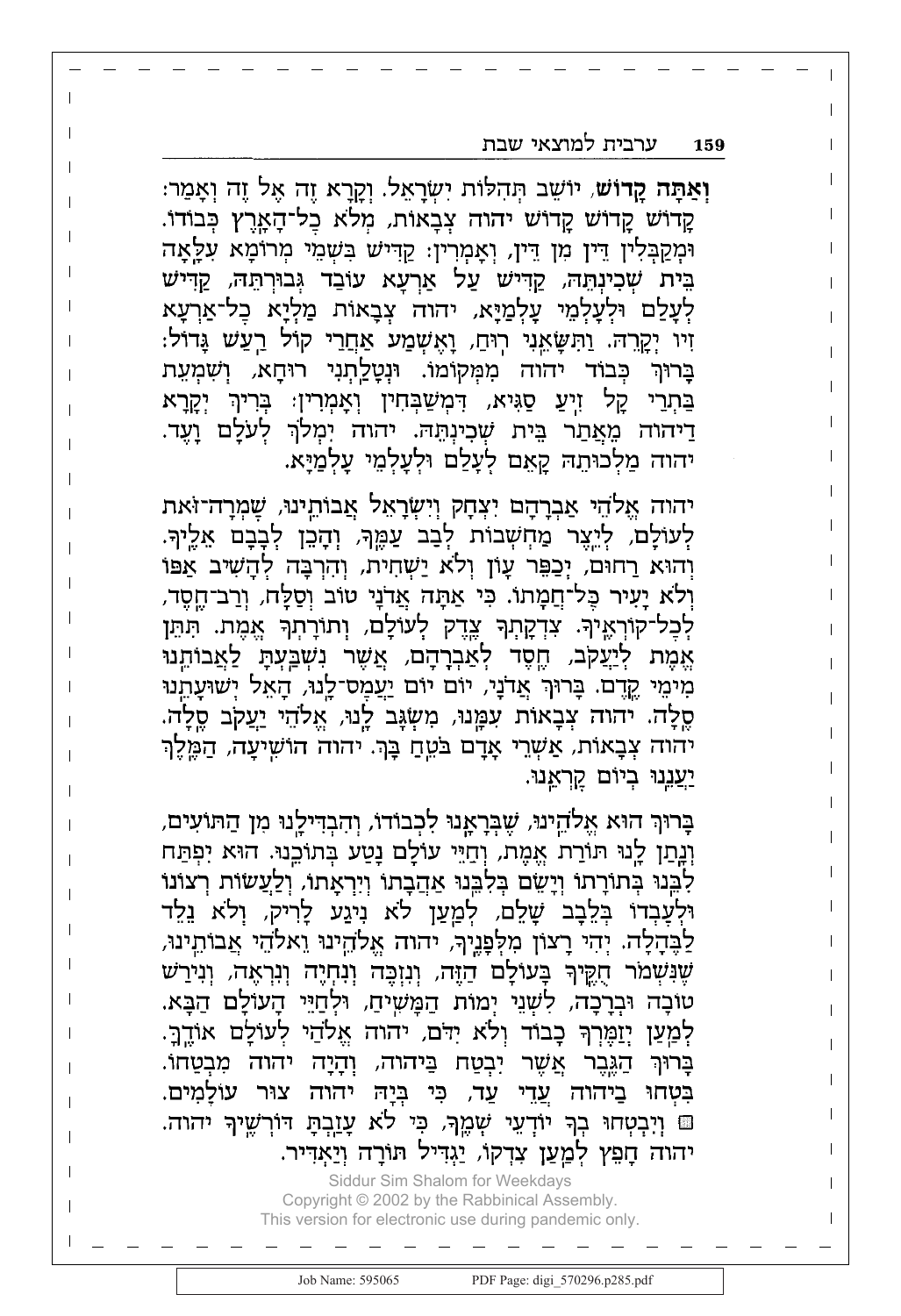You are holy, enthroned upon the praises of Israel. "The angels on high called out one to another: 'Holy, holy, holy Adonai Tz'va-ot: the grandeur of the world is God's glory.'" They receive sanction from one another, saying: "Adonai Tz'va-ot is holy in the highest heavens, holy on the earth, and holy forever, throughout all time: the radiance of God's glory fills the whole world." "Then a wind lifted me up and I heard the sound of a great rushing behind me. saving: 'Praised be Adonai's glory throughout the universe.'" Then a wind lifted me up and I heard the sound of a great rushing behind me, the voice of those who utter praise, saving: "Praised be Adonai's glory wherever the Sh'khinah abides." "Adonai shall reign through all generations." The sovereignty of Adonai endures forever, bevond all time.

Adonai our God and God of our ancestors, impress this forever upon Your people, and direct our hearts toward You: God, being merciful, grants atonement for sin and does not destroy. Time and again God restrains wrath, refusing to let rage be all-consuming. You, Adonai, are kind and forgiving, loving to all who call upon You. Your righteousness is everlasting, Your Torah is truth. You will be faithful to Jacob and merciful to Abraham, fulfilling the promise You made to our ancestors. Praised is Adonai, the God of our deliverance, who sustains us day after day, Adonai Tz'va-ot is with us; the God of Jacob is our Refuge. Adonai Tz'va-ot, blessed is the one who trusts in You. Adonai, deliver us: our Sovereign will answer us when we call.

Praised is our God who created us for His glory, setting us apart from those who go astray, giving us the Torah, which is truth, and planting within us life eternal. May God open our hearts to His Torah, inspiring us to love, revere, and wholeheartedly to serve God. Thus shall we not labor in vain, nor shall our children suffer confusion. Adonai our God and God of our ancestors, may we fulfill Your precepts in this world, to be worthy of happiness and blessing in the messianic era and in the world to come. Thus I will sing Your praise unceasingly; thus I will exalt You, Adonai my God, forever. Blessed are those who trust in Adonai; Adonai is the source of their security. Trust in Adonai forever and ever: Adonai is an unfailing stronghold. Those who love You trust in You; You never forsake those who seek You, Adonai. Adonai, through divine righteousness, exalts the Torah with greatness and glory.

The passage above highlights the biblical verses, in quotation marks, that are at the heart of the Kedushah. The italicized sections which follow them are renderings of the interpretive Aramaic translations of those verses.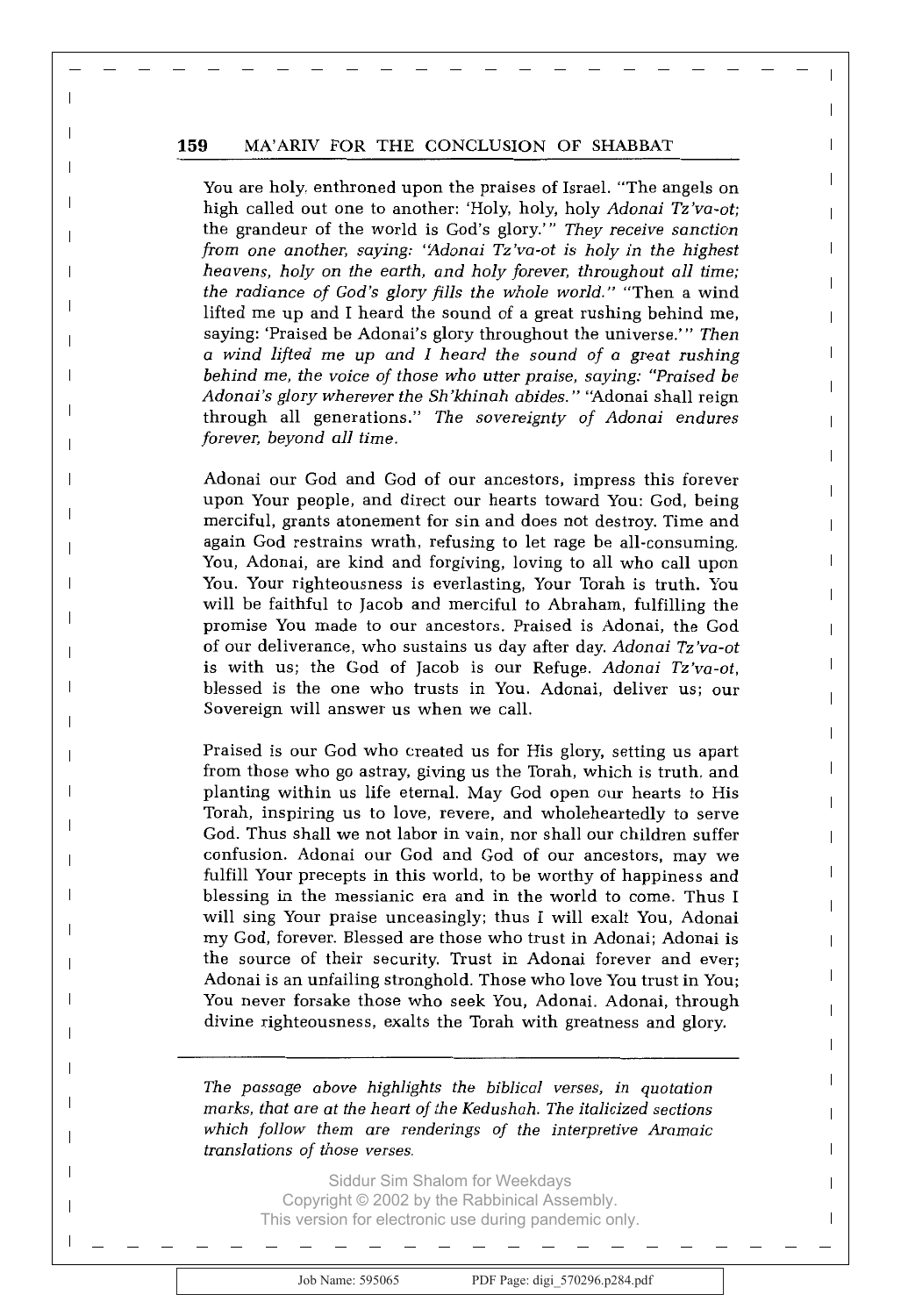% קדיש שלם Reader: יִתְגַּדֵּל וְיִתְקַדַּשׁ שְׁמֶהּ רַבָּא, בְּעַלְמַא דִּי בְרַא, כִּרְעוּתֶה, וְיַמְלִיךְ מַלְכוּתֶה בְּחַיֵּיכוֹן וּבְיוֹמֵיכוֹן וּבְחַיֵּי דְכַל־בֵּית יִשְׂרָאֵל, בַּעֲנָלַא וּבִזְמַן קַרִיב, וְאִמְרוּ אָמֵן. Congregation and Reader: יִהֵא שִׁמֵהּ רַבָּא מְבָרַךְ לְעָלַם וּלְעָלְמֵי עָלְמַיָּא. Reader: יִתְבָּרַךְ וְיִשְׁתַּבַּח וְיִתְפָּאַר וְיִתְרוֹמֵם וְיִתְנַשֵּׂא וְיִתְהַדֵּר וְיִתְעַלֶּה וְיִתְהַלֵּל שְׁמֵהּ דְּקָדְשָׁא, בְּרִיךְ הוּא יּלְעֵלָּא מִן כַּל־בִּרְכָתָא וְשִׁירָתָא  $*$ Between יום כפור  $and$  מו $i$ לְעֵלָא לְעֵלָּא מִכַּל־בִּךְבָתָא וְשִׁירָתָא, הָשְׁבְּחָתָא וְנֶחָמָתָא דַּאֲמִירָן בְּעָלְמָא, וְאִמְרוּ אָמֵן. (On פורים, omit this paragraph.) תִּתְקַבַּל צְלוֹתָהוֹן וּבָעוּתְהוֹן דְּכַל־יִשְׂרָאֵל ְקֵדָם אֲבוּהוֹן דִי בִשְׁמַיָּא, וְאִמְרוּ אָמֵן. יִהֵא שָׁלַמַא רַבַּא מִן שִׁמַיַּא וְחַיִּים עָלֵינוּ וְעַל כַּל־יִשְׂרָאֵל, וְאִמְרוּ אָמֵן. עֹשֵׂה שָׁלוֹם בִּמְרוֹמַיו, הוּא יַעֲשֶׂה שָׁלוֹם עָלֵינוּ וְעַל כָּל־יִשְׂרָאֵל, וְאִמְרוּ אָמֵן.

From the eve of the second day of ערב שבועות, the שומר is counted, page 152.

Different portions of the following anthology may be recited each week, always concluding with the final passages at the bottom of page 162.

בראשית כ"ז:כ"ח-כ"ט; כ"ח:ג'-ד' וִיתֵּן־לִךְ הָאֱלֹהִים מִטֵּל הַשָּׁמֲיִם וּמִשְׁמַנֵּי הָאֲרֵץ, וִרֹב דַּגֲן וְחִירשׁ. יַעֲבְדִוּךְּ עֲמִים וְיִשְׁתַּחֲווּ לִךְ לְאֻמִּים הֱזֶה גִבְיר לִאַחֵיךָ וִיִשְׁתַּחֲווּ לְךָ בְּנֵי אִמֶּךָ, אֹרְרֶיךָ אָרוּר וּמְבָרֲכֶיךָ בָּרוּךְ. וְאֵל שֲדֵי יִבָרֵךְ אֹתִךְ וְיַפְרִךְ וְיַרְבֵּךְ, וְהָיִיתָ לִקְהַל עַמִּים. וְיִתֶּן־לְךָ אֶת־בִּרְבַּת אַבְרָהָם, לְךָ וּלְזַרְעֵךְ אִתָּךְ, לִרְשִׁתִּךְ אָת־אֱרֶץ מְגָרֱיִךָּ אֲשֶׁר־נָתַן אֱלֹהִים לְאַבְרָהָם.

> Siddur Sim Shalom for Weekdays Copyright © 2002 by the Rabbinical Assembly.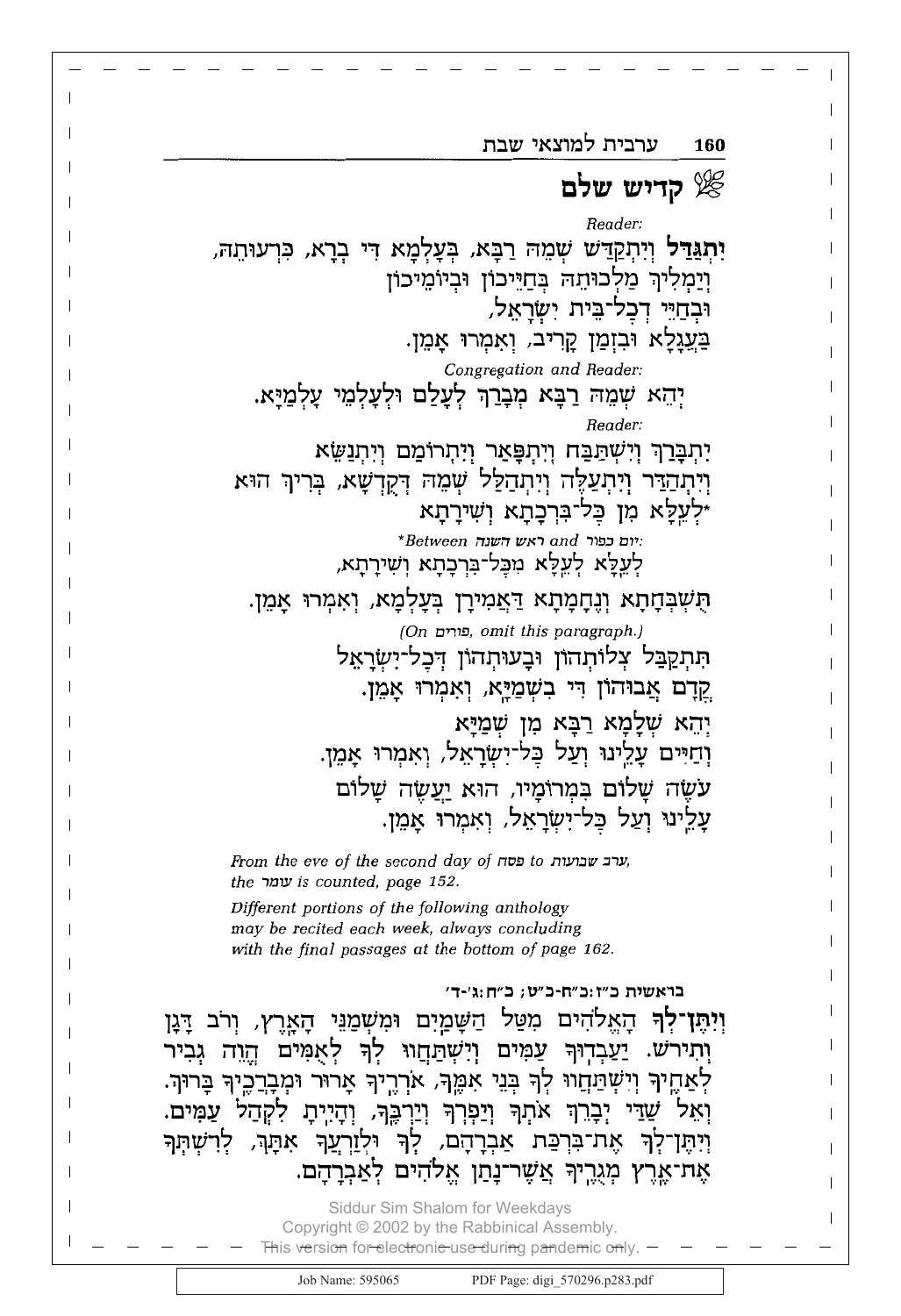### **W** KADDISH SHALEM

#### Reader:

May God's name be exalted and hallowed throughout the world that He created, as is God's wish. May God's sovereignty soon be accepted, during our life and the life of all Israel. And let us say: Amen.

Congregation and Reader: Y'hei sh'mei raba m'varakh l'alam u-l'almei almaya. May God's great name be praised throughout all time.

#### **Beader:**

Glorified and celebrated, lauded and worshiped, exalted and honored, extolled and acclaimed may the Holy One be, praised beyond all song and psalm, beyond all tributes that mortals can utter. And let us say: Amen.

#### (On Purim, omit this paragraph.)

May the prayers and pleas of all the people Israel be accepted by our Guardian in heaven. And let us say: Amen.

Let there be abundant peace from heaven, with life's goodness for us and for all Israel. And let us say: Amen.

May the One who brings peace to His universe bring peace to us and to all Israel. And let us say: Amen.

> From the eve of the second day of Pesah to Erev Shavuot, the Omer is counted, page 152.

We now recall blessings given in ancient times, with the hope that God's blessings will accompany us in the new week.

GENESIS 27:28-29; 28:3-4

These are Isaac's blessings to Jacob: "May God grant you dew from the heavens and rich soil upon the earth, abundance of grain and wine. May nations serve you and peoples bow to you; be a master for your kinsmen and let your mother's sons bow to you. Cursed be those who curse you; blessed be those who bless you. May Almighty God bless you, make you fruitful and numerous, increasing your descendants until you become an assemblage of nations. May God bestow the blessing of Abraham upon you and your descendants, that you may inherit the land where you reside, the land that God gave to Abraham."

> Siddur Sim Shalom for Weekdays Copyright © 2002 by the Rabbinical Assembly.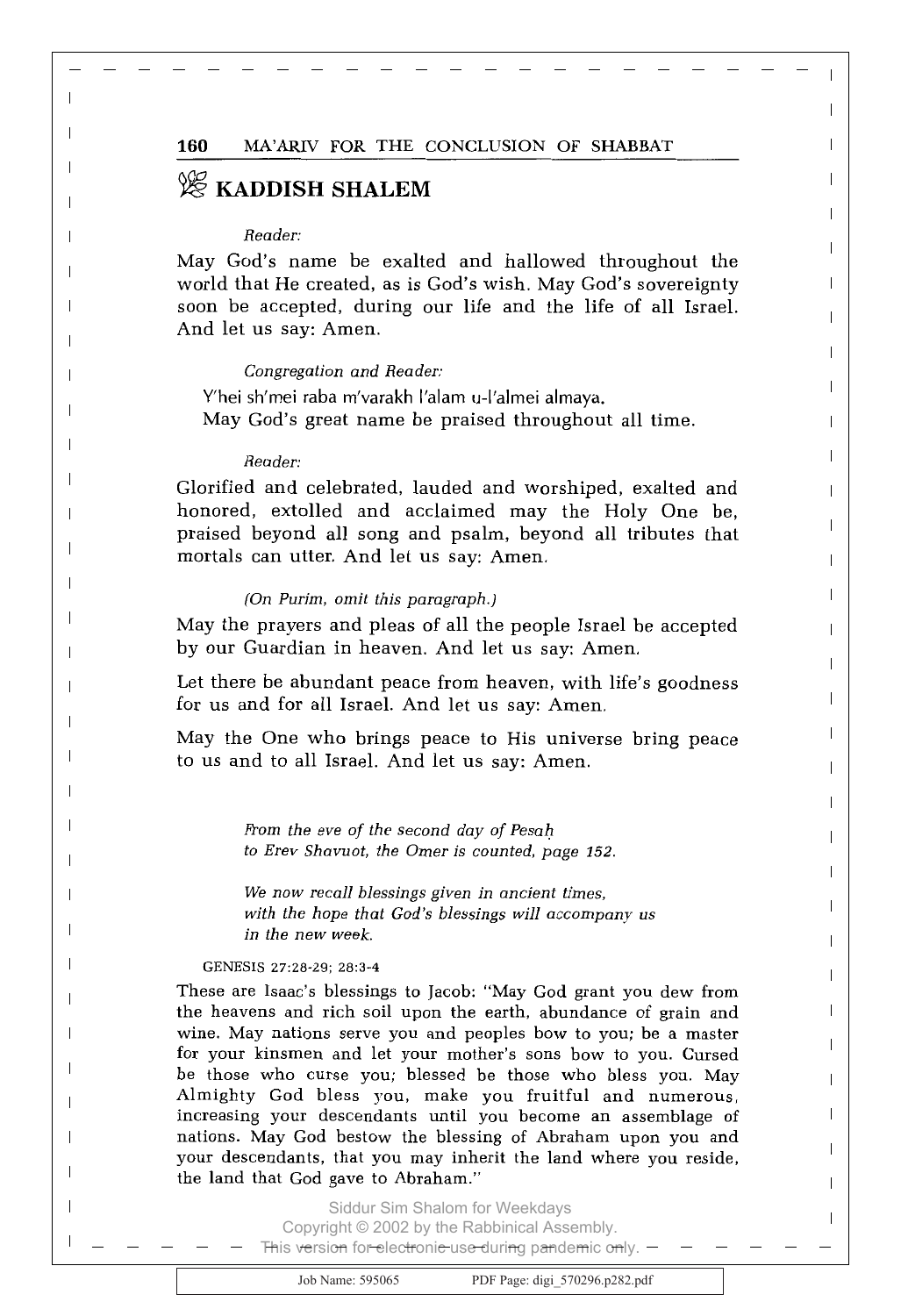בְּרוּךְ אַתָּה בָּעִיר, וּבָרוּךְ אַתָּה בַּשָּׂדֶה. בַּרוּךְ אַתָּה בִּבֹאֵךְ, וּבָרוּךְ אַתָּה בְּצֵאתֶךְ. בָּרוּךְ טַנְאֲךָ וּמִשְׁאַרְתֶּךְ. בָּרוּךְ פְּרִי־ בִטְנְךָ וּפְרִי אַדְמָתְךָ וּפְרִי בְהֶמְתֶךָ, שְׁנֵר אֲלָפֶיךָ וְעַשְׁתְּרוֹת צֹאנֶךָ. יְצַו יהוה אִתְּךָ אֶת־הַבְּרָכָה בַּאֲסָמֶיךָ וּבְכֹל מִשְׁלַח יָדֶךָ, וּבֵרַכְךָ בָּאָרֶץ אֲשֶׁר יחוה אֱלֹהֶיךָ נֹתֵן לָךָ. יִפְתַּח יהוה לְךָ אֶת־אוֹצָרוֹ הַטּוֹב, אֶת־הַשָּׁמַיִם, לָתֵת מְטַר־אַרְצְךָ בְּעִתּוֹ וּלְבָרֵךְ אֵת כָּל־מַעֲשָׂה יָדֶךָ, וְהִלְוִיתָ גוים רבים ואַתַּה לא תִלְוָה.

דברים א׳:י׳-י״א יהוה אֱלֹהֵיכֶם הִרְבָּה אֶתְכֶם, וְהִנְּכֶם הַיּוֹם כְּכוֹכְבֵי הַשָּׁמַיִם לָרֹב. יהוה אֱלֹהֵי אֲבוֹתֵיכֶם יֹסֵף עֲלֵיכֶם בָּכֶם אֶלֶף פְּעָמִים, וִיּבָרֵךְ אֶתְכֶם כַּאֲשֶׁר דִּבֶּר לָכֶם.

בראשית מ״ח:ט״ו הַמַּלְאָךְ הַגֹּאֵל אֹתִי מִכְּל־רָע יְבָרֵךְ אֶת־הַנְּעָרִים, וְיִקָּרֵא בָהֶם שְׁמִי וְשֵׁם אֲבֹתַי אַבְרָהָם וְיִצְחָק, וְיִדְגּוּ לָרֹב בְּקֱרֶב הָאָרֶץ.

וּנְתָנָם בִּכַל־שׂנְאֵיךָ.

דברים כ"ח:ג',ו',ה',ד',ח',י"ב

דברים ז':י"ג-ט"ו **וַאֲהֵבְךָ** וּבֵרַכְךָ וְהִרְבֶּךָ, וּבֵרַךְ פְּרִי־בִטְנְךָ וּפְרִי־אַדְמָתֶךָ, דְגָנְךָ וְתִירֹשְׁךָ וְיִצְהָרֶךְ שְׁגַר־אֲלָפֶיךָ וְעַשְׁתְּרֹת צֹאנֶךְ עַל הָאֲדָמָה אֲשֶׁר־נִשְׁבַּע לַאֲבֹתֶיךָ לָתֶת לָךְ. בָּרוּךְ תִּהְיֶה מִכַּל־הָעַמִּים. לא־יִהְיֶה בְךָ עָקָר וַעֲקָרָה, וּבִבְהֶמְתֶּךְ. וְהֵסִיר יהוה מִמְּךָ כָּל־ חלי וכל־מַדְוֵי מִצְרֵיִם הָרָעִים אֲשֶׁר יָדֵעְתָּ לֹא יְשִימָם בָּךְ

יוֹסֵף וּלִקַדְקֹד נְזִיר אֶחָיו.

בראשית מ״ט:כ״ה-כ״ו מֵאֵל אָבִיךָּ וְיַעְזְרֶךָּ, וְאֵת שַׁדֵּי וִיבָרְכֶךָּ, בִּרְכֹת שָׁמַיִם מֵעָל, בִּרְכֹת תְּהוֹם רֹבֶצֶת תֲחַת, בִּרְכֹת שָׁדֵיִם וָרָחַם. בִּרְכֹת אָבְיךָ גָּבְרוּ עַל־בִּרְכֹת הוֹרֵי עַד־תַּאֲוַת גִּבְעֹת עוֹלָם. תִּהְיֶין לְרֹאשׁ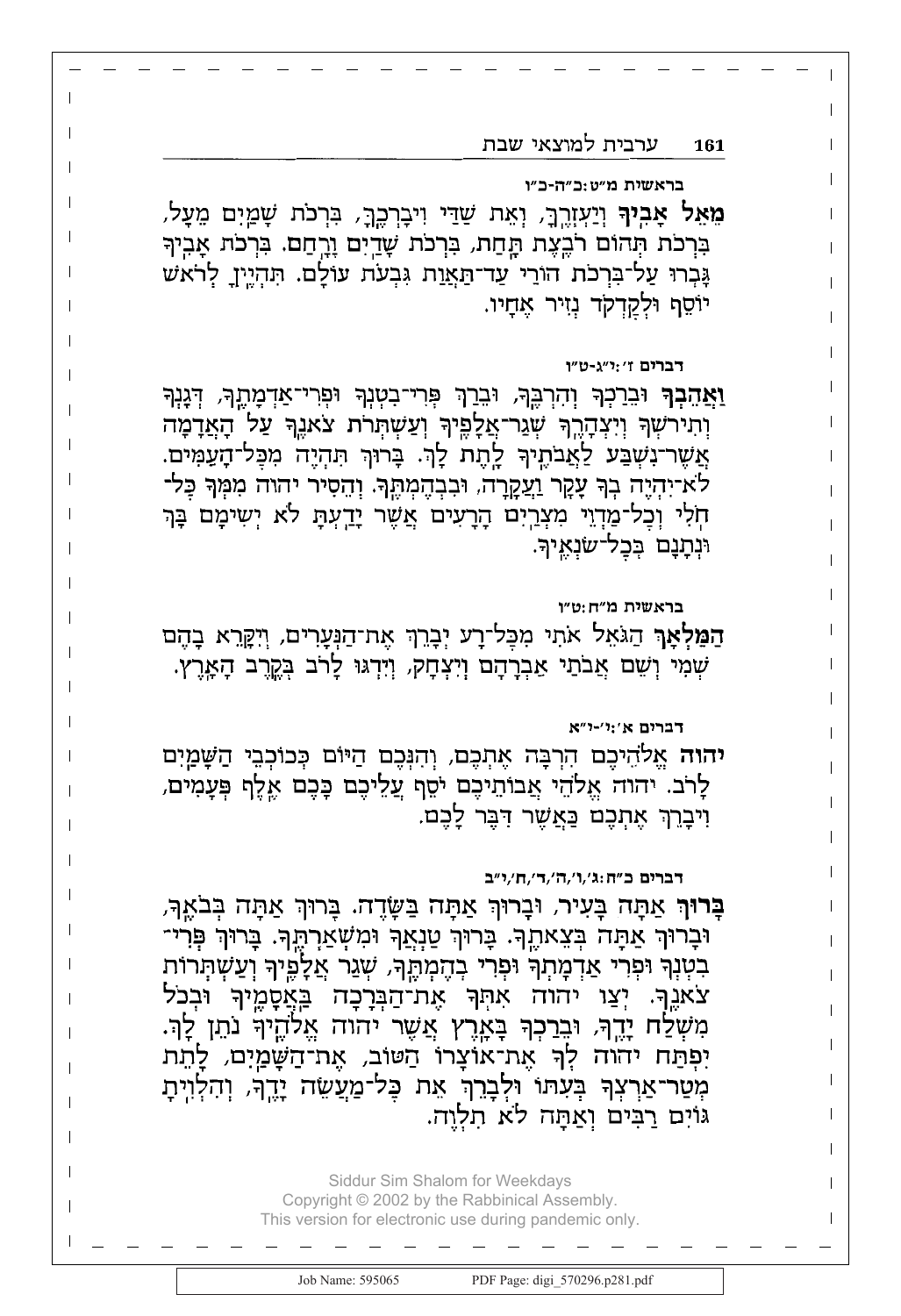#### GENESIS 49:25-26

This is Jacob's blessing to his sons: "May the God of your father who helps you, Almighty God who blesses you, grant you blessings of the heavens above, blessings of the deep waters resting below, blessings of breast and womb. May the blessings of your father surpass the blessings of my ancestors, to the utmost bounds of the everlasting hills. May they rest upon the head of Joseph. on the brow of the prince among his brothers."

#### DEUTERONOMY 7:13-15

This is the blessing of Moses to the people Israel: "God will love you, bless you, and make you numerous. God will bless the fruit of your body and the fruit of your soil, your grain and wine and oil, the calves of your herds and the lambs of your flocks, in the land that God promised your ancestors to give you. You shall be blessed beyond all other nations; there shall be no impotent male or barren female among you or among your cattle. Adonai will free you from all sickness; God will not bring upon you any of the dreadful diseases of Egypt that you know so well, but will bring them upon all who hate you."

#### **GENESIS 48:16**

This is Jacob's blessing to Joseph and his sons: "May the angel who has redeemed me from harm bless these boys. May they carry on my name and the names of my ancestors, Abraham and Isaac. May they grow into a multitude upon the earth."

#### DEUTERONOMY 1:10-11

This is the blessing of Moses to the people Israel: "Adonai your God has increased your number so that today you are as numerous as the stars in the sky. May Adonai, the God of your ancestors, increase your number a thousandfold, and bless you as He has promised."

#### DEUTERONOMY 28:3, 6, 5, 4, 8, 12

These are God's blessings transmitted by Moses to the people Israel: "Blessed shall you be in the city and blessed in the country. Blessed shall you be in your comings and in your goings. Blessed shall be your basket and your kneading bowl. Blessed shall be the fruit of your body, the fruit of your soil and the fruit of your cattle, the calves of your herds and the lambs of your flocks. May Adonai ordain blessings for you in your granaries and in all your labors, blessing you in the land your God is giving you. May Adonai open for you His bountiful treasury, the heavens, to provide rain for your land at the proper time and to bless you in all your labors, that you will be creditor to many nations and debtor to none."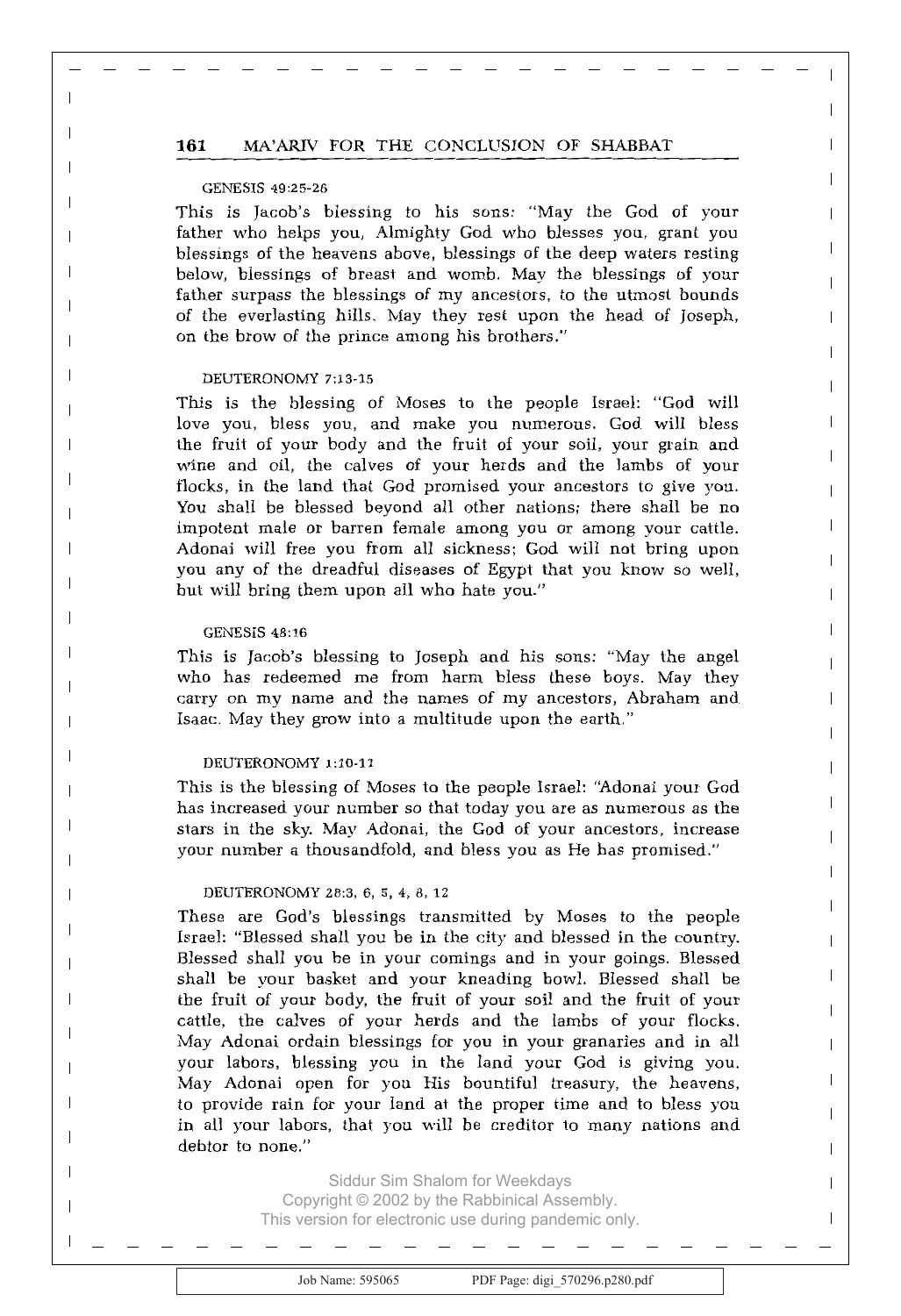ישעיהו מ״ד:כ״ב-כ״ג,מ״ז:ד׳

מָחִיתִי כָעָב פְּשָׁעֶיךָ וְכֶעָנָן חַטֹּאתֶיךָ. שוּבָה אֵלַי כִּי גְאַלְתִּיךָ, רָנּוּ שָׁמַיִם כִּי־עָשָׂה יהוה, הָרְיעוּ תַּחְתִּיוֹת אֲרֶץ, פִּצְחוּ הָרִים רִנָּה, יַעֲר וְכַל־עֵץ בּוֹ, כִּי־גָאַל יהוה יַעֲקֹב וּבְיִשְׂרָאֵל יִתְפָּאָר. גְאֲלֵנוּ יְהֹוָה צְבָאוֹת שְׁמוֹ, קְדוֹשׁ יִשְׂרָאֵל.

ישעיהו י"ב: ב'-ו', כ"ה: ט'

הִנֵּה אֵל יְשְׁוּעָתִי, אֶבְטַח וְלֹא אֶפְחָד, כִּי־עָזִי וְזִמְרָת יָהּ יהוה, וַיְהִי־לִי לִישוּעָה. וּשְׁאַבְהֶם־מֵיִם בִּשָּׂשוֹן מִמַּעַיְנֵי הַיְשוּעָה. וַאֲמַרְתֶּם בַּיּוֹם הַהוּא: הוֹדוּ לַיהוה, קִרְאוּ בִשְׁמוֹ, הוֹדְיעוּ בָעַמִּים עֲלִילֹתָיו, הַזְכִּירוּ כִּי נִשְׂגָּב שְׁמוֹ. זַמְּרוּ יהוה כִּי גֵאוּת עָשָׂה, מוּדֵעַת זֹאת בְּבַל־הָאָרֶץ. צַהֲלִי וָרְׂנִּי יוֹשֶׁבֶת צִיּוֹן, כִּי גָדוֹל בְּקִרְבֵּךְ קְדוֹשׁ יִשְׂרָאֵל. וְאָמַר בַּיּוֹם הַהוּא: הִנֵּה אֱלֹהֵינוּ זֶה קִוּיְנוּ לוֹ וְיוֹשִׁיעֵנוּ, זֶה יהוה קְוִיִנוּ לוֹ, נָגִילָה וְנִשְׂמְחָה בִּישׁוּעַתו.

ישעיהו ב׳:ה׳,ל"ג:ו׳

בִּית יַעֲקֹב, לְכוּ וְגַלְבָה בְּאוֹר יהוה. וְהָיָה אֱמוּנַת עִתֱיךָ חְסֶן יְשוּעת, חַכְמַת וָדְעַת, יִרְאַת יהוה הִיא אוֹצָרוֹ.

Conclude here:

מלכים א ח׳:נ״ז, דברים ד׳:ד׳, ישעיהו נ״א:ג׳, מ״ב:כ״א

יְהִי יהוה אֱלֹהֵינוּ עִמֲנוּ כַּאֲשֶׁר הָיָה עִם־אֲבֹתֵינוּ אַל־יַעַזְבְנוּ וְאַל־יִטְשֵׁנוּ. וְאַתֶּם הַדְּבֵקִים בַּיהוּה אֱלֹהֵיכֶם, חַיִּים כַּלְּכֶם הַיּוֹם. כִּי־נִחַם יהוה צִיּוֹן, נִחַם כָּל־חָרְבֹתֶיהָ, וַיָּשֶׂם מִדְבָּרָהּ כְּעֵרֶן וְעַרְבָתָהּ כְּגַן־יהוה. שָשוֹן וְשִׂמְחָה יִמָּצֵא בָהּ, תּוֹדָה וְקוֹל זִמְרָה. יהוה חָפִץ לְמַעַן צִדְקוֹ, יַגְדִיל תּוֹרָה וְיַאְדִיר.

תהלים קכ״ח

שִׁיר הַמַּעֲלוֹת. אַשְׁרֵי כַּל־יְרֵא יהוה, הַהֹלֵךְ בִּדְרָכָיו. יְגִיעַ בַּפֶּיךָ כִּי תֹאַבֵל, אַשְׁרֶיךָ וְטוּב לַךְ. אֶשְתְּךָ בְּגֶפֶן פֹּרִיָּה בְּיַרְבְּתֵי בִּיתֶךָּ, בָּנֶיךָ בִּשְׁתִלֵי זֵיתִים סָבִיב לְשָׁלְחָנֶךָּ. הִנֵּה כִי־כֵן יְבְרַךְ גֶּבֶר יְרֵא יהוה. ◙ יְבָרֶכְךָ יהוה מְצִיּוֹן, וּרְאֶה בְּטוּב יְרוּשָׁלֵיִם כֹּל יְמֵי חַיֶּיְךָּ. וּרְאֵה־בָנִים לְבָנֶיךָ, שָׁלוֹם עַל־יִשְׂרָאֵל.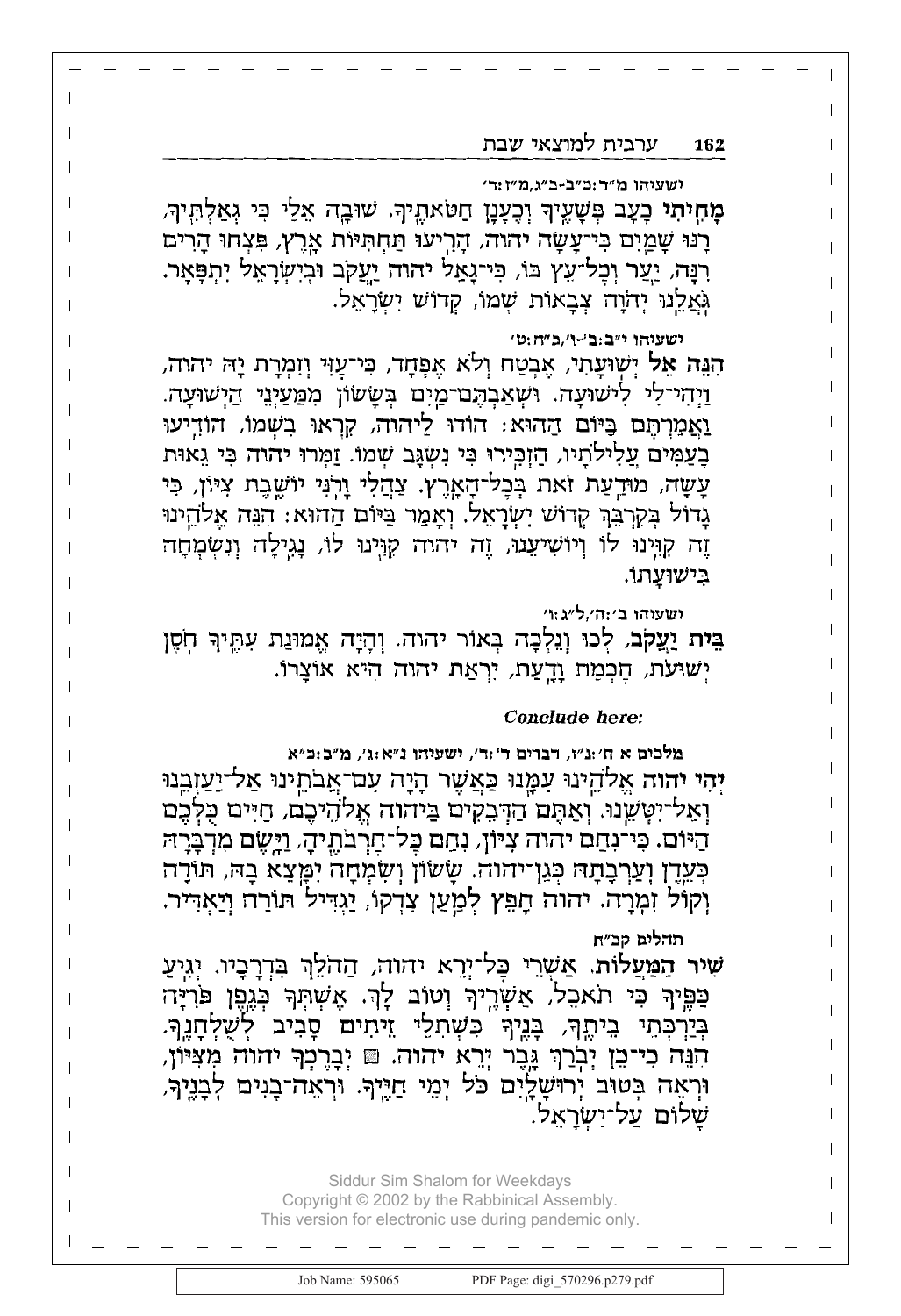#### ISAIAH 44:22-23: 47:4

And these are words from the prophet Isaiah: "I sweep away your sins like a cloud, your transgressions like mist; return to Me, for I redeem you. Shout in triumph, you heavens, for Adonai has acted. Shout aloud, you depths of the earth; burst into joy, you mountains, you forests with all of your trees, for Adonai has redeemed Jacob and will be glorified through the people Israel. Our Redeemer, Adonai Tz'va-ot by name, is the Holy One of Israel."

#### ISAIAH 12:2-6: 25:9

"Behold, God is my deliverance; I am confident and unafraid. Adonai is my strength, my might, my deliverance. With joy shall you draw water from the wells of deliverance. And on that day you shall say: Praise Adonai; proclaim God's name. Make God's deeds known among the nations. Proclaim that God's name is exalted. Sing to Adonai, for God has triumphed; make this known throughout the earth. Cry out, sing for joy, dweller in Zion, for the Holy One of Israel is in your midst in majesty. On that day they shall say: This is our God whose deliverance we were awaiting; this is Adonai in whom we trusted. Let us exult and rejoice in God's deliverance."

#### ISAIAH 2:5: 33:6

"Come, House of Jacob, let us live by the light of Adonai. Your constant faith, your wisdom and knowledge, will assure your deliverance, for the fear of Adonai will be your treasure."

#### **Conclude here:**

#### I KINGS 8:57; DEUTERONOMY 4:4; ISAIAH 51:3: 42:21

May Adonai our God be with us, as He was with our ancestors: may God neither leave us nor forsake us. You, in adhering to Adonai your God, have been sustained to this day. Adonai indeed has comforted Zion, comforted all of her ruins, turning her wilderness into an Eden, her desert into a Garden of Adonai. Joy and gladness shall abide there, thanksgiving and melody. Adonai, through His righteousness, exalts the Torah with greatness and glory.

#### **PSALM 128**

#### A Song of Ascent.

Blessed are all who revere Adonai, who follow in God's ways. You shall enjoy the fruit of your labors; you shall be happy and prosper. Your wife shall be like a fruitful vine within your house, your children like olive shoots round about your table. This is the blessing of one who reveres Adonai. May Adonai bless you from Zion. May you see Jerusalem prosper all the days of your life. May you live to see children's children. May there be peace for the people Israel.<br>Siddur Sim Shalom for Weekdays

Copyright © 2002 by the Rabbinical Assembly. This version for electronic use during pandemic only.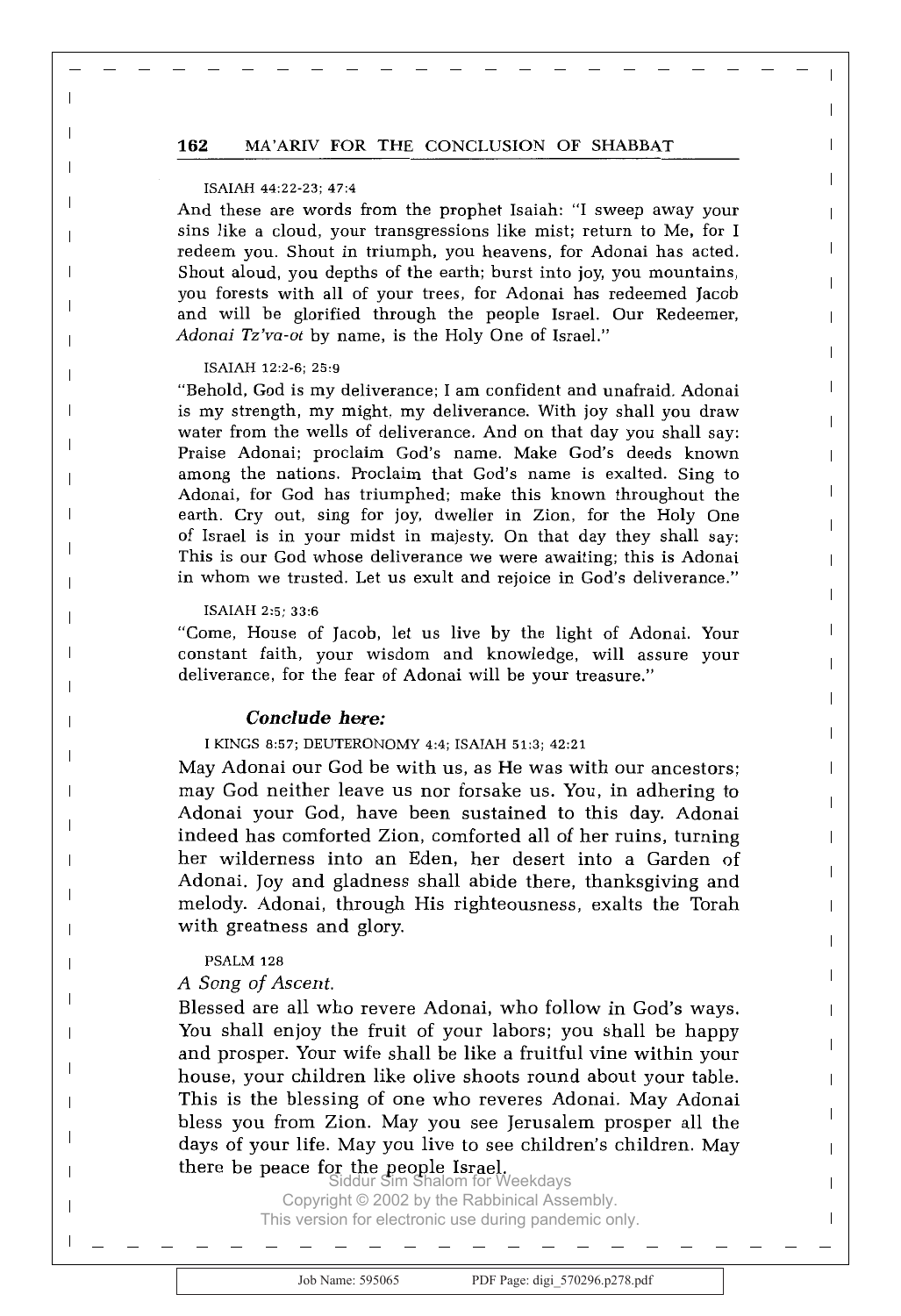In some congregations, הבדלה, page 165, is recited here.

שלינו

עָלֵינוּ לְשַׁבֵּחַ לַאֲדוֹן הַכֹּל, לַתֵת גִּדְלָּה לְיוֹצֵר בְּרָאשִׁית, הַאֲרַצוֹת וְלֹא שַׂמֲנוּ כִּמְשָׁפְּחוֹת ַעַשֲׂנוּ כְּגוֹיֵי הָאֲדָמָה, שֶׁלֹּא שָׂם חֶלְקֵנוּ בָּהֶם, וְגֹרָלֵנוּ בְּבַל־הֲמוֹנָם. וַאֲנֵחִנוּ כּוֹרְעִים וּמְשָׁתַּחֲוִים וּמוֹדִים לִפְנֵי מֵלֵךְ מַלִּבֵי הַמִּלַכִים, הַקֵּדוֹשׁ בַּרוּךְ הוּא, שֶׁהוּא נוֹטֶה שַׁמַיִם וִיֹּסֶד אֲרֶץ, וּמוֹשַׁב יִקֲרוֹ בַּשַּׁמֵיִם מִמַּעֲל, וּשְׁכִינַת עָזוֹ בְּגַבְהֶי מְרוֹמִים. הוּא אֱלֹהֱינוּ אֵין עוֹד. אֱמֶת מַלְכֵּנוּ, אֱפֵס זוּלַתוֹ, כַּכַּתוּב בְּתוֹרָתוֹ: וְיָדַעִתַּ הַיּוֹם וַהֲשֵׁבֹתַ אֶל לִבָּבֵךְ, כִּי יהוה הוּא הָאֱלֹהִים בַּשָּׁמַיִם מִמַּעַל וְעַל הַאֲרֶץ מִתַּחַת, אֵין עוֹד.

בֵּן נִקֲוֶה לִךְ יהוה אֱלֹהֱינוּ, לִרְאוֹת מְהֶרָה בְּתִפְאֱרֶת עְזֵךָ, לְהַעֲבִיר גִּלּוּלִים מְן הַאֲרֶץ וְהַאֱלִילִים כֵּרוֹת יִכֲרָתְוּן, לִתַּקֵּן עוֹלֵם בְּמַלְכוּת שַׁדֵּי, וְבָל בְּנֵי־בָשָׂר יִקְרָאוּ בִשְׁמֶךָ, לְהַפְנוֹת אֱלֵיךָ בַּל־רְשָׁעֵי אֲרֵץ. יַבִּירוּ וְיֵדְעוּ בַּל־יוֹשָׁבֵי הֵבֵל, כִּי לִךְ הִבְרַע כַּל־בֵּרֶךְ, הִשַּׁבָע כַּל־לַשׁוֹן. אֵלהֵינוּ יִכְרִעוּ וִיִפְּלוּ. וְלִכְבוֹד שָׁמְךָ יִתְנוּ, יִקַר יהוה וִיקַבְּלוּ כָלָם אֶת־עוֹל מַלְכוּתֶךְ וְתִמְלֹךְ עֲלֵיהֶם מְהֵרָה לִעוֹלַם וַעֵר, כִּי הַמַּלְכוּת שֶלְךָ הִיא וּלְעְוֹלְמֵי עַד תִּמְלוֹךְ בְּתוֹרַתֵךּ: יהוה יִמְלֹךְ בַּכַּתוּב לִעוֹלַם ◙ וְנֵאֵמַר: וְהַיַּה יהוה לְמֵלֵךְ עַל כַּל־הָאֲרֶץ, בַּיּוֹם הַהוּא יהיה יהוה אֵחָד וּשְמוּ אֶחָד.

> From the beginning of אלול through הושענא רבה (in some congregations, through yיום כפור), Psalm 27 is recited, page 92.

Aleinu is recited standing, so that one may bend the knee and bow at "Va'anahnu," rising at "lifnei Melekh."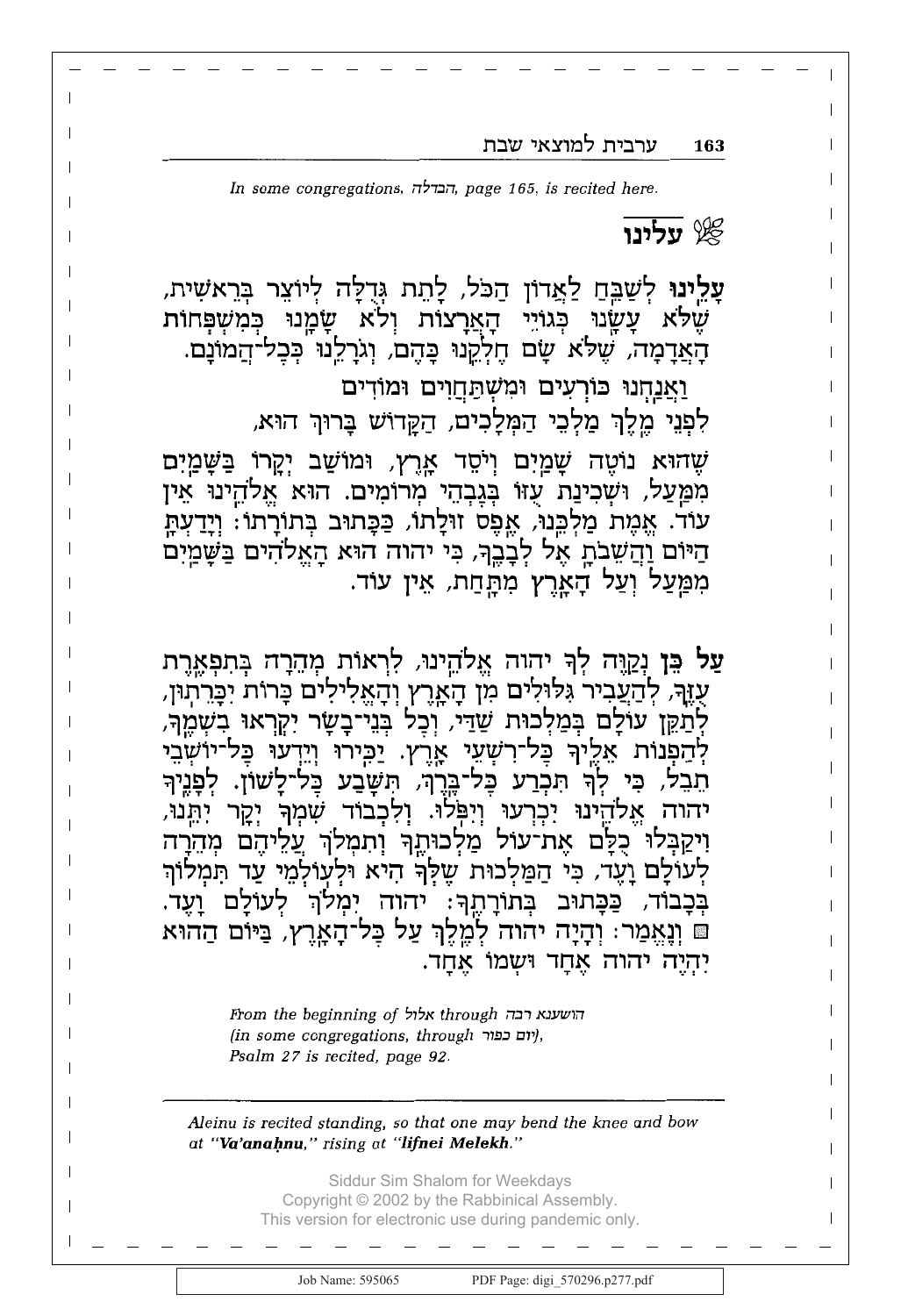In some congregations, Havdalah, page 165, is recited here.

### **E** ALEINU

Aleinu l'shabe-ah la'adon hakol, la-tet g'dulah l'yotzer b'reshit, she-lo asanu k'govei ha-aratzot v'lo samanu k'mishp'hot ha-adamah, she-lo sahm helkenu ka-hem. v'goralenu k'khol hamonam. Va'anahnu kor'im u-mishtahavim u-modim lifnei Melekh malkhei ha-m'lakhim, ha-Kadosh barukh hu.

We are called to praise the Master of all, to acclaim the Creator, for God made our lot unlike that of other peoples, assigning to us a unique destiny. We bend the knee and bow. acknowledging the Supreme Sovereign, the Holy One, exalted, who spread out the heavens and laid the foundations of the earth; whose glorious abode is in the highest heaven, whose mighty dominion is in the loftiest heights. This is our God; there is no other. In truth, God alone is our Ruler, as is written in the Torah: "Know this day and take it to heart that Adonai is God in heaven above and on earth below: there is no other" (Deuteronomy 4:39).

And so we hope in You, Adonai our God, soon to see Your splendor: That You will sweep idolatry away so that false gods will be utterly destroyed, and that You will perfect the world by Your sovereignty so that all humanity will invoke Your name, and all the earth's wicked will return to You, repentant. Then all who live will know that to You every knee must bend, every tongue pledge loyalty. To You, Adonai, may all bow in worship. May they give honor to Your glory; may everyone accept Your dominion. Reign over all, soon and for all time. Sovereignty is Yours in glory, now and forever. Thus is it written in Your Torah: "Adonai reigns for ever and ever" (Exodus 15:18). Such is the prophetic assurance: "Adonai shall be acknowledged Ruler of all the earth. On that day Adonai shall be One and His name One" (Zekhariah 14:9).

V'ne-emar, v'hayah Adonai l'melekh al kol ha-aretz, ba-yom ha-hu yih'yeh Adonai ehad u-sh'mo ehad.

From the beginning of Elul through Hoshana Rabbah (in some congregations, through Yom Kippur), Psalm 27 is recited, page 92.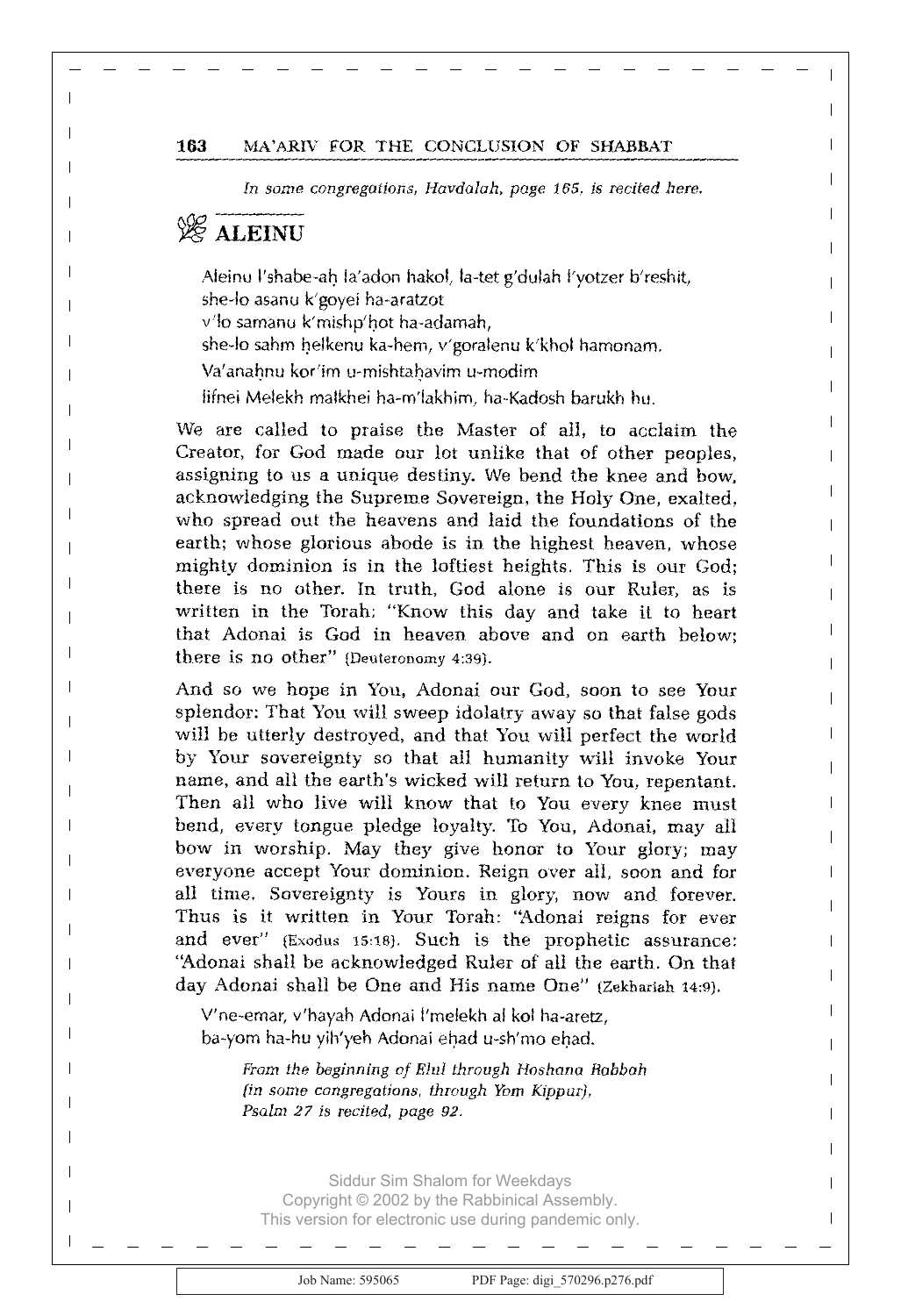### קדיש יתום  $\mathbb{Z}$

We recall with affection those who no longer walk this earth. We are grateful to God for the gift of their lives, for their companionship, and for the cherished memories that endure. In tribute to our loved ones, we invite those who are in mourning or observing Yahrzeit to join in reciting the Kaddish.

Mourners and those observing Yahrzeit. וְתְגַּדֵּל וְיִתְקַדֵּשׁ שְׁמֶה רַבָּא, בְּעָלְמָא דִי בְרָא, כִּרְעוּתֶה, וימליה מלכותה בחייכון וביומיכון ּיִבְחֲיֵי דְכָל־בֵּית יְשְׂרָאֵל, בַּעֲגַלַא וּבְזְמַן קַרִיב, וְאִמְרוּ אֲמֵן. Congregation and mourners. יְהֵא שְׁמֵהּ רַבָּא מְבָרַךְ לְעָלַם וּלְעָלְמֵי עָלְמַיָּא. **Mourners** ותכּרַךְ וישתכח ויתפאר ויתרומם ויתנשא וִיתִהַדֵּר וְיִתְעַלֵּה וְיִתְהַלַּל שָׁמֶהּ דְּקָדְשָׁא, בִּרִיךְ הוּא יִלְעֵלָּא מִן כַּל־בִּרְבָתָא וְשִׁירַתָא יום כפור and ראש השנה Between\* לְעֵלָּא לְעֱלַּא מִכְּל־בְּרְכָתָא וְשִׁירַתַא הַשְׁבְּחָתָא וְנֶחָמָתָא דַּאֲמִירָן בְּעַלְמַא, וְאִמְרוּ אַמֵן. יִהָא שָׁלָמָא רַבָּא מִן שְׁמַיַּא וְחַיִּים עָלֵינוּ וְעַל בַּל־יְשְׂרָאֵל, וְאִמְרוּ אַמֶן. עשה שלום במרומיו, הוא יעשה שלום עַלֵינוּ וְעַל כַּל־יְשָׂרַאֵל, וְאִמְרוּ אַמֵן.

In a house of mourning, an appropriate psalm is added, pages 93-99.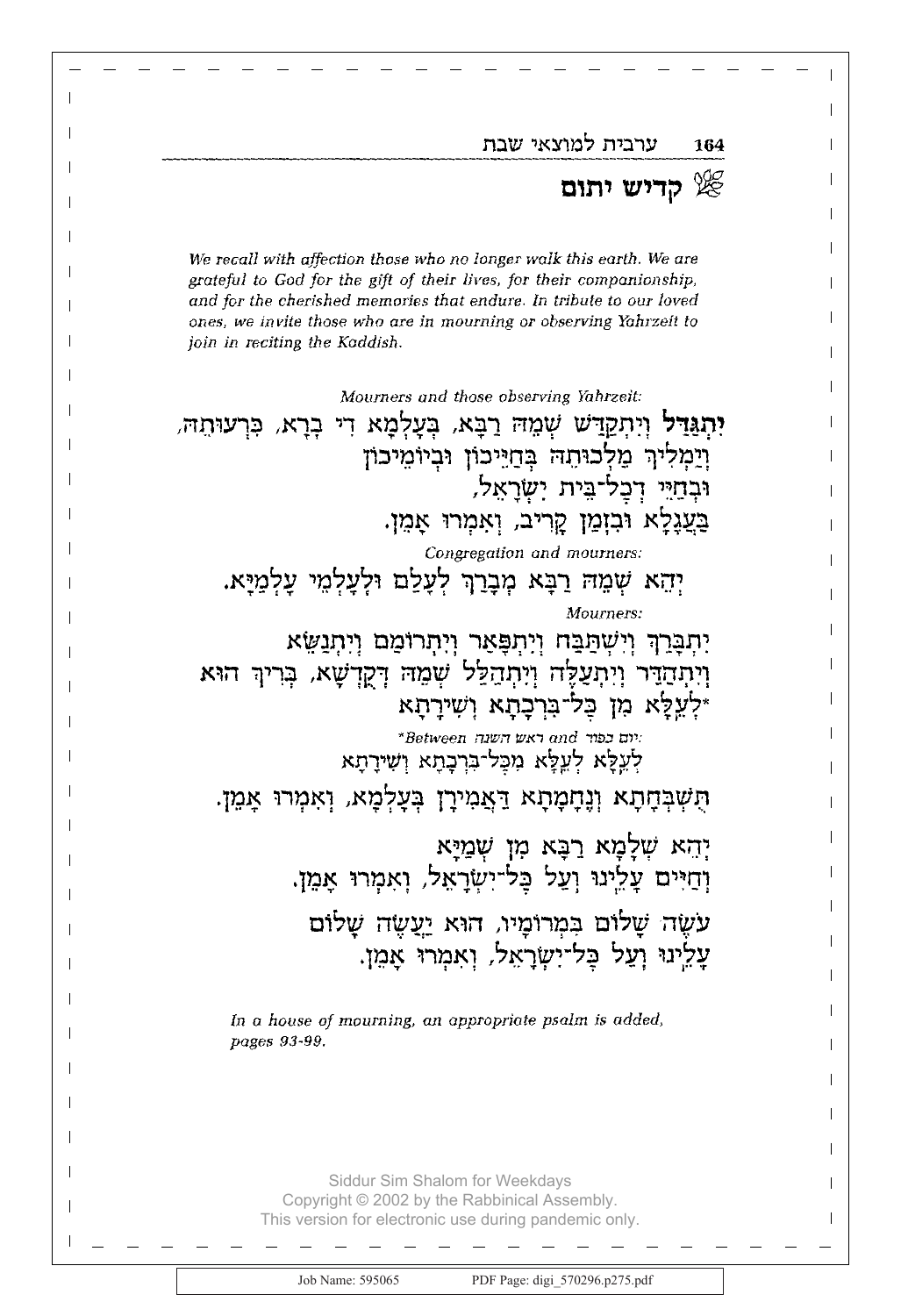### **W** MOURNER'S KADDISH

Mourners and those observing Yahrzeit: Yitgadal v'yitkadash sh'mei raba, b'alma di v'ra, ki-r'utei, v'yamlikh malkhutei b'hayeikhon u-v'yomeikhon u-v'hayei d'khol beit Yisra-el, ba'agala u-vi-z'man kariv, v'imru amen.

Congregation and mourners: Y'hei sh'mei raba m'varakh l'alam u-l'almei almaya.

#### Mourners:

Yitbarakh v'yishtabah v'yitpa-ar v'yitromam v'yitnasei v'yit-hadar v'yit-aleh v'yit-halal sh'mei d'Kudsha, b'rikh hu \*l'ela min kol birkhata v'shirata tushb'hata v'nehamata da'amiran b'alma, v'imru amen.

\*Between Rosh Hashanah and Yom Kippur: l'ela l'ela mi-kol birkhata v'shirata

Y'hei sh'lama raba min sh'maya v'hayim aleinu v'al kol Yisra-el, v'imru amen.

Oseh shalom bi-m'romav, hu ya'aseh shalom aleinu v'al kol Yisra-el, v'imru amen.

May God's name be exalted and hallowed throughout the world that He created, as is God's wish. May God's sovereignty soon be accepted, during our life and the life of all Israel. And let us say: Amen.

May God's great name be praised throughout all time.

Glorified and celebrated, lauded and worshiped, exalted and honored, extolled and acclaimed may the Holy One be, praised beyond all song and psalm, beyond all tributes that mortals can utter. And let us say: Amen.

Let there be abundant peace from heaven, with life's goodness for us and for all Israel. And let us say: Amen.

May the One who brings peace to His universe bring peace to us and to all Israel. And let us say: Amen.

> In a house of mourning, an appropriate psalm is added, pages 93-99.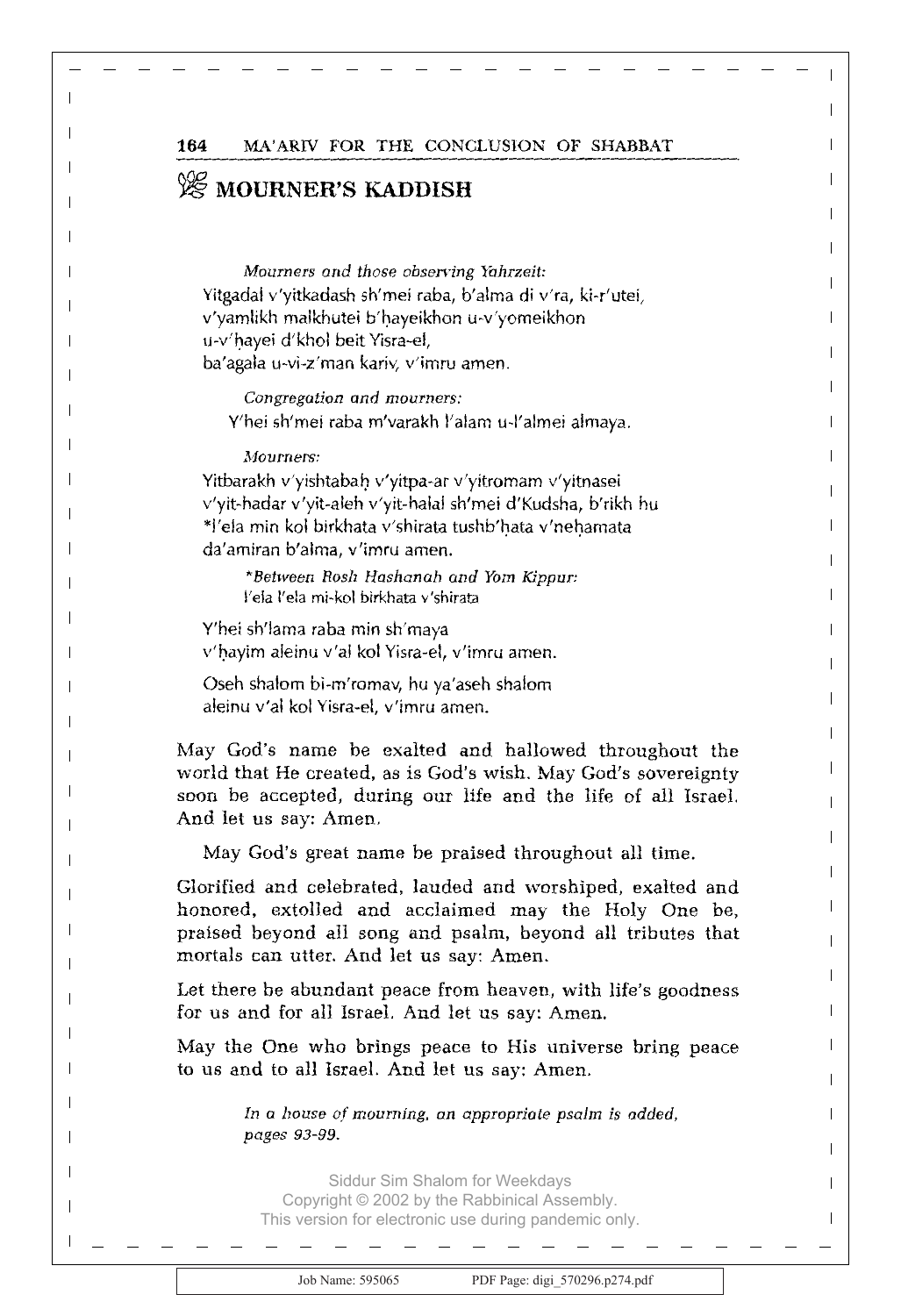Havdalah is recited as part of Kiddush. פסוקים מישעיהו, תהלים ואסתר

הבדלה

י הבדלה 19

165

הנה אל ישועתי, אכטח ולא אפחר. בִּי־עֲזִי וְזִמְרַת יַה יהוה, וַיְהִי־לִי לִישׁוּעַה. ושאבתם־מים בששון ממעיני הישועה. ליהוה הישועה על־עַמְרּ בְרְבָתֵךְ סֵלָה. יהוה צְבָאוֹת עִמֲנוּ, מִשְׂגָּב לָנוּ אֵלֹהֵי יַעֲקֹב סֵלַה. יהוה צְבָאוֹת, אַשְרֵי אָדָם בֹּטֵחַ בָּךְ. יהוה הוֹשִׁיעָה, הַמֶּלֵךְ יַעֲנֵנוּ בִיוֹם־קַרְאֵנוּ.

-- When Shabbat is followed by a Festival, or the reverse,

All recite together, then the leader repeats: לַיְהוּדִים הָיִתָה אוֹרָה וְשִׂמְחָה וְשָׂשׂן וִיקָר. כֵּן תִּהְיֶה לַנוּ.

Havdalah is recited at the end of Shabbat or a Festival. - At the end of Shabbat the full Havdalah is recited. --- When a weekday ends a Festival, recite only the b'rakhah for wine and the final paragraph.

כּוֹס־יִשׁוּעוֹת אֵשָׂא וּבִשֶׁם יהוה אֵקְרָא.

Raise the cup of wine and recite:

סַבְרִי מָרָנָן וְרַבָּנָן וְרַבּוֹתֵי:

**בָרוּךְ** אַתָּה יהוה אֱלֹהֵינוּ מֶלֵךְ הָעוֹלָם, בּוֹרֵא פִּרִי הַגַּפֵן.

Put down the wine without drinking.

Hold the spicebox:

בָרוּךְ אַתָּה יהוה אֱלֹהִינוּ מֶלֶךְ הָעוֹלָם, בּוֹרֵא מִינֵי בְשָׂמִים.

בְּרוּךְ אַתָּה יהוה אֱלֹהֵינוּ מֶלֶךְ הָעוֹלָם, בּוֹרֵא מְאוֹרֵי הַאֲשׁ.

בָרוּךְ אַתָּה יהוה אֵלֹהֵינוּ מֵלֵךְ הָעוֹלָם, הַמֲבִדִּיל בֵּין קַדֵּשׁ לְחוֹל, בִּין אוֹר לְחְשֶׁךָ, בִּין יִשְׂרָאֵל לַעֲמִים, בֵּין יוֹם

Drink some wine, then extinguish the flame of the candle

Siddur Sim Shalom for Weekdays Copyright © 2002 by the Rabbinical Assembly. This version for electronic use during pandemic only.

in the remaining wine.

יהוה

Inhale the spices.

הַמַּבְדִיל בִּין קְדֵשׁ לִחוֹל.

Extend your hands toward the הבדלה

הַשְׁבִיעִי לְשֵׁשָׁת יְמֵי הַמַּעֲשֶׂה. בָּרוּךְ אַתָּה

Raise the cup of wine once more: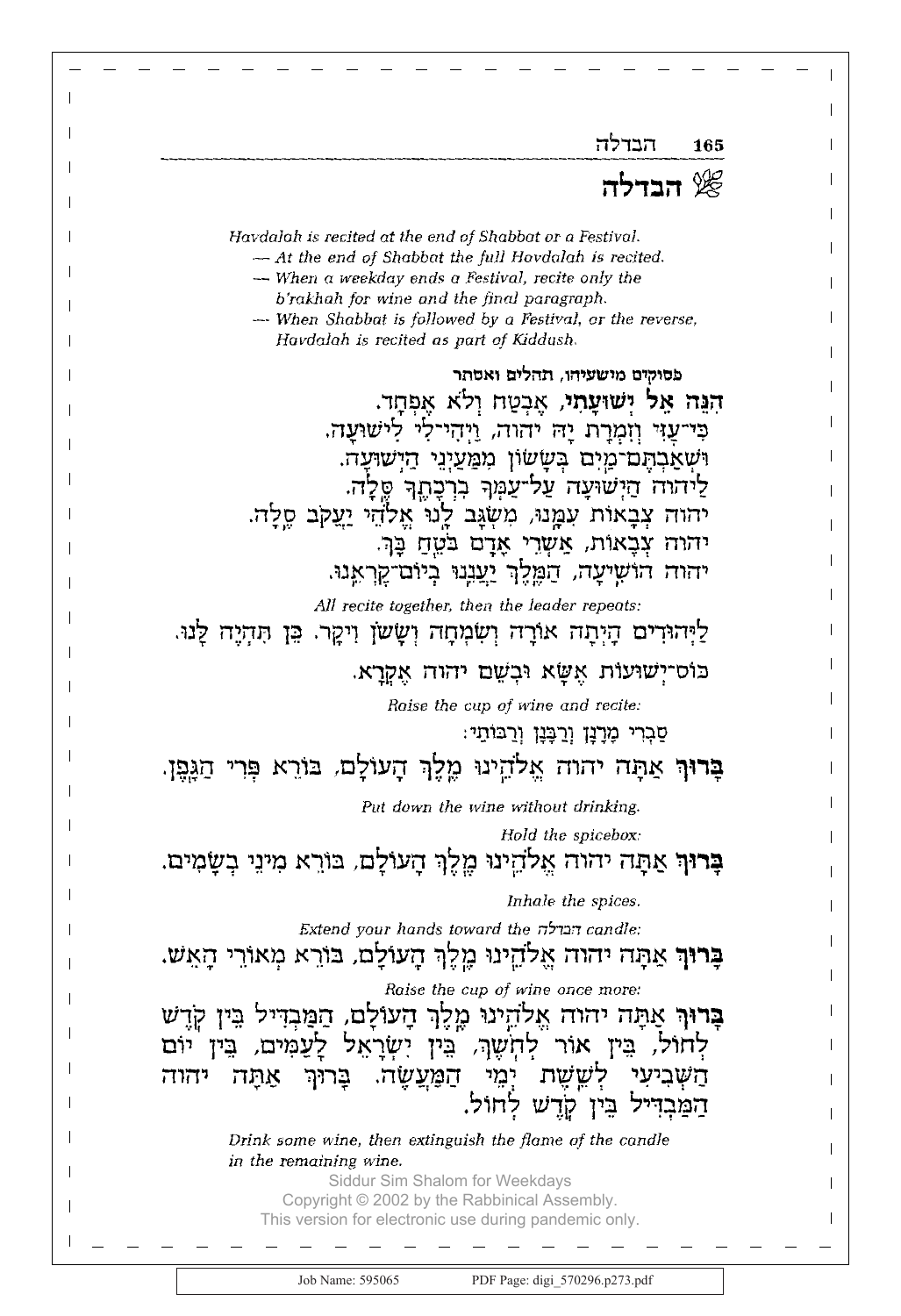### **WE HAVDALAH**

Havdalah is recited at the end of Shabbat or a Festival. Some congregations begin with the b'rakhah for wine when Havdalah is recited in the synagogue.

(Hanukkah candles, page 192, are lit before Havdalah in the synagogue, but after Havdalah at home.)

Verses from ISAIAH, PSALMS, and ESTHER Behold, God is my deliverance; I am confident and unafraid. Adonai is my strength, my might, my deliverance. With joy shall you draw water from the wells of deliverance. Deliverance is Adonai's; may You bless Your people. Adonai Tz'va-ot is with us: the God of Jacob is our Refuge. Adonai Tz'va-ot, blessed is the one who trusts in You. Help us, Adonai; answer us, O Sovereign, when we call.

All recite together, then the leader repeats:

La-Y'hudim hay'tah orah v'simhah v'sason vikar. Ken tih'yeh lanu. Grant us the blessings of light, gladness, joy, and honor, which the miracle of deliverance brought to our ancestors.

I lift the cup of deliverance and call upon Adonai.

B'rakhah over wine

Praised are You Adonai our God, who rules the universe, creating the fruit of the vine.

#### B'rakhah over spices

Praised are you Adonai our God, who rules the universe. creating fragrant spices.

#### B'rakhah over the flame of the Havdalah candle

Praised are You Adonai our God, who rules the universe. creating the lights of fire.

Praised are You Adonai our God, who rules the universe, endowing all creation with distinctive qualities, distinguishing between the sacred and the secular, between light and darkness, between the people Israel and others, between the seventh day and the six working days of the week. Praised are You Adonai, who differentiates the sacred from the secular.

Havdalah  $-$  "differentiation"  $-$  is a ritual that marks the end of Shabbat or a Festival as it began, with lights and wine. Spices are added at the conclusion of Shabbat, to revive our spirits as our Shabbat joy departs.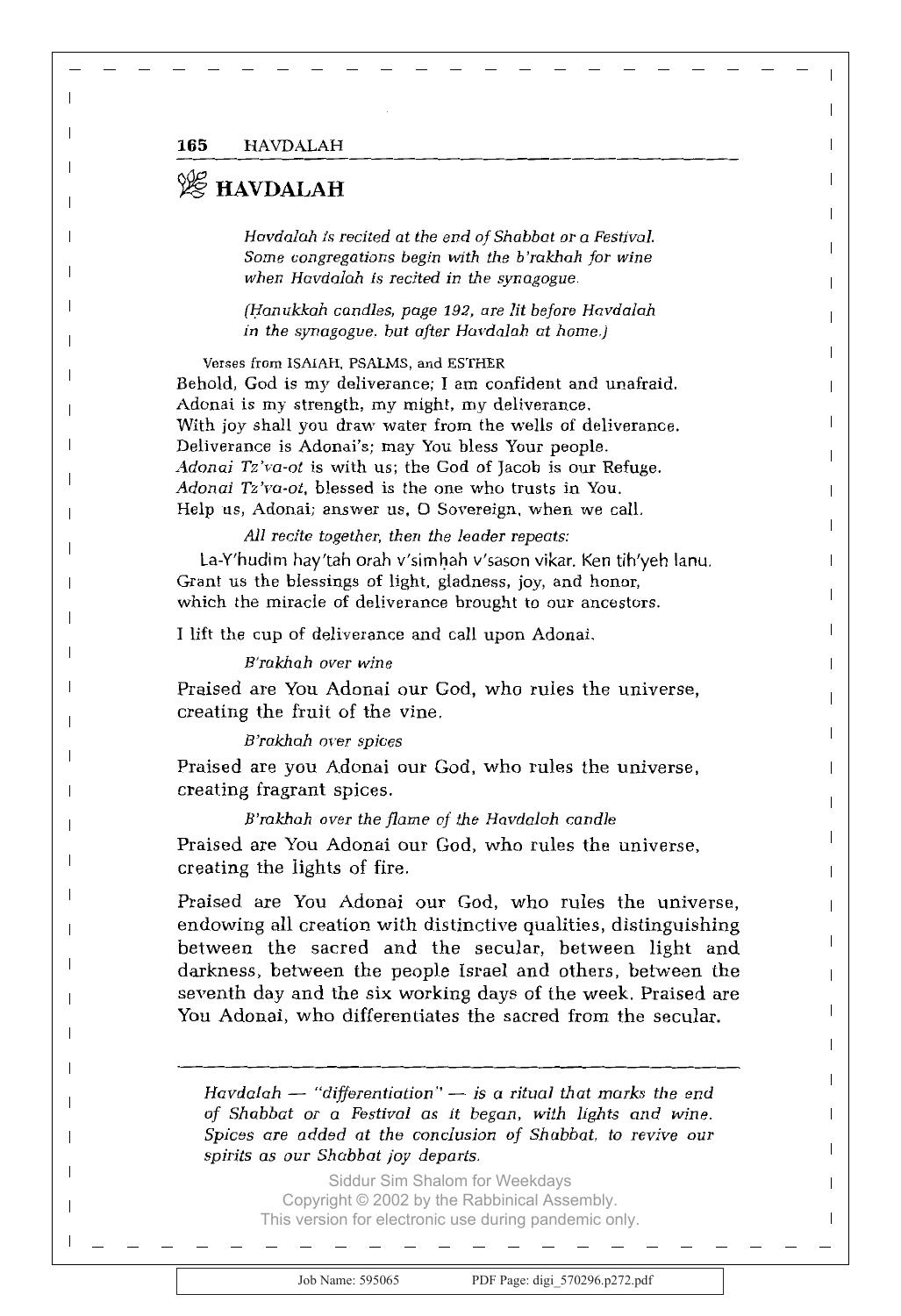הַמַּבְדִּיל בִּין קָדֵשׁ לְחוֹל, חַטֹּאחֱינוּ הוּא יִמְחֹל, זַרְעֵנוּ וְבַסְפֵּנוּ (וּשָׁלוֹמֵנוּ) יַרְבֵּה כַחוֹל וִכַּכּוֹכָבִים בַּלֵּיְלָה. יוֹם פַּנָה כְּצֵל תִּמֶר, אָקְרָא לָאֵל עָלַי גוֹמֵר, אַמַר שוֹמֵר אָתָא בְקֶר וְגַם לַיְלָה. הַמַּבְדִיל צִדְקַתְךָ כְּהַר תַּבוֹר, על חֵטָאֵי עַבוֹר תַּעֲבוֹר, כיום אתמול כי יעבור וְאַשְׁמְוּרָה בַלֶּיְלָה. ּהַמַּבִדִיל

### שַׁבְוּעַ טוֹב! אַ גוּטֵע וואַך!

### ⊗ אליהו הנביא

אֵלְיָהוּ הַנָּבִיא, אֵלִיְהוּ הַתִּשְׁבִּי, אֵלְיֶהוּ, אֵלְיֶהוּ, אַלִייֲהוּ הַגִּלְעָדִי.

בִּמְהֶרָה בְיָמֵינוּ יָבוֹא אֶלֵינוּ עִם מַשִׁיחַ בֶּן דָוִד, עִם מָשִׁיחַ בֶּן דָוִד.

### גאט פון אברהם  $\mathscr{\mathscr{C}}$

גאָט פון אברהם, פון יצחק און יעקב, פון שרה פון רבקה פון רחל און לאה, באַהיט דַיין פאָלק ישראל אִין זַיין נויט. דער ליבער, הייליקער שבת גייט אַוועק. די גוּטע וואך זאַל אוּנדז קוּמען צוּ געזוּנט אוּן צוּם לעבּען, צוּ מזל און ברכה, צו עושר און כבוד, צו חן און חסד, צו אַ גוטער פרנסה און הצלחה און צו אַלע גוטן געווינס און מחילת עווונות, אמן ואמן סלה.<br>Siddur Sim Shalom for Weekdays

Copyright © 2002 by the Rabbinical Assembly. This version for electronic use during pandemic only.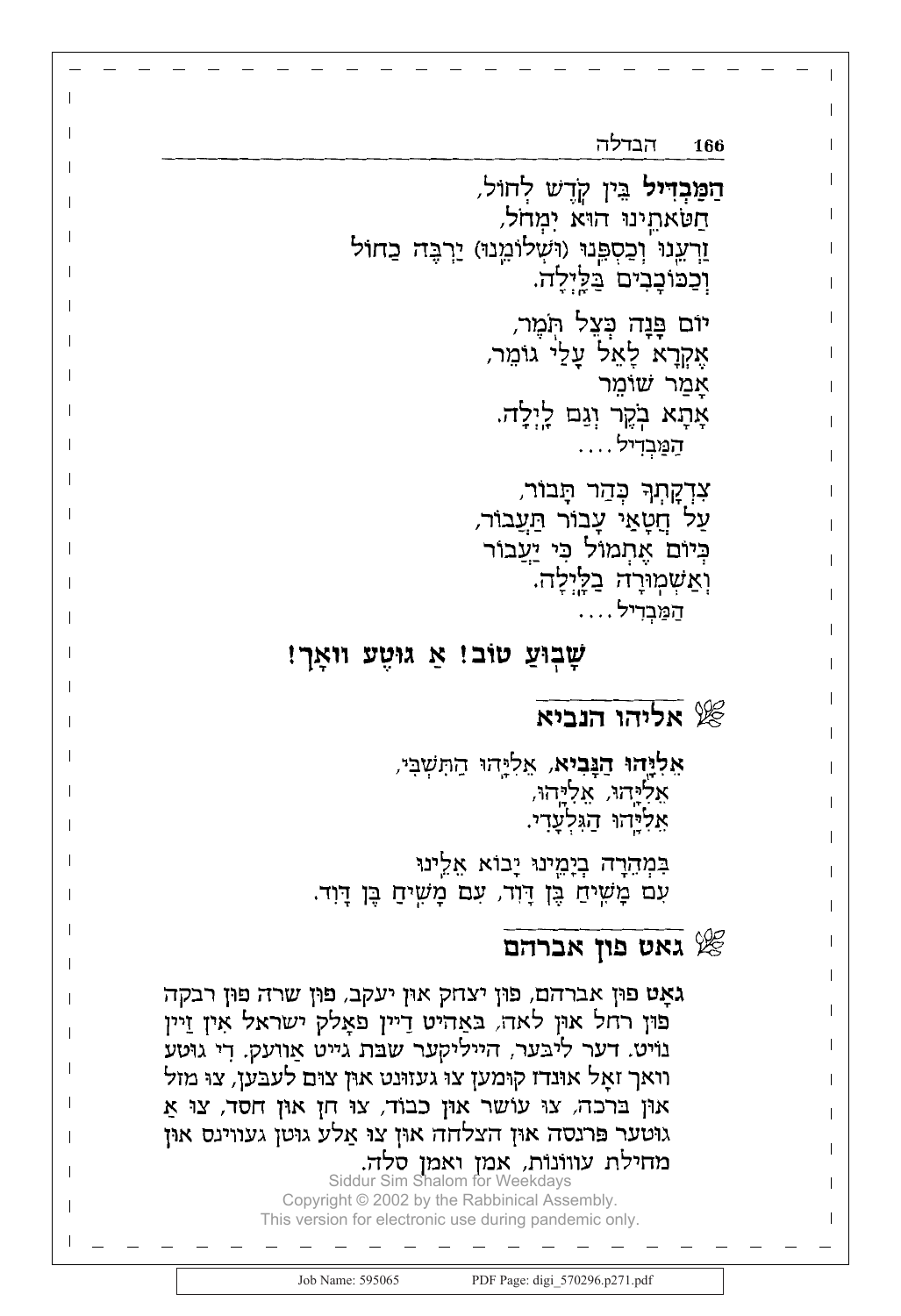#### 166 **HAVDALAH**

Ha-mavdil bein kodesh l'hol, hatoteinu hu yimhol, zar'enu y'khaspenu (u-shlomenu) varbeh kha-hol v'kha-kokhavim ba-lailah. Yom panah k'tzel tomer. ekra la-El alai gomer, amar shomer ata voker v'gam lailah.  $Ha$ -mavdi $\ldots$ Tzid-kat'kha k'har tavor. al hata-ai avor ta'avor. k'yom etmol ki ya'avor y'ashmurah ya-lailah.  $Ha$ -mavdi $\ldots$ May the One who separates sacred and profane forgive our sins from on high. Our families and our means (and our peace) may God increase like grains of sand,

like stars up in the sky.

Greetings are exchanged: Shavua tov! A gutte vokh! May you have a good week!

### **WE ELIYAHU HA-NAVI**

Eliyahu Ha-navi, Eliyahu Ha-tishbi, Eliyahu, Eliyahu, Eliyahu Ha-gil'adi. Bi-m'hera v'yameinu yavo eleinu im mashi-ah ben David. im mashi-ah ben David.

Elijah the prophet, Elijah the Tishbite, from Gilead. May you come speedily, in our time, bringing the messiah, descended from David.

### **WE A YIDDISH PRAYER**

God of Abraham, Isaac, and Jacob, Sarah, Rebecca, Rachel, and Leah, protect Your people Israel in their need, as the holy, beloved Sabbath takes its leave. May the good week come to us with health and life, good fortune and blessing, prosperity and dignity, graciousness and lovingkindness, sustenance and success, with all good blessings and with forgiveness of sin. Amen.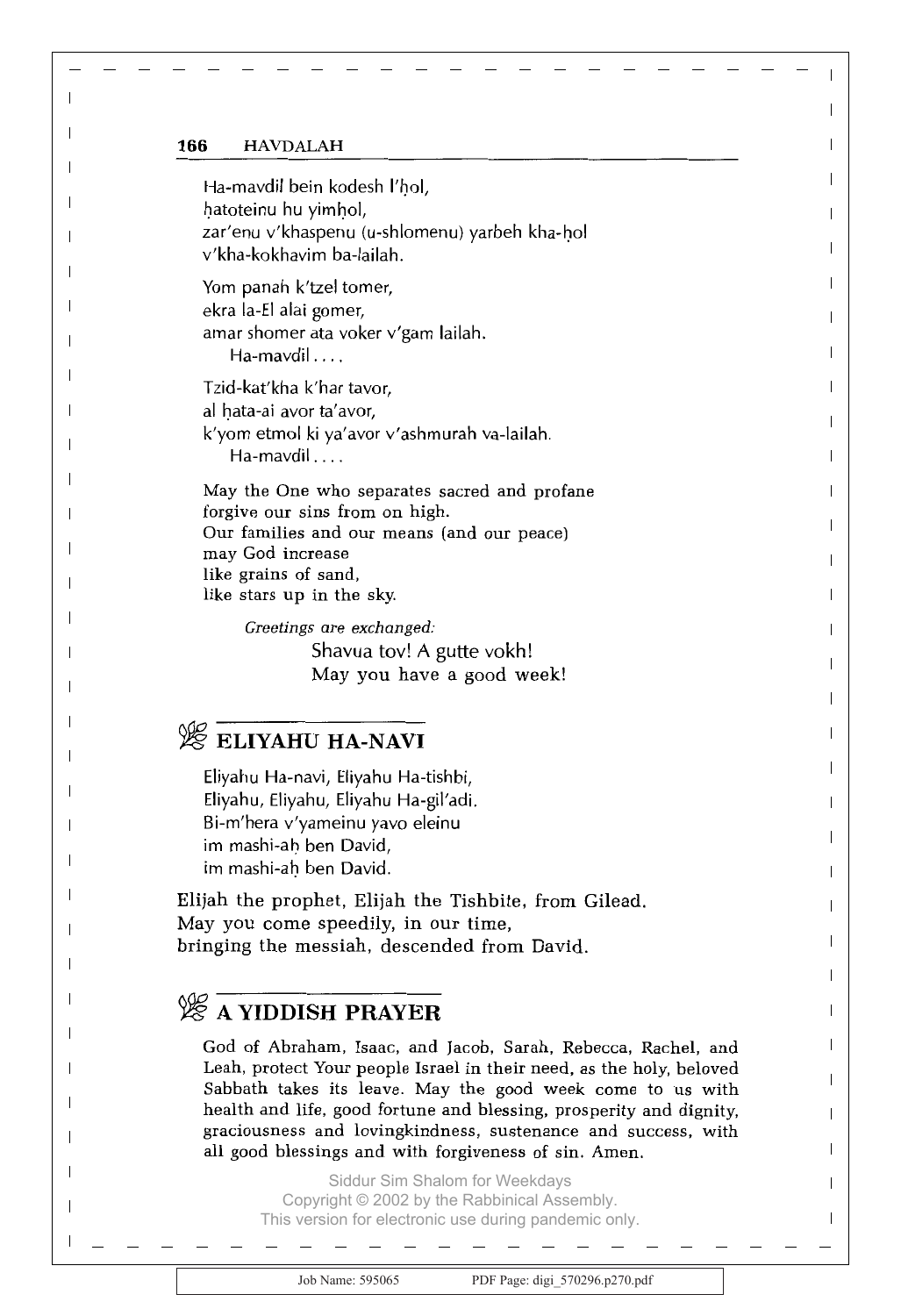### קדוש לבנה  $\mathscr{\mathscr{E}}$

The b'rakhah for the new moon takes place out of doors, in sight of the moon, with a minyan, between the third and fifteenth day of the month. In Tishrei, it is recited after Yom Kippur; in Av, after Tishah B'Av.

**אַמַר רַבִּי יוֹחַנֵן**: כַּל־הַמַבְרֵךְ אַת־הַחֹדֵשׁ בּזמנּוֹ, בְּאִלוּ מְקַבֵּל פְּנֵי־הַשְׁכִינַה.

תהלים קמ״ח:א׳-ו׳

- הַלְלוּיָהּ, הַלְלוּ אֶת־יהוה מִן־הַשָּׁמַיִם, הַלְלְוּהוּ בַּמְּרוֹמִים. הַלְלְוּהוּ כָל־מַלְאָבָיו, הַלְלְוּהוּ כַּל־צְבָאָיו. הַלְלְוּהוּ שֶׁמֵשׁ וְיַרֵחַ, הַלְלְוּהוּ כַּל־כּוֹכְבֵי אוֹר. הַלְלְוּהוּ שְׁמֵי הַשָּׁמֲיִם וְהַמַּיִם אֲשֶׁר מֵעַל הַשָּׁמַיִם. יִהַלְלוּ אֶת־שֶׁם יהוה, כִּי הוּא צְוַה וְנִבְרֵאוּ. וַיַּעֲמִידֵם לָעַד לִעוֹלַם, חַק־נָתַן וְלֹא יַעֲבוֹר.
- בָּרוּךְ אַתָּה יהוה אֱלֹהֵינוּ מֶלֶךְ הָעוֹלָם, אֲשֶׁר בְּמַאֲמָרוֹ בָּרָא שְׁחָקִים, וּבְרְוּחַ פִּיוּ כַּל צְבָאָם, חֹק וּזְמַן נָתַן לָהֶם שֵׁלֹא יְשַׁנּוּ אֶת תַּפְקִידָם. שָׂשִׂים וּשִׂמֵחִים לַעֲשׂוֹת רִצוֹן קוֹנַם, פּוֹעֵל אֱמֶת שֶׁפְּעָלָתוֹ אֱמֶת, וְלַלְבַנַה אֲמַר שֶׁתְּתְחֲדֵשׁ עֲטֶרֶת תִּפְאֶרֶת לַעֲמְוּסֵי בָטֶן, שֶׁהֵם עֲתִידִים לְהִתְחַדֵּשׁ כמותה ולפאר ליוצרם על שם כבוד מלכותו. בַרוּךְ אַתַּה יהוה מִחַדֵּשׁ חֲדַשִׁים.

Each of the following three sentences is recited three times:

בָּרוּךְ יוֹצְרֵךְ, בָּרוּךְ עוֹשֵׂךְ, בָּרוּךְ קוֹנֵךְ, בַּרוּךְ בּוֹרָאֵךְ. כִּשֶׁם שֶׁאֲנִי רוֹקֵד כִּנֵגְדֶךְ וְאֵינִי יַכוֹל לְנִגְּעַ בַּךְ, כַּךְ לְא יוּכְלוּ כָּל אוֹיְבַי לִנְגְּעַ בִּי לְרָעָה. דָוִד מֶלֶךְ יִשְׂרָאֵל חַי וְקַיַּם.

Greetings are exchanged three times:

עֵלֵיכֶם שַׁלּוֹם. שַלום עֲלִיכֶם.

Recite three times:

סִמָּן טוֹב וּמַזָל טוֹב יְהָא לֵנוּ וּלְבַל יִשְׂרָאֵל, אָמֵן.